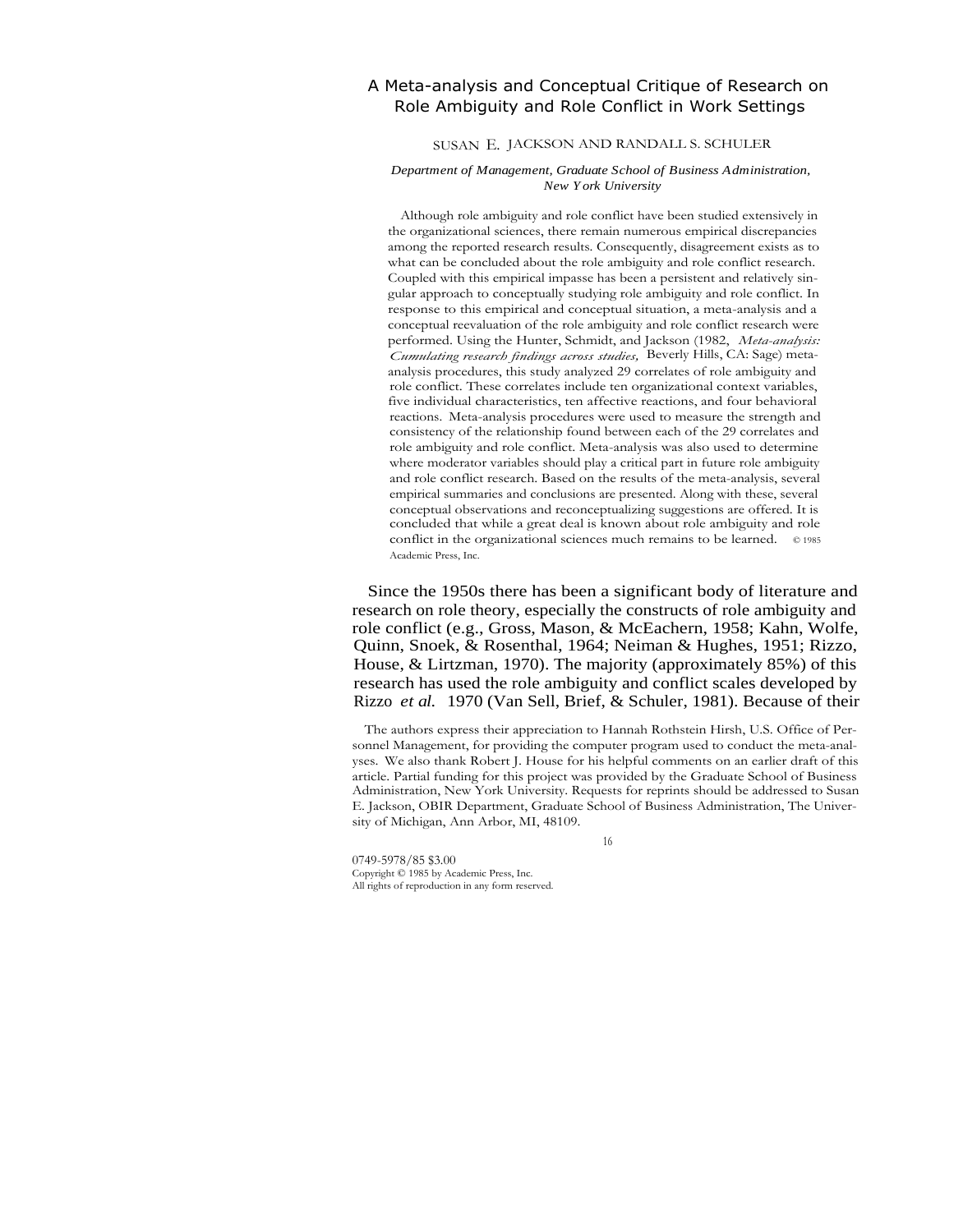extensive use, the Rizzo *et al.* scales have come under close scrutiny for their psychometric properties (Schuler, Aldag, & Brief, 1977) and their item response characteristics, namely, their self vs other items wording and their positive vs negative item wording (House, Schuler, & Levanoni, 1983; Tracy & Johnson, 1981). Based upon the results of Schuler *et al.* and House *et al.* it appears as if the Rizzo *et al.* role ambiguity and role conflict scales have been and are satisfactory measures of two role constructs.

While sufficient evaluation of the psychometric properties of the Rizzo *et al.* role ambiguity and role conflict scales exists, less evaluation has been made of the impact of role ambiguity and role conflict in organizations. Those evaluations that have been done suggest less than definitive conclusions. In particular, Schuler *et al.* (1977) make the conclusion:

In general, the results suggest that role conflict and ambiguity are valid constructs in organizational behavior research and are usually associated with negatively valued states; e.g., tension, absenteeism, low satisfaction, low job involvement, low expectancies and task characteristics with a low motivating potential. (p. 125)

In contrast, based on their review of 43 studies, Fisher and Gitelson (1983) make the conclusion:

Past research has produced conflicting and unclear results with regard to the nature and strength of the relationships between role conflict and ambiguity and their hypothesized antecedents and consequences. (p. 330)

This lack of agreement about our knowledge of role ambiguity and role conflict prompted the present study. Because almost two hundred studies have been done using measures of role ambiguity and role conflict, we judged it desirable to determine whether more definitive statements about role ambiguity and role conflict could be reached. This task was facilitated by the recent development of meta-analysis methodology (Hunter, Schmidt, & Jackson, 1982). Where definitive statements cannot be made, we suggest new research directions for improving our knowledge.

The purposes of our efforts here are (a) to comprehensively review the empirical literature on role ambiguity and role conflict; (b) to critically analyze this literature in order to provide a greater understanding of the importance of role ambiguity and role conflict in organizations; (c) to offer conclusions on the use of role ambiguity and role conflict as central constructs in explaining organizational behavior, if warranted; and (d) to suggest new directions for future research. To facilitate the presentation of the meta-analysis, the analysis is divided into the hypothesized antecedents and consequences or outcomes associated with role conflict and role ambiguity. Several aspects of the organizational context and several individual characteristics serve as potential antecedents while affective and behavioral reactions serve as consequences. This division is based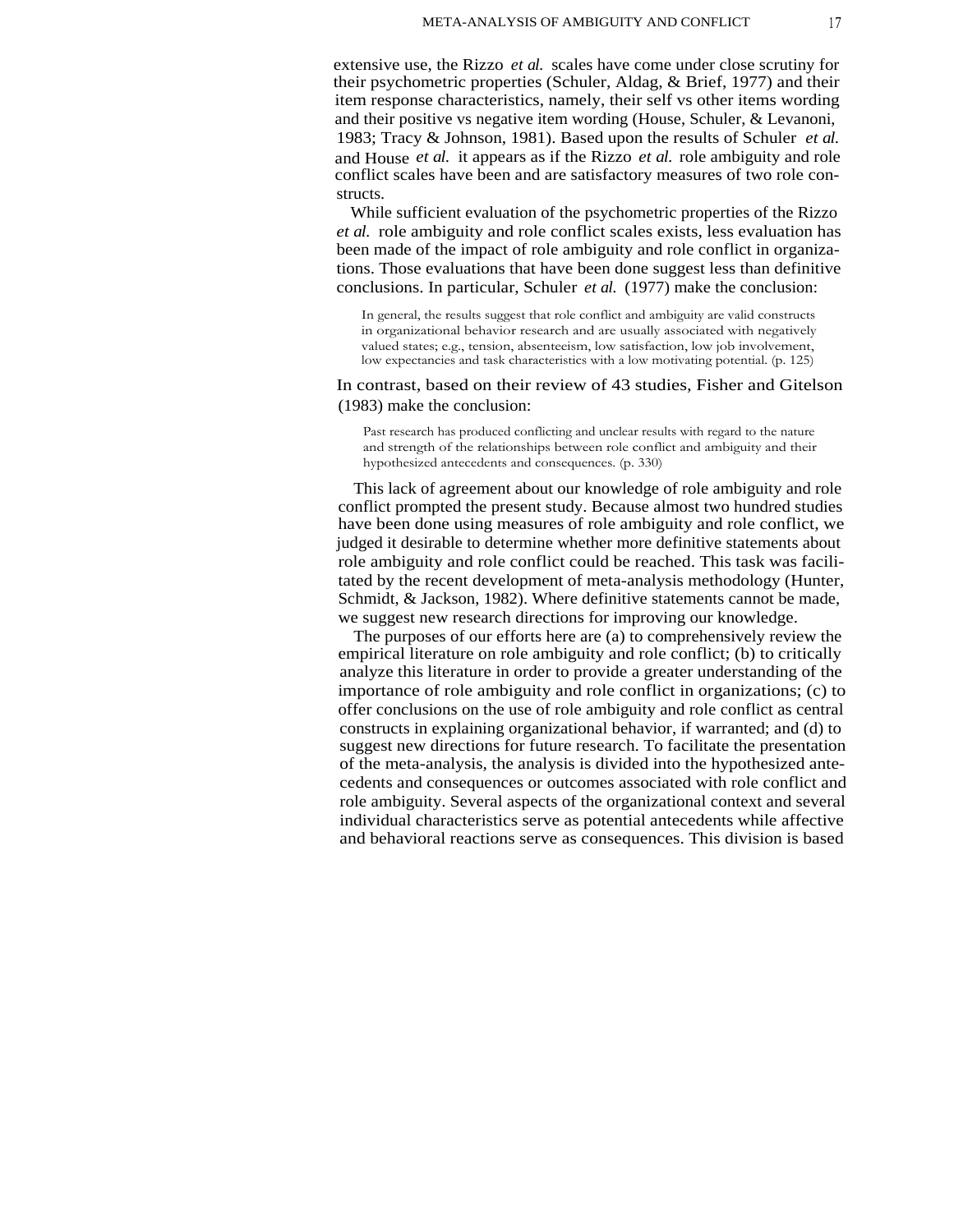upon conceptualization more than upon empiricism since most studies are cross sectional and do not allow clear causal interpretations (Van Sell *et al.,* 1981). A discussion of the results of the meta-analysis is presented after first briefly describing the meta-analysis methodology.

#### META-ANALYSIS METHODOLOGY

#### *Literature Search*

Our goal while searching through the literature was to identify all published empirical research on the causes and consequences of role ambiguity and role conflict as they occur in work-related contexts. Several methods of searching for relevant literature were used, with a focus in all cases on empirical research reported during the last decade. The most fruitful search was a manual search of all sources reported in the *Social Sciences Citations Index* (1970-October 1982) which referenced the seminal article of Rizzo *et al.* (1970). Another manual search consisted of a review of all issues of the following journals published between January 1970 and December 1983: *Academy of Management Journal, Administrative Science Quarterly, Journal of Applied Psychology, Human Relations, Personnel Psychology,* and *Organizational Behavior and Human Performance.* In addition, mechanized searches were conducted for Psy*chological Abstracts* (1967-1981), *Management Contents* (1974-1981), and *American Business Index* (1971-1981). These search procedures yielded a total of approximately 200 relevant articles.

#### *Study Selection*

In an effort to make the present review comprehensive, only two criteria were used to delete articles from the initial pool. First, we excluded any article that was not concerned with work-related issues. Second, we excluded articles not based at least in part on either existing or original empirical data. Because almost all sources appeared in refereed journals, no additional methodological or statistical requirements were imposed except for the decision of whether a study could be included in the metaanalyses.' Inclusion in the meta-analyses required that the article report sample size and correlation coefficients. A total of 96 articles met these requirements. Relevant sources not included in the meta-analyses are discussed in the appropriate section below, as determined by the variables investigated.

The only exception to this rule was the decision to exclude from all analyses data reported in Chacko (1982) because of the extremely unusual correlation of -.56 reported between role conflict and role ambiguity. The article contained no comment about this unusual result, so the assumption was made that a reporting error had occurred.

I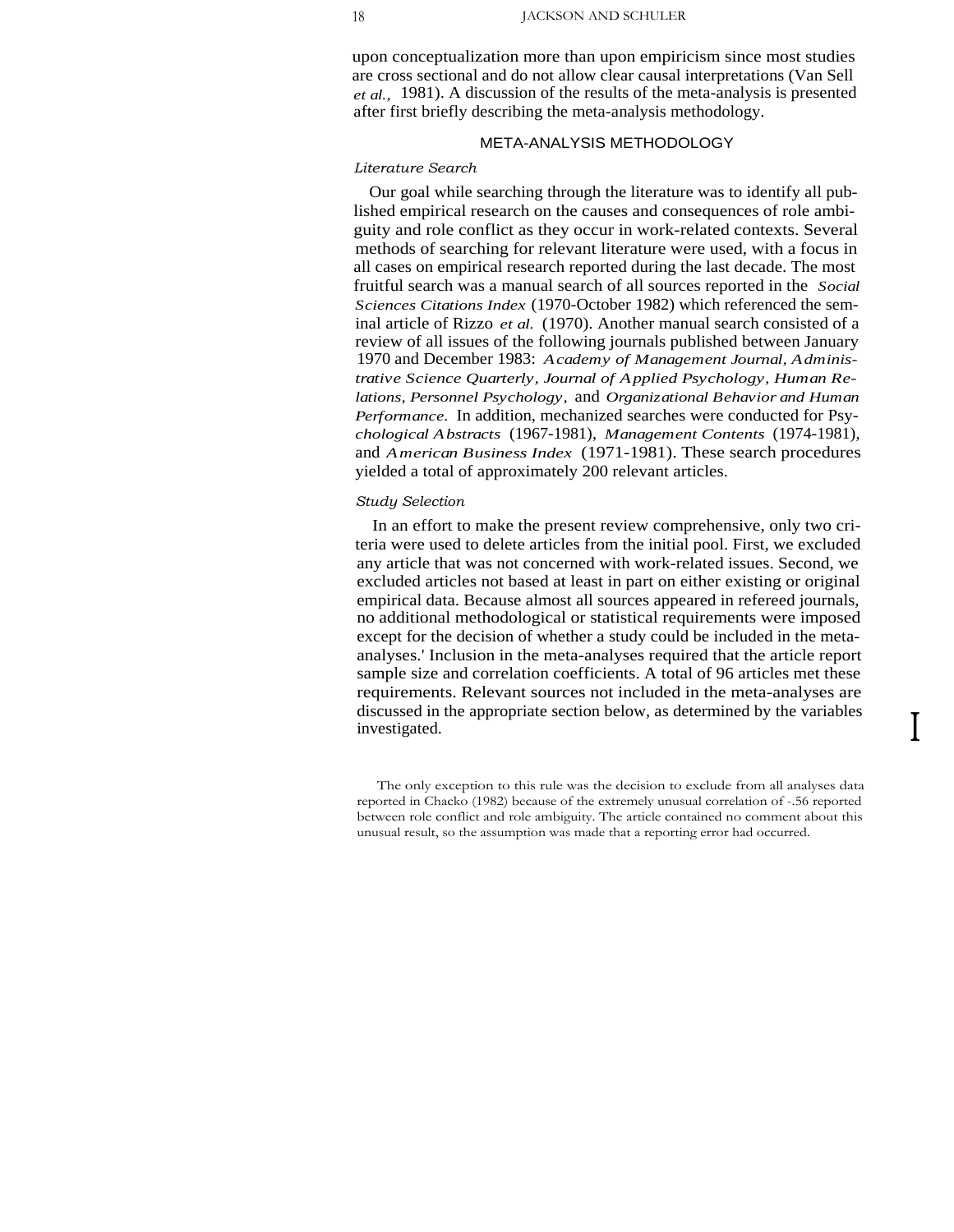#### *Meta-analysis Procedures*

 $\overline{a}$ 

Meta-analyses were conducted using the formulae developed in Hunter *et al. (1982)* for a total of *58* pairs of variables: role conflict with role ambiguity, plus each of the two role variables with ten organizational context variables, five individual characteristics (one correlated only with role ambiguity), ten affective reactions, and four behavioral reactions. The specific variables, which were chosen because of their frequency of appearance in the literature, are shown in Table 1.

| RELIABILITY ESTIMATES USED IN META-ANALYSIS CALCULATIONS |                  |        |      |  |
|----------------------------------------------------------|------------------|--------|------|--|
| Variable                                                 | $\boldsymbol{k}$ | N      | a    |  |
| Role ambiguity                                           | 63               | 15,956 | .89  |  |
| Role conflict                                            | 45               | 13,005 | .89  |  |
| Task/skill variety                                       | 10               | 4,073  | .76  |  |
| Autonomy                                                 | 10               | 4,073  | .81  |  |
| Feedback from others                                     | 8                | 2,195  | .82  |  |
| Feedback from task                                       | 8                | 2,195  | .76  |  |
| Task identity                                            | 8                | 1,992  | .78  |  |
| Initiating structure                                     | 13               | 2,409  | .90  |  |
| Consideration                                            | 10               | 1,616  | .93  |  |
| Participation                                            | 7                | 1,696  | .89  |  |
| Formalization                                            | 3                | 537    | .89  |  |
| Level                                                    | 5                | 1,675  | 1.00 |  |
| Tenure                                                   | 8                | 1,663  | 1.00 |  |
| Locus of control                                         | 3                | 727    | .86  |  |
| Age                                                      | 6                | 1,421  | 1.00 |  |
| Education                                                | 6                | 1,421  | 1.00 |  |
| Self-esteem                                              | 2                | 792    | .73  |  |
| Job satisfaction                                         |                  |        |      |  |
| General                                                  | 26               | 5,137  | .89  |  |
| Supervision                                              | $\overline{4}$   | 557    | .93  |  |
| Work itself                                              | 6                | 548    | .86  |  |
| Co-workers                                               | $\overline{2}$   | 753    | .94  |  |
| Pay                                                      | $\overline{3}$   | 953    | .88  |  |
| Promotion                                                | $\overline{2}$   | 193    | .86  |  |
| Tension/anxiety                                          | 22               | 2,774  | .89  |  |
| Commitment                                               | $\overline{4}$   | 1,237  | .93  |  |
| Involvement                                              | 8                | 1,761  | .88  |  |
| Propensity to leave                                      | 4                | 649    | .88  |  |
| Absence                                                  | 5                | 834    | 1.00 |  |
| Performance                                              |                  |        |      |  |
| Objective                                                | 9                | 1,330  | 1.00 |  |
| Others' ratings                                          | 8                | 1,764  | .94  |  |
| Self-ratings                                             | 1                | 1,312  | .80  |  |

TABLE I

*Note. k is* the number of samples for which reliability estimates were available; *N is* the total number of respondents across the *k* samples; 5 is the average reliability coefficient.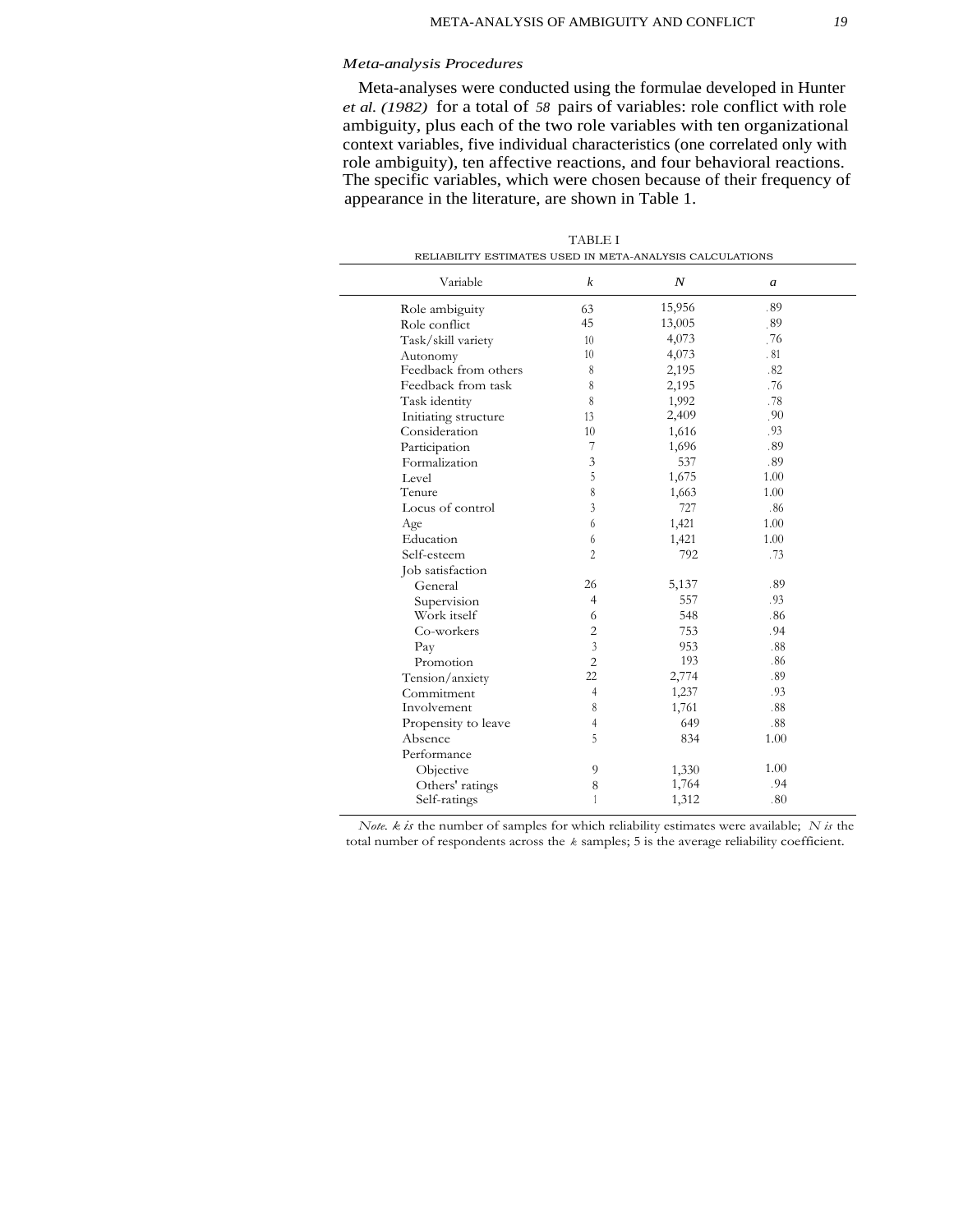The meta-analysis for each pair of variables proceeds in several steps. The first step is the determination of the average observed correlation (r), weighted by sample size, for each pair of variables, as well as the standard deviation (SD,.) for this value.

The formula for r is

*>nr In*

where *n* is the sample size for a study. The standard deviation for *r is* defined as

$$
\frac{\sim I \left[ n(r-r)^2 \right]}{In}
$$

To calculate *r* and *SD,,* it is necessary to generate a list of all *discrete samples* for which the correlation of interest is available. A characteristic of the literature reviewed here is that often multiple research reports exist based on the same sample. We attempted to determine when this had occurred so that each sample would be represented only once in the average weighted observed correlation. Ambiguous instances were resolved by assuming that two possibly identical samples were in fact independent. When multiple reports based on a particular sample occurred, it was often the case that minor discrepancies existed among the reports. For example, reported sample sizes and correlation coefficients may have varied somewhat; or, slightly different but related indices, such as overall satisfaction vs components of satisfaction, may have been used in different reports; or, a subset of an original sample of respondents may have been followed-up at a later point in time. For these and other cases in which conceptual replications were reported for a single sample, values were averaged to yield the datum used to calculate *r* and *SD,,* as recommended by Hunter *et al. (1982).*

As with all of the corrections for artifacts made in a meta-analysis such as the one reported here, many assumptions underlie the calculations. A basic assumption made when calculating the weighted  $r$  is that each sample *r* is based upon a randomly selected subgroup of the population; therefore, larger samples are *assumed* to yield more accurate approximations of the true  $r$  for the population. However, this assumption is questionable and may lead to giving undue weight to the results of studies with very large N's. Although not reported here, *unweighted* average correlations were also computed for all variable pairs. The unweighted average correlation treats each sample as equally representative of the total population. The average absolute difference between the weighted and unweighted values of r was .02. Absolute differences larger than .03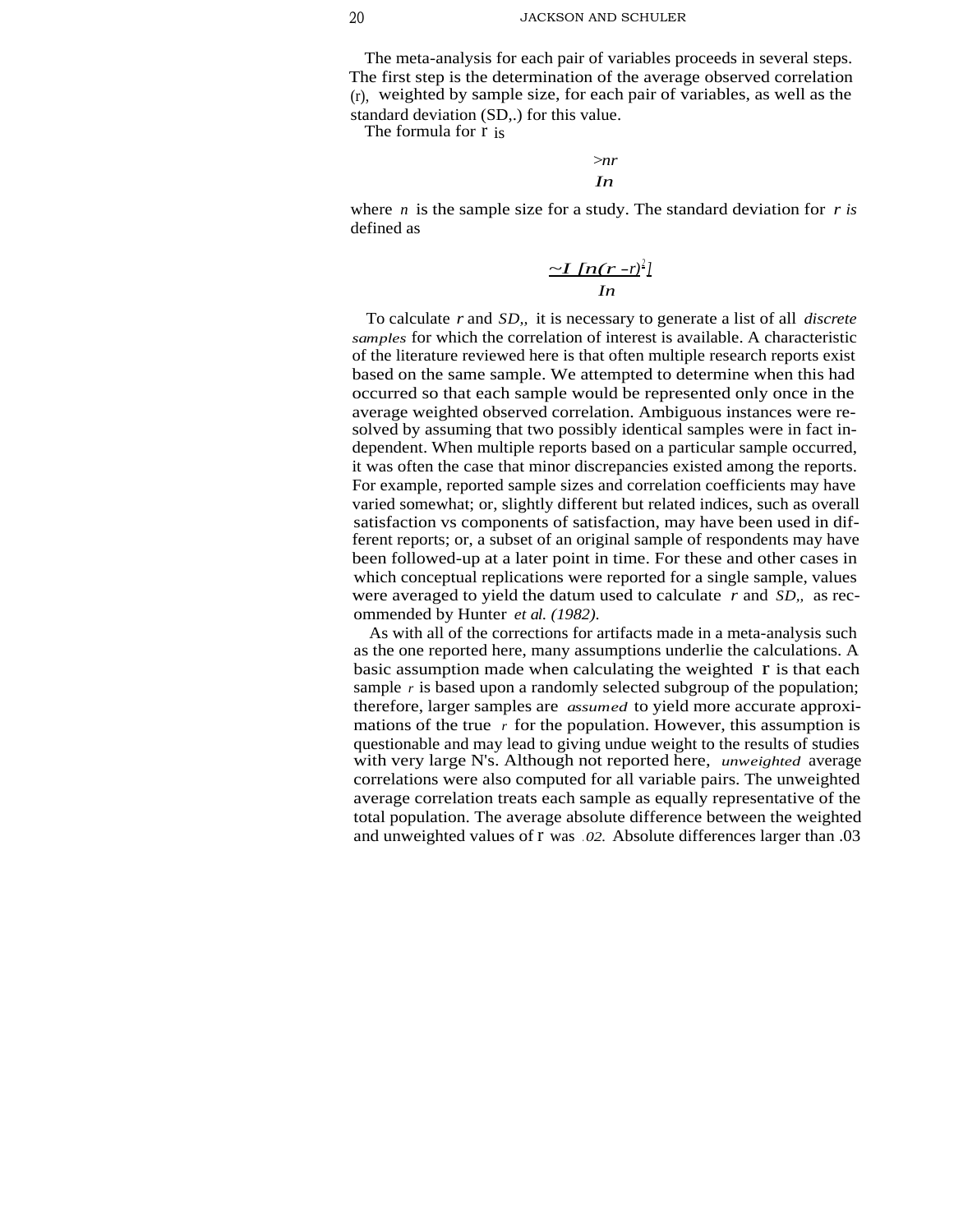occurred for 11 variable pairs; for 10 of these pairs, the unweighted  $r$  was greater than the weighted r. Thus, for the present study, the result of weighting reported correlations by sample size was to produce smaller (more conservative) T's.

The second step of the analyses is generating an estimate of the reliability  $(a^2)$  with which each variable has been measured. Because reliability coefficients are often not included in published reports, the reliability estimate generated for each variable is usually based on a smaller number of samples than the total number of samples used to calculate the corresponding  $r$ . The formula used to calculate  $a^2$  is

$$
(-7)2
$$

 $\mathbf{1} \times k$ 

where  $r_{xx}$  represents the reliability coefficient for a particular sample (Hunter *et al.,* 1982).

The third step in our calculations is to correct  $\bf{r}$  for range restriction of the "predictor" and for unreliability in the "predictor" and the "criterion." This value is labeled "True r" in Tables 2 and 3. Formulae for these calculations can be found in Hunter *et al.* (1982). For the purpose of these calculations, the role variable (i.e., conflict or ambiguity) was treated as the "predictor" and all correlates were treated as "criteria." The standard deviations reported in 19 studies using the Rizzo *et al.* (1970) role conflict and role ambiguity (7-point format) items were used to estimate the amount of range restriction typically present. Information about the number of studies available for generating reliability estimates and the estimates themselves are shown in Table 1. It is possible that reporting practices are biased such that low reliability coefficients may be less likely to be reported in the literature. If this is true and the estimated reliabilities used in the meta-analysis are inflated, the result on the findings reported here would again be conservative estimates of the strength of relationships between variables.

Whereas the first three steps of our meta-analyses were concerned with estimating the true strength of relationship between each role variable and a set of correlates, the last stage of the mesa-analysis determines whether it is plausible that the strength of a relationship varies as a function of a third, moderator variable. Thus, the fourth and final step of our mesa-analyses is to use the procedures described by Hunter *et al.* (1982) to determine the percentage of variance unaccounted for in the observed correlations; that is, the variance in corrections observed across studies that cannot be accounted for by considering the influences of sampling error, measurement unreliability, and range restriction. This value is referred to as "% Var. Unacc." in Tables 2 and 3. (Note: This value should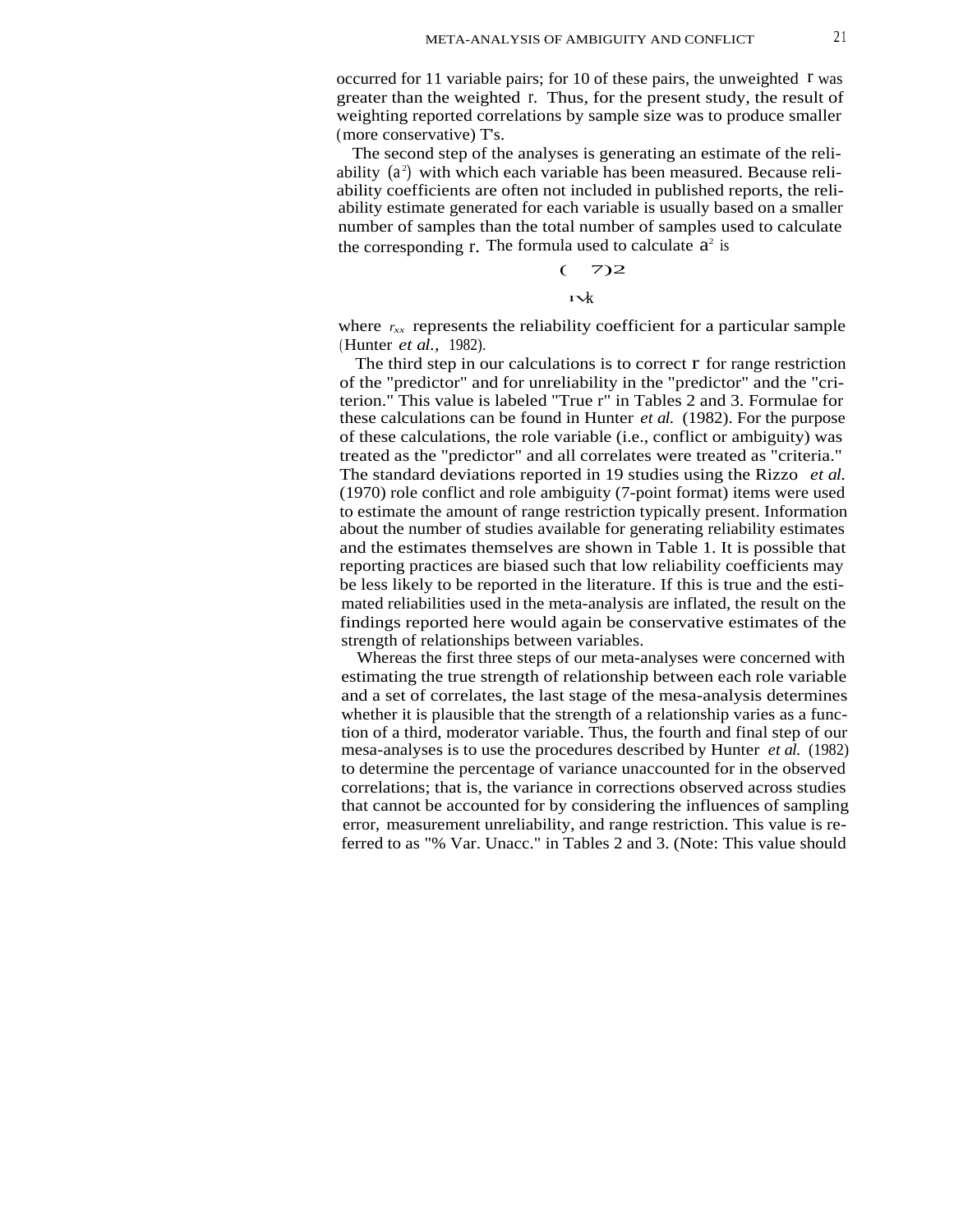|                             |                  |                  | TADLE 4 |        |                                                                   |                           |                |                            |
|-----------------------------|------------------|------------------|---------|--------|-------------------------------------------------------------------|---------------------------|----------------|----------------------------|
|                             |                  |                  |         |        | SUMMARY OF META-ANALYSIS RESULTS FOR CORRELATES OF ROLE AMBIGUITY |                           |                |                            |
| Correlate                   | $\boldsymbol{k}$ | $\boldsymbol{N}$ | r       | $SD_r$ | $T$ rue r''                                                       | $SD_{\tau^*_{\text{ne}}}$ | Var.<br>Unacc. | $\overline{\text{x}}$<br>N |
| Organizational context      |                  |                  |         |        |                                                                   |                           |                | a<br>Z                     |
| Task/skill variety          | 11               | 4,089            | $-.06$  | .15    | $-.11$                                                            | 22                        | 87             | $\Omega$                   |
| Autonomy                    | 12               | 4,196            | $-.23$  | .12    | $-.39*$                                                           | .15                       | 65             | n                          |
| Feedback from others        | 8                | 2,194            | $-.35$  | .24    | $-.58*$                                                           | .34                       | 87             |                            |
| Feedback from task          | 8                | 2,195            | $-.22$  | .12    | $-.41$ <sup>*</sup>                                               | .16                       | 63             |                            |
| Task identity               | 8                | 1,992            | $-.27$  | .08    | $-.47*$                                                           | .00.                      | $\Omega$       | ;v                         |
| Leader initiating structure | 31               | 3,705            | $-.28$  | .16    | $-.43*$                                                           | .17                       | 63             |                            |
| Leader consideration        | 25               | 2,854            | $-.30$  | .15    | $-.44*$                                                           | .14                       | 52             |                            |
| Participation               | 18               | 2,880            | $-.36$  | .17    | $-.55*$                                                           | .19                       | 77             |                            |
| Formalization               | 9                | 1,300            | $-.31$  | .21    | $-.49*$                                                           | .26                       | 82             |                            |
| Level                       | 5                | 1,675            | .08     | .07    | $.11*$                                                            | .04                       | 28             |                            |
| Individual characteristics  |                  |                  |         |        |                                                                   |                           |                |                            |
| Locus of control            | 8                | 2,059            | .17     | .09    | .28                                                               | .08                       | 44             |                            |
| Tenure                      | 8                | 1,663            | $-.12$  | .09    | $-16*$                                                            | .07                       | 40             |                            |
| Age                         | 6                | 1,421            | $-.17$  | .07    | $-.23*$                                                           | .00                       | $\Omega$       |                            |
| Education                   | C                | 1,227            | .11     | .11    | $.15*$                                                            | .11                       | 64             |                            |
| Self-esteem                 |                  | 2,918            | $-.21$  | .09    | $-.34*$                                                           | .01                       | 54             |                            |

TABLE 2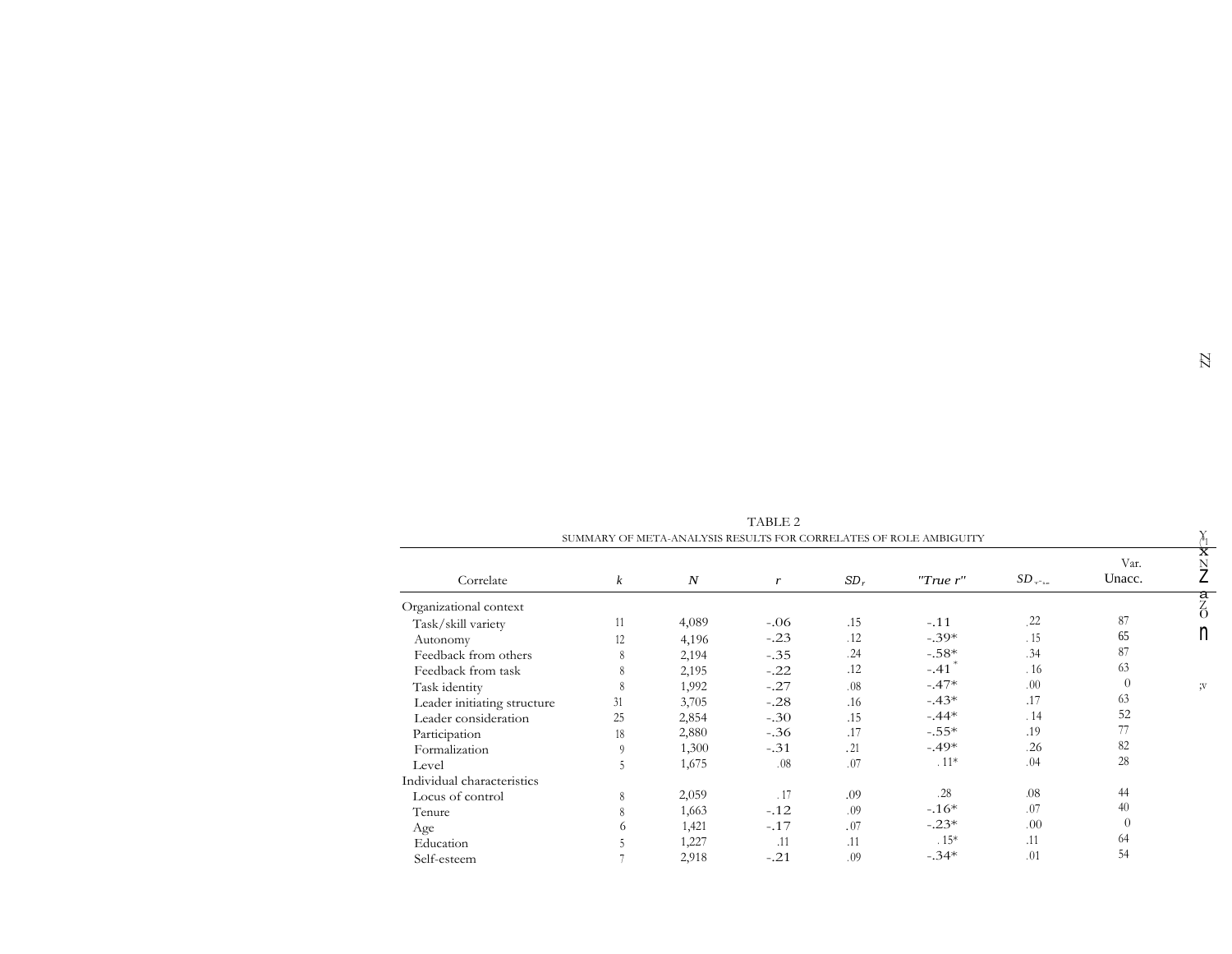| Affective reactions  |    |        |        |                |         |      |    |
|----------------------|----|--------|--------|----------------|---------|------|----|
| Role conflict        | 47 | 10,217 | .27    | .16            | $.42*$  | . 19 | 78 |
| Job satisfaction     |    |        |        |                |         |      |    |
| General              | 56 | 10,489 | $-.30$ | .16            | $-.46*$ | .19  | 73 |
| Supervision          | 17 | 3,619  | $-.36$ | .09            | $-.53*$ | .00. | 0  |
| Work itself          | 28 | 4,313  | $-.33$ | $\frac{11}{2}$ | $-.52*$ | .08  | 25 |
| Co-workers           | 14 | 3,579  | $-.25$ | .11            | $-.37*$ | .11  | 54 |
| Pay                  | 18 | 4,237  | $-.17$ | .12            | $-.26*$ | .14  | 77 |
| Advancement          | 16 | 3,365  | $-.25$ | .10            | $-.40*$ | .08  | 31 |
| Tension/anxiety      | 43 | 7,570  | .30    | .19            | $.47*$  | .24  | 81 |
| Commitment           | 12 | 2,890  | $-.27$ | .10            | $-.41*$ | .09  | 45 |
| Involvement          | 11 | 2,460  | $-.28$ | .10            | $-.44*$ | .08  | 30 |
| Propensity to leave  | 25 | 4,974  | .18    | .14            | $29*$   | .17  | 74 |
| Behavioral reactions |    |        |        |                |         |      |    |
| Absence              | 5  | 834    | .09    | .08            | $.13*$  | .03  | 8  |
| Performance          |    |        |        |                |         |      |    |
| Objective            | 9  | 1,330  | $-.08$ | .15            | $-.10$  | .16  | 70 |
| Others' ratings      | 17 | 3,320  | $-.08$ | .10            | $-.12*$ | .10  | 50 |
| Self-ratings         | 11 | 1,312  | $-.24$ | .13            | $-.37*$ | .13  | 48 |
|                      |    |        |        |                |         |      |    |

*Note. k is* the number of samples upon which calculations are based; N is the total number of respondents across k samples; i is the weighted average correlation; *SD*, is the standard deviation for *r*; "True r" is the average weighted correlation corrected for four artifacts; SD<sub>Tr1e</sub> is the standard deviation for the estimated "True r"; % Var. Unacc. is the percentage of unexplained variance in correlations observed across studies. \*Indicates that the 90% confidence interval does not include the value of 0.00.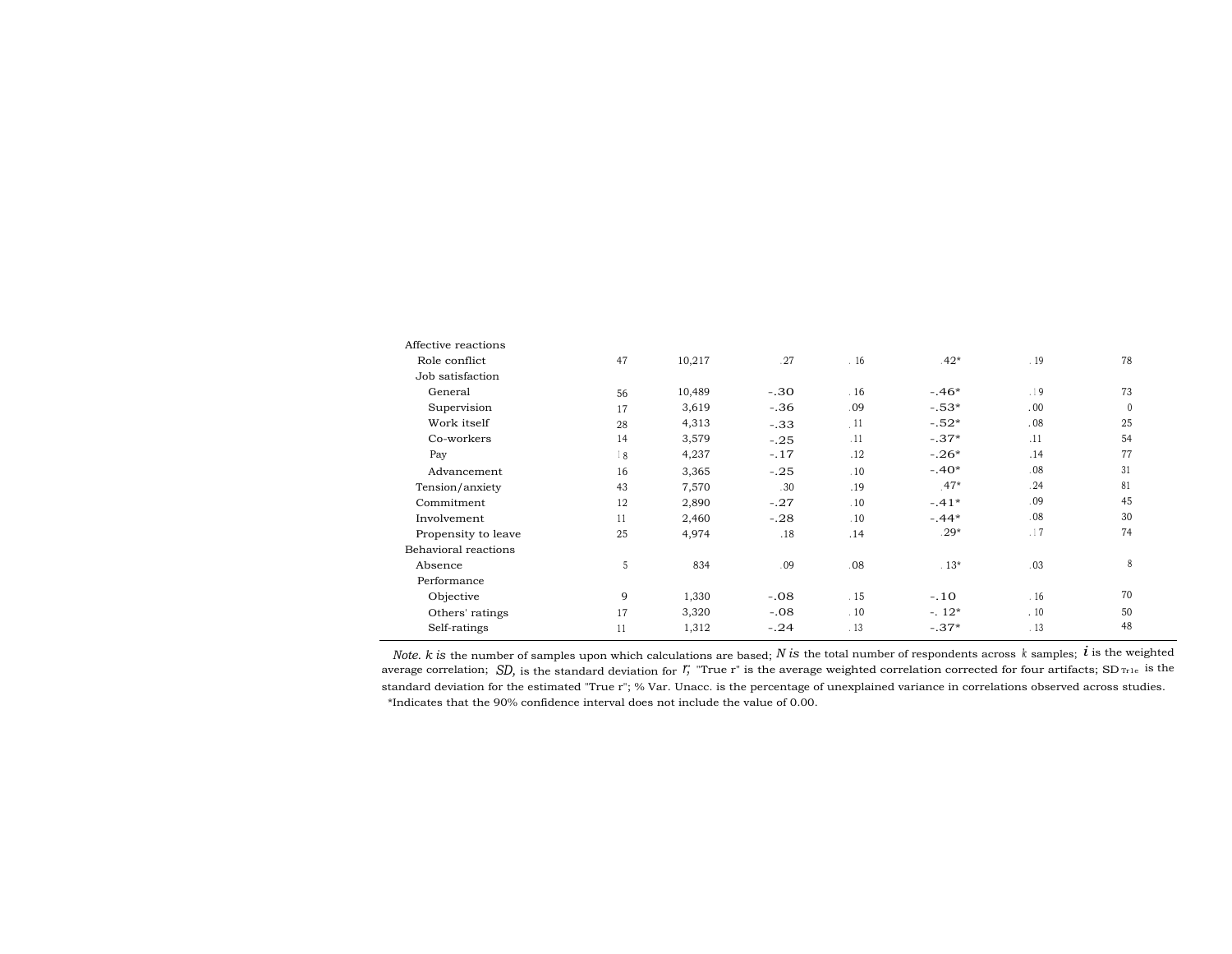| TABLE 3<br>SUMMARY OF META-ANALYSIS RESULTS FOR CORRELATES OF ROLE CONFLICT |          |      |                  |        |             |                    | $\sim$<br>Р,   |  |
|-----------------------------------------------------------------------------|----------|------|------------------|--------|-------------|--------------------|----------------|--|
| Correlate                                                                   | k        | N    | $\boldsymbol{r}$ | $SD_r$ | "True $r$ " | SD <sub>Tf1e</sub> | Var.<br>Unacc. |  |
| Organizational context                                                      |          |      |                  |        |             |                    |                |  |
| Task/skill variety                                                          | 8        | 3275 | .10              | .11    | $.17*$      | .15                | 73             |  |
| Autonomy                                                                    | 8        | 3275 | $.00 \,$         | 16     | .00.        | .24                | 91             |  |
| Feedback from others                                                        |          | 1381 | $-.18$           | .12    | $-.31*$     | .16                | 70             |  |
| Feedback from task                                                          | 5        | 1381 | $-.13$           | .09    | $-.25*$     | .09                | 41             |  |
| Task identity                                                               |          | 1178 | $-.25$           | .05    | $-.44*$     | .00.               | $\theta$       |  |
| Leader initiating structure                                                 | 10       | 1839 | $-.17$           | .09    | $-.27*$     | .06                | 24             |  |
| Leader consideration                                                        | 9        | 1709 | $-.28$           | .09    | $-.42*$     | .03                |                |  |
| Participation                                                               | 14       | 2287 | $-.24$           | .18    | $-.37*$     | .23                | 78             |  |
| Formalization                                                               | 9        | 1300 | $-.07$           | .20    | $-.11$      | .26                | 85             |  |
| Level                                                                       | 5        | 1675 | $-.05$           | .06    | $-.07*$     | .02                | 8              |  |
| Individual characteristics                                                  |          |      |                  |        |             |                    |                |  |
| Locus of control                                                            | 5        | 1806 | .16              | .07    | $.27*$      | .07                | 40             |  |
| Tenure                                                                      |          | 1571 | .02              | .10    | .02         | .09                | 55             |  |
| Age                                                                         | 6        | 1421 | $-.05$           | .13    | $-06$       | .14                | 75             |  |
| Education                                                                   | 5        | 1227 | .14              | .14    | .19         | .15                | 77             |  |
| Self-esteem                                                                 | $\theta$ |      |                  |        |             |                    |                |  |

TABLE 3 SUMMARY OF META-ANALYSIS RESULTS FOR CORRELATES OF ROLE CONFLICT  $\overrightarrow{A}$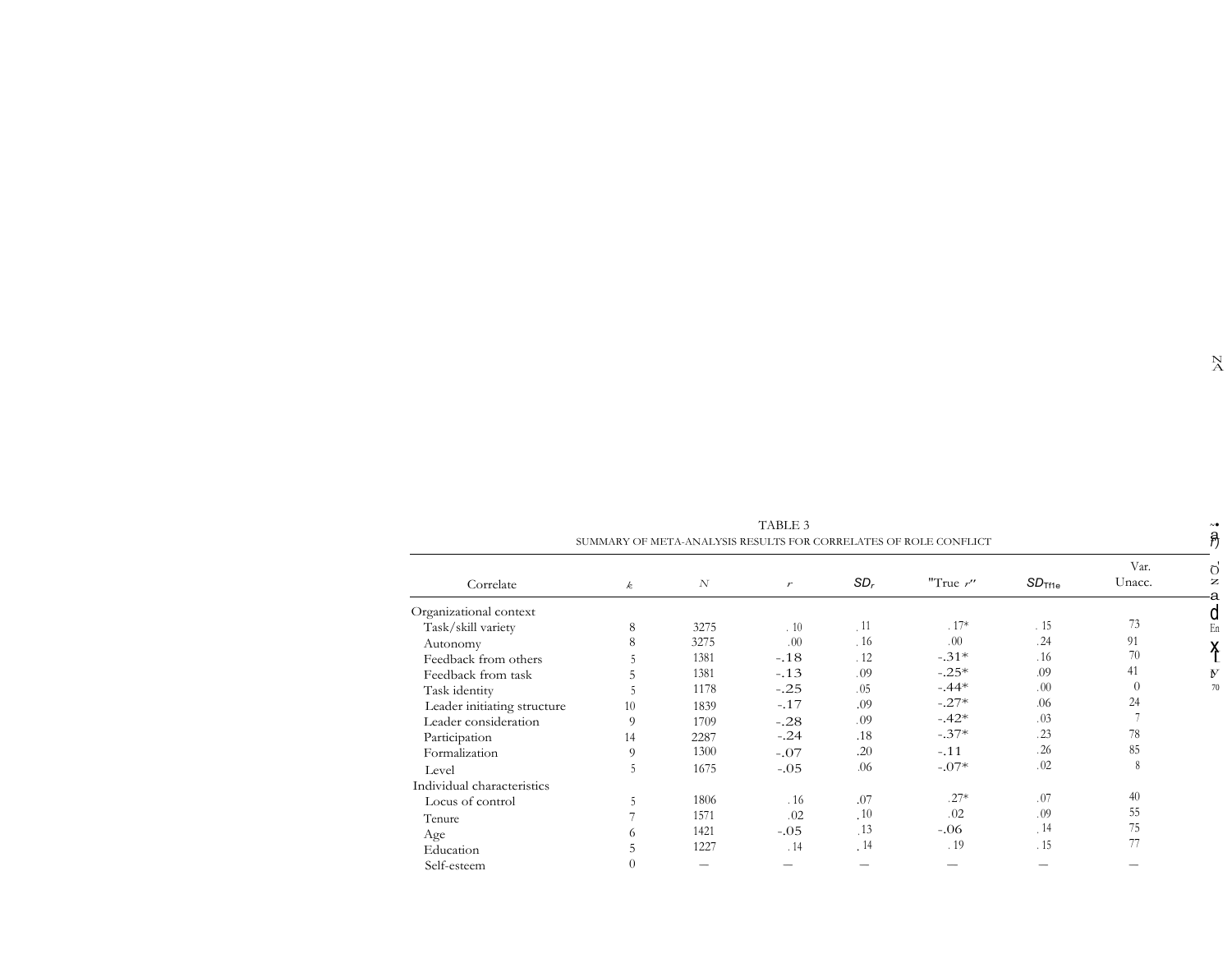| Affective reactions  |               |      |        |     |         |      |              |
|----------------------|---------------|------|--------|-----|---------|------|--------------|
| Job satisfaction     |               |      |        |     |         |      |              |
| General              | 37            | 6314 | $-.31$ | .13 | $-.48*$ | .13  | 51           |
| Supervision          | 14            | 3440 | $-.36$ | .08 | $-.53*$ | .00  | $\mathbf{0}$ |
| Work itself          | 22            | 4022 | $-.30$ | .08 | $-.49*$ | .00  | $\mathbf{0}$ |
| Co-workers           | 11            | 2893 | $-.28$ | .07 | $-.42*$ | .00. | $\mathbf{0}$ |
| Pay                  | 14            | 3399 | $-.20$ | .08 | $-.31*$ | .03  | 6            |
| Advancement          | 14            | 3287 | $-.23$ | 11  | $-.38*$ | .11  | 46           |
| Tension/anxiety      | 23            | 4035 | .28    | .13 | $.43*$  | .14  | 61           |
| Commitment           | 11            | 2583 | $-.24$ | .14 | $-.36*$ | .16  | 73           |
| Involvement          | 10            | 2326 | $-.16$ | .07 | $-.26*$ | .00  | $\Omega$     |
| Propensity to leave  | 13            | 1915 | .21    | .11 | $.34*$  | .09  | 38           |
| Behavioral reactions |               |      |        |     |         |      |              |
| Absence              | 3             | 424  | $-.01$ | .12 | $-.02$  | .10  | 50           |
| Performance          |               |      |        |     |         |      |              |
| Objective            | $\mathcal{E}$ | 769  | .01    | .02 | .02     | .00  | $\Omega$     |
| Others' ratings      | 14            | 3119 | $-.07$ | .08 | $-.11*$ | 06   | 33           |
| Self-ratings         |               | 1037 | $-.02$ | .12 | $-.03$  | .13  | 54           |

*Note. k* is the number of samples upon which calculations are based; *N is* the total number of respondents across *k* samples; r is the weighted average correlation; *SD*, is the standard deviation for *r*; "True r" is the average weighted correlation corrected for four artifacts; *SD*<sub>II1e</sub> is the standard deviation for the estimated "True r"; % Var. Unacc. is the percentage of unexplained variance in correlations observed across studies.

\*Indicates the 90% confidence interval does not include the value of 0.00.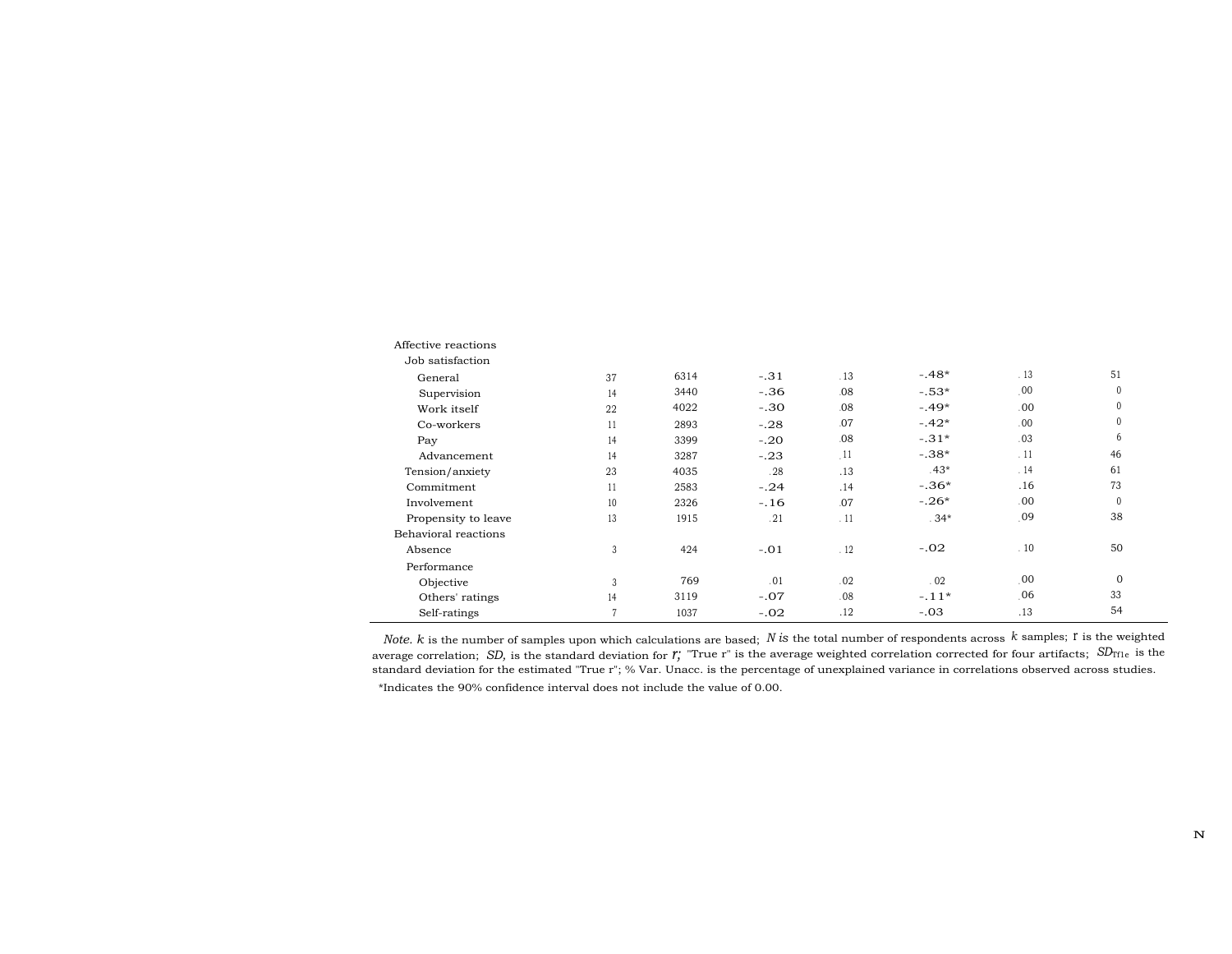*not* be confused with the variance in a criterion unexplained by a set of predictors, i.e.,  $I - R^2$ .) In assessing the "% Var. Unacc." the question being addressed is should the fact that the observed correlation between variables x and y varies somewhat across a set of k studies lead us to the conclusion that a moderator variable must be used to explain the different results found in the studies, or should the different results across studies simply be attributed to "artifacts," including *statistical* artifacts, such as sampling error and imperfect measurement, and *unmeasurable* artifacts, such as miscalculations and typographical errors?

To answer this question, one determines the standard deviation of *r* values reported in a set of studies. This value is labeled *"SDr"* in Tables *2* and 3. Then, the percentage of this variation that can be accounted for by statistical artifacts (sample size, range restriction in the predictor, unreliable measures of the predictor and criterion, and variations in range restriction and reliability across studies) is determined. If statistical artifacts are not sufficient explanations for variations in *r* reported across studies, "% Var. Unacc." will be greater than 0. Therefore, explanations other than statistical artifacts are needed to explain the different results found across studies. Two categories of explanations are unmeasurable errors and the influence of moderator variables. Hunter *et al.* argue that if the "% Var. Unacc." is *25* or less, it is likely that this remaining observed variance is due simply to unmeasurable errors. However, if more than *25%* of the observed variance is unaccounted for, then it is reasonable to conclude that one or more moderators have influenced the correlation coefficients obtained in various samples.

Ideally, the last step in a meta-analytic review is an empirical test of specific, potentially important moderators. Unfortunately, this was not feasible given the literature on role ambiguity and role conflict, as discussed in a later section.

#### RESULTS AND DISCUSSION OF THE META-ANALYSES

The results of the meta-analyses are summarized in Tables 2 and 3. These results are discussed in some detail below, but first there are several global patterns of results that deserve comment. For example, a comparison of the studies cited in Table 1 to those cited in Tables 2 and 3 reveals that reliability coefficients have been reported only for about *50% of* the studies. In general, reported reliabilities are quite high, the lowest estimated reliability being .76. *If* a reporting bias operates, the true average reliabilities *of* the measures typically used in research on role conflict and role ambiguity may be somewhat lower than .76, and, therefore, the "True  $r$ " values shown in Tables 2 and 3 are underestimated.

A comparison *of* Tables *<sup>2</sup>* and 3 reveals that the variable of role am-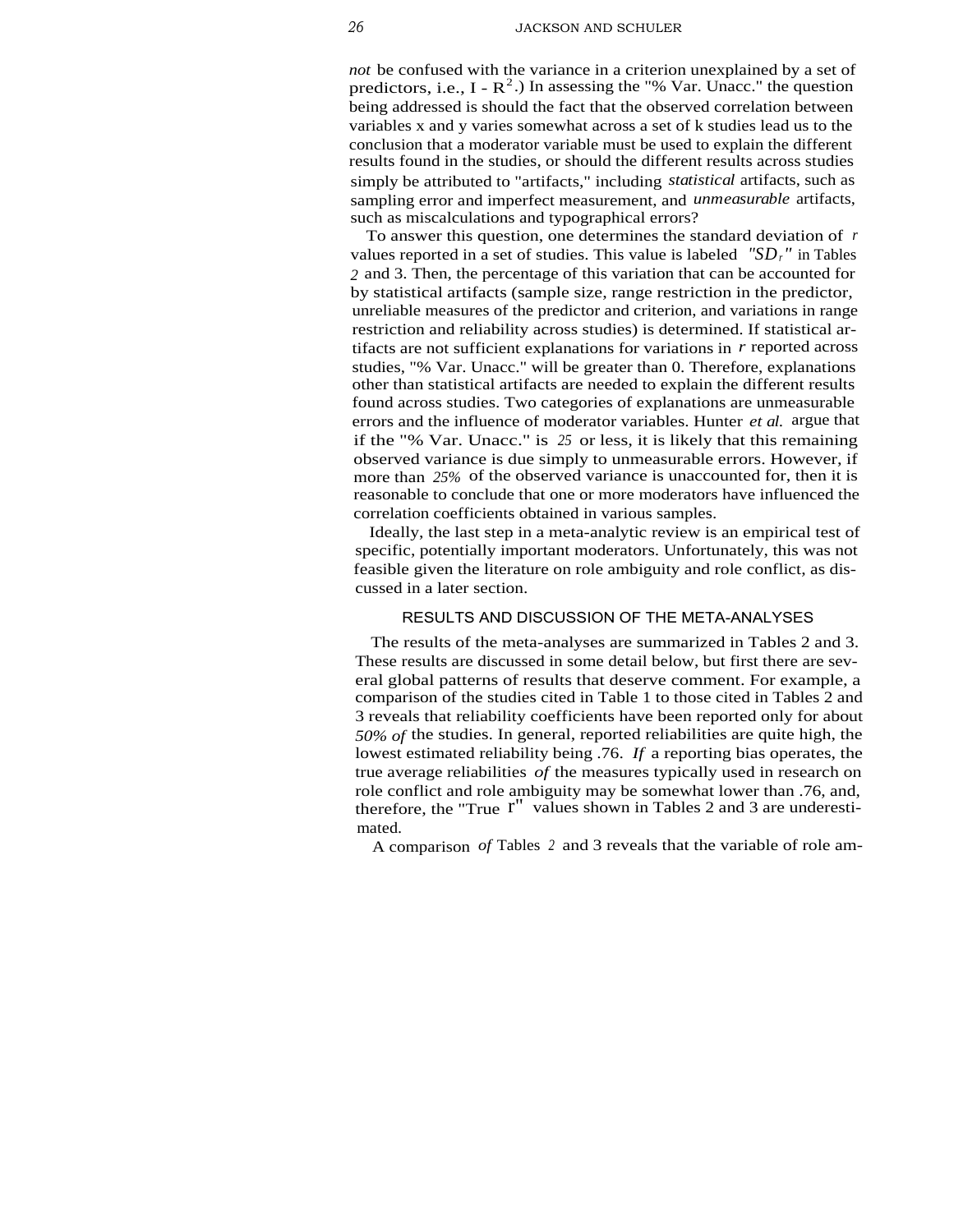biguity is more frequently studied than is the variable of role conflict. The difference in the prevalence of studies including the two role variables is largely attributable to studies generated by the path-goal theory of leadership (House, 1971) in which role ambiguity, but not role conflict, is hypothesized as a critical variable.

In general, the *direction* of the ("true") correlation of each variable with role conflict is similar to the corresponding correlation with role ambiguity, the only noteworthy exception being task/skill variety, which is correlated positively with role conflict (.17) and negatively with role ambiguity (- .11). The *strength* of correlations often differs considerably for the two role variables, however: autonomy, feedback from others and from the task, initiating structure, participation, formalization, tenure, involvement, age, and self-reported performance are all more strongly related to role ambiguity than to role conflict.

The last column in Table 2 reveals that for role ambiguity relatively little of the variance in observed correlations is accounted for by the artifacts of sampling error, range restriction, unreliability of measurement, and variations in these across studies. Recall that Hunter *et al.* (1982) recommend that moderator variables should be explored for all pairs of variables for which the value in the column labeled "% Var. Unacc." is greater than 25. For role ambiguity, all except five of the correlates (task identity, age, satisfaction with supervision and with the work itself, and absence) have values greater than 25. As shown in Table 3, for role conflict, all except 10 of the correlates (task identity; leader initiating structure and consideration; level; satisfaction with supervision, the work itself, pay, and co-workers; involvement; and objective performance) have values greater than 25. Thus, for all other correlates, theoretically or methodologically meaningful moderator variables should be introduced and analyzed for their ability to account for fluctuations in r across samples.

For the literature reviewed here, conducting such an analysis was not possible for several reasons. To conduct tests of potential moderator effects, at least two conditions are necessary: First, variation in the moderator variable must exist among studies; second, it must be possible to identify the approximate value of the moderator for a particular sample. In general, there are two classes of potential moderators: *study characteristics* (for example, whether the design was causal or noncausal, or whether objective or subjective measures were used) and *sample characteristics* (for example, whether the participants were experienced or inexperienced at their jobs). For study characteristics, the condition of sufficient variation among studies was not met; almost all studies used cross-sectional survey designs. Regarding sample characteristics, the general practice has been to use and report results for heterogeneous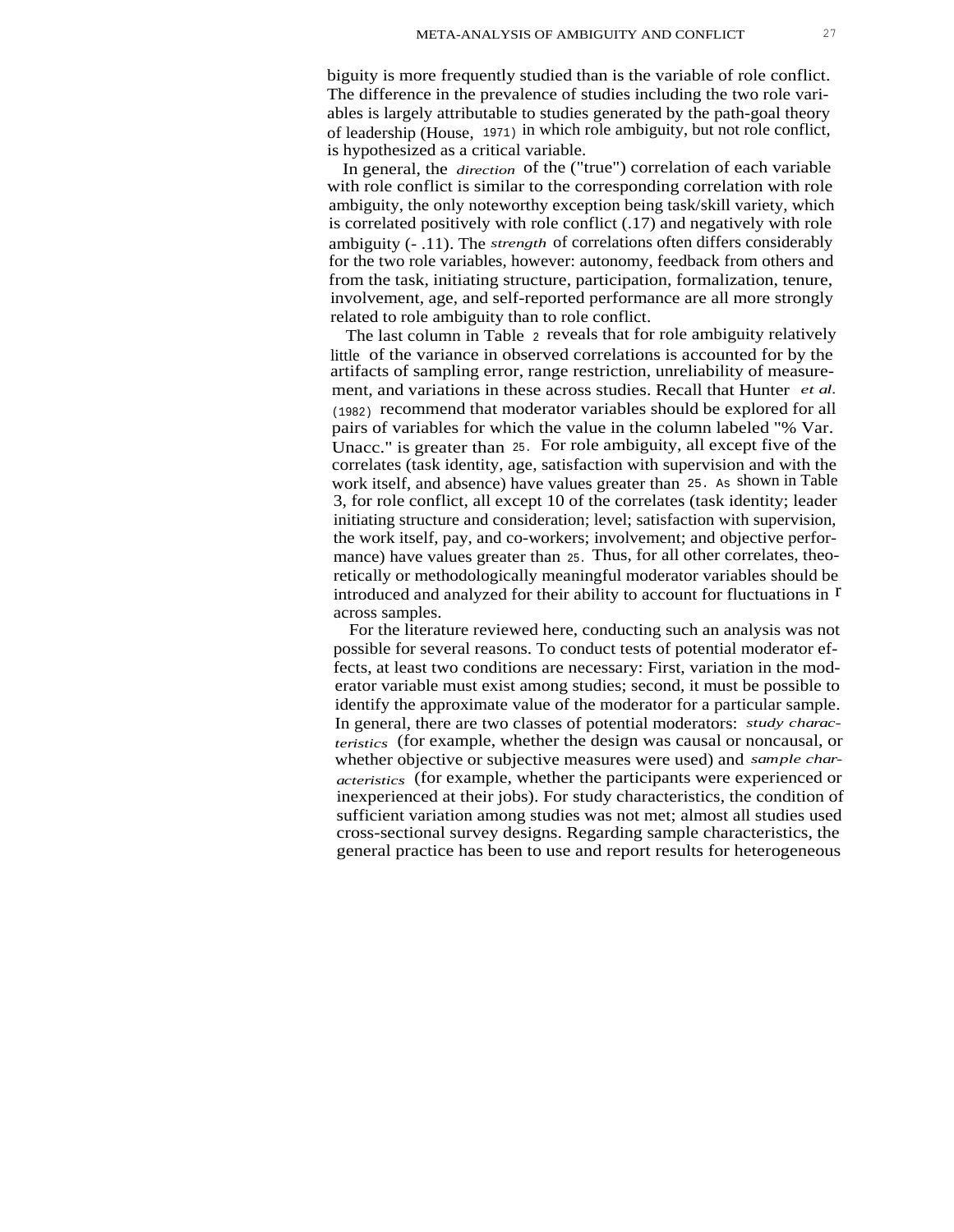samples rather than to report results for homogeneous subsamples. Exceptions to these generalizations were so few that meaningful meta-analytic tests of moderator effects could not be conducted. Therefore, conclusions about potentially important moderator variables are based on theory and those studies which have specifically tested for moderator effects, rather than upon statistical results derived from meta-analysis procedures. These conclusions are included in our discussion of the metaanalysis results below. The discussion begins with the antecedents of organizational context and individual characteristics and ends with the consequences of affective reactions and behavioral reactions.

#### *Organizational Context*

Several researchers have examined the relationships of role ambiguity and role conflict to job and task characteristics, but taken as a whole, this research lacks theoretical coherence. The most popular assumption seems to be that job and task characteristics are determinants, or at least antecedents, of role ambiguity and role conflict, although some have argued that task characteristics are moderators of the relationship between role strains and outcomes. Most research linking role ambiguity and role conflict to task characteristics utilizes some variant of Hackman and Oldham's (1976) task dimensions of skill variety, autonomy, feedback from agents, feedback from the task, and task identity. Results from these studies are discussed in detail below.

*Tasklskill variety.* As Table 2 and the Appendix show, weak *negative* correlations between role ambiguity and task or skill variety are often reported. The results are inconsistent for role conflict with positive, zero, and negative correlations all being reported.

To date, no careful theoretical analysis has explained why role ambiguity and/or conflict should be directly related to the variety of one's tasks, or the variety of skills needed to perform one's tasks. Indeed, the fact that variety has been found to be negatively correlated with role ambiguity suggests that these relationships may be spurious ones caused by respondents' tendencies to report that good things (high variety and low role ambiguity) coexist. The one study for which the argument of response bias cannot explain the data is Moorhead's (1981) research on 16 medical units. In that study, routineness of technology was assessed by administrators' reports and then correlated with physicians' role ambiguity and role conflict. This was one of two studies that found a significant positive correlation ( $r = .28$ ) between role ambiguity and "task variety." The negative correlation  $(r = -.48)$  between role conflict and "task variety" reported for this study is both interesting and difficult to interpret.

i

Perhaps because research relating task characteristics to role ambiguity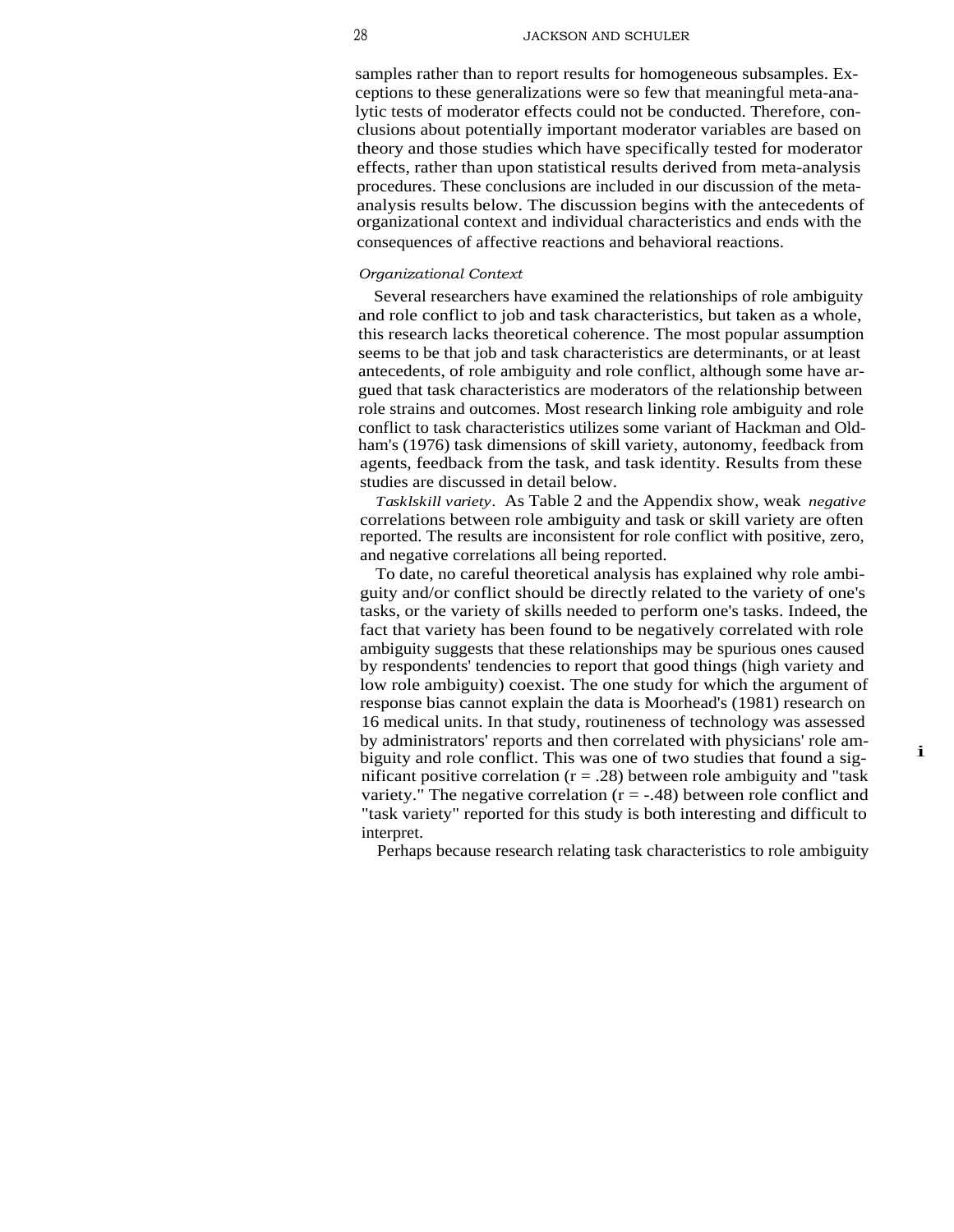and role conflict has typically not been theory driven, it suffers from a major methodological flaw, namely, that hypotheses about the effects of task and technology differences are being tested within employee populations that are fairly homogeneous with respect to task and technology. Interestingly, Rousseau's (1982) data from a broad national sample are the one exception to this generalization; her findings of low correlations between task variety and both role ambiguity and role conflict, in conjunction with a high percentage of variance unaccounted for by statistical artifacts, suggests that no simple relationship exists between task variety and role strains.

*Autonomy.* Data regarding the correlations between autonomy and role ambiguity and conflict are available from the same samples from which task variety data were collected. Overall, autonomy is negatively correlated (-.39) with role ambiguity and uncorrelated with role conflict; however, there is considerable variance across studies that cannot be accounted for by statistical artifacts.

*Feedback from others and from the task.* In general, both feedback from others and feedback from the task have been found to negatively correlate with role ambiguity ( $r = -0.58$  and  $r = -0.41$ , respectively). While less evidence is available for role conflict, that which exists suggests weaker negative correlations exist between role conflict and feedback from others (-.31) and from the task (-.25).

That feedback from others is associated with low role ambiguity is not surprising since it is primarily through such feedback that roles are learned. However, if one distinguishes roles from tasks, it is not clear why task feedback should be related to role ambiguity. One explanation for the finding is method bias. Another is that the correlation is a spurious one that occurs because both high task feedback and low role ambiguity are associated with other aspects of one's job.

From a conceptual perspective, it is also unclear why role conflict should be negatively correlated with either type of feedback. In fact, for people in jobs where role conflict is high, such as jobs requiring boundary spanning activities (see Miles, 1976a, 1976b, 1976c; Miles & Perrault, 1976) or other complex interpersonal activities (Rousseau, 1982), feedback can be expected to heighten experienced conflict. As for the other task characteristics discussed above, the inconsistency of findings across studies suggests that we need to develop more sophisticated hypotheses about the conditions under which a relationship should and should not be expected.

*Task identity.* Task identity refers to the extent to which a person is able to see the impact of his or her efforts in the form of a visible and complete product or service. Like other task characteristics, task identity tends to be negatively correlated with role ambiguity (-.47) and role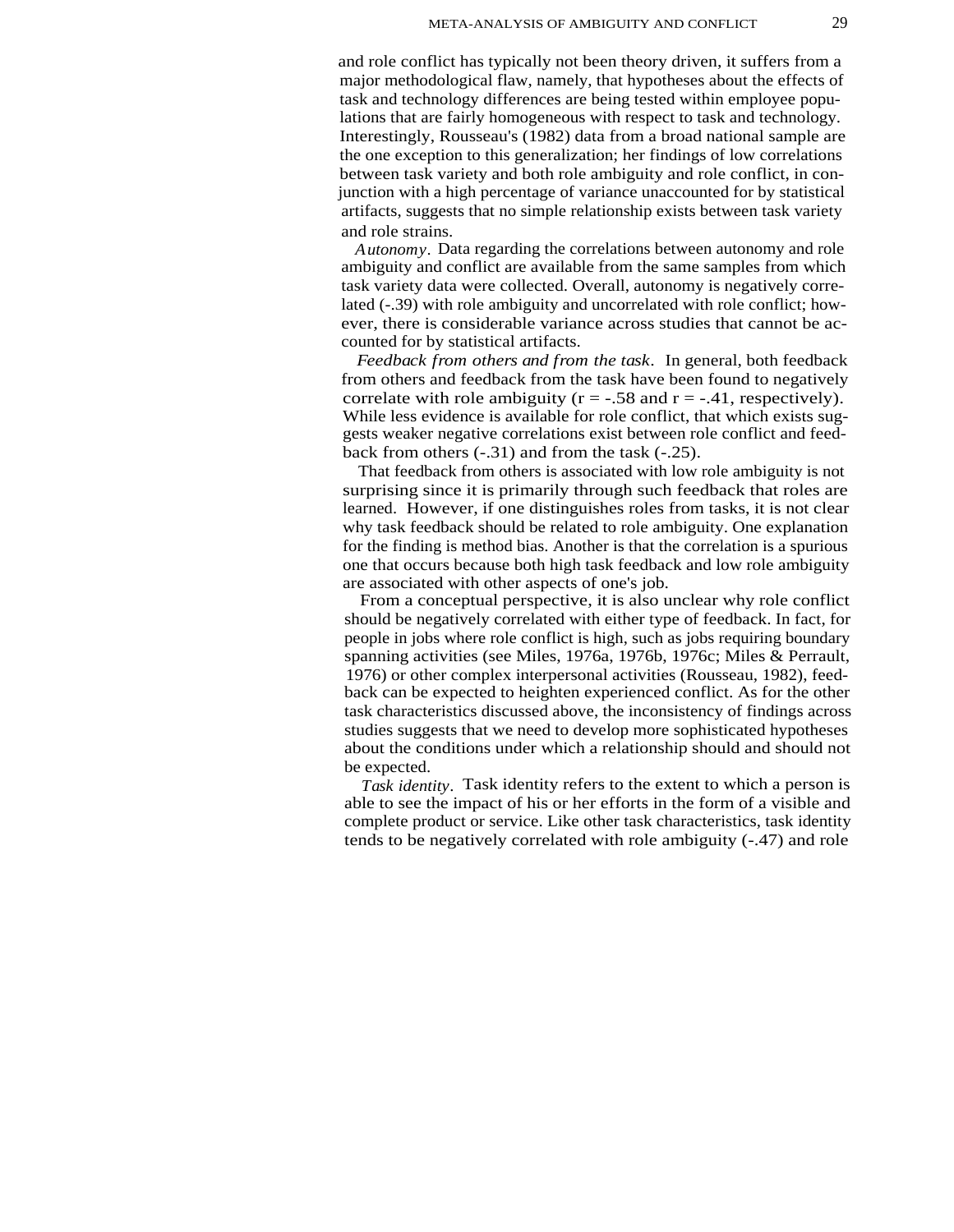conflict (-.44). To the extent task identity items reflect the respondents' awareness of how they fit into the larger organizational scheme, including the nature of their interdependence with others, the negative correlation with role ambiguity makes sense. Conceptual explanations for the negative correlation between task identity and role conflict are more difficult to generate, especially if task identity is assumed to be the cause and role conflict is assumed to be the effect. If one accepts the argument that task characteristics are objective in nature, then task identity is naturally assumed to be the causal variable. However, a social information processing perspective suggests a new insight, namely, that the experience of high role conflict may be a causal determinant which leads employees to label a job as being low on task identity.

As noted, most research on job and task characteristics has postulated these variables as direct antecedents of role ambiguity and conflict. In contrast to this view, Schuler (1977a) has argued that the relationship between tasks and role ambiguity and role conflict is more complex. Specifically, he postulated that it is the "fit" or congruence between task, technology, and structure which determines role ambiguity and conflict. Schuler found some support for his interactional hypothesis using data from employees of a large public utility; however, he notes that organizational structure and task design each also made independent contributions in the prediction of role ambiguity and conflict. Similar interactional hypotheses have been suggested and partially supported by others (Moch, Bartunek, & Brass, 1979; Morris, Steers, & Koch, 1979; Rogers & Molnar, 1976).

Taking still another perspective, several researchers have suggested that job design variables are important in determining the effects of role ambiguity and conflict on employees (Abdel-Halim, 1978, 1981b; Beehr, 1976; Tosi, 1971). For example, it is suggested that the negative effects of role ambiguity and conflict are significantly greater under conditions of high task complexity compared to conditions of low task complexity (Abdel-Halim, 1981b). While support for various complex inteactive effects has been found, these interactions require replication. Replications of interactive studies using role ambiguity and conflict with task design characteristics would appear to be a potentially useful avenue of research. Whereas studies investigating the relationship between task design characteristics and role ambiguity and conflict are difficult to theoretically develop, those investigating the impact of role ambiguity and conflict in a setting of task characteristics combined with other organizational characteristics can be developed within a rich theoretical framework (House & Rizzo, 1972b).

*Leader consideration and initiating structure.* Generally, leader consideration has been hypothesized to be relatively independent of role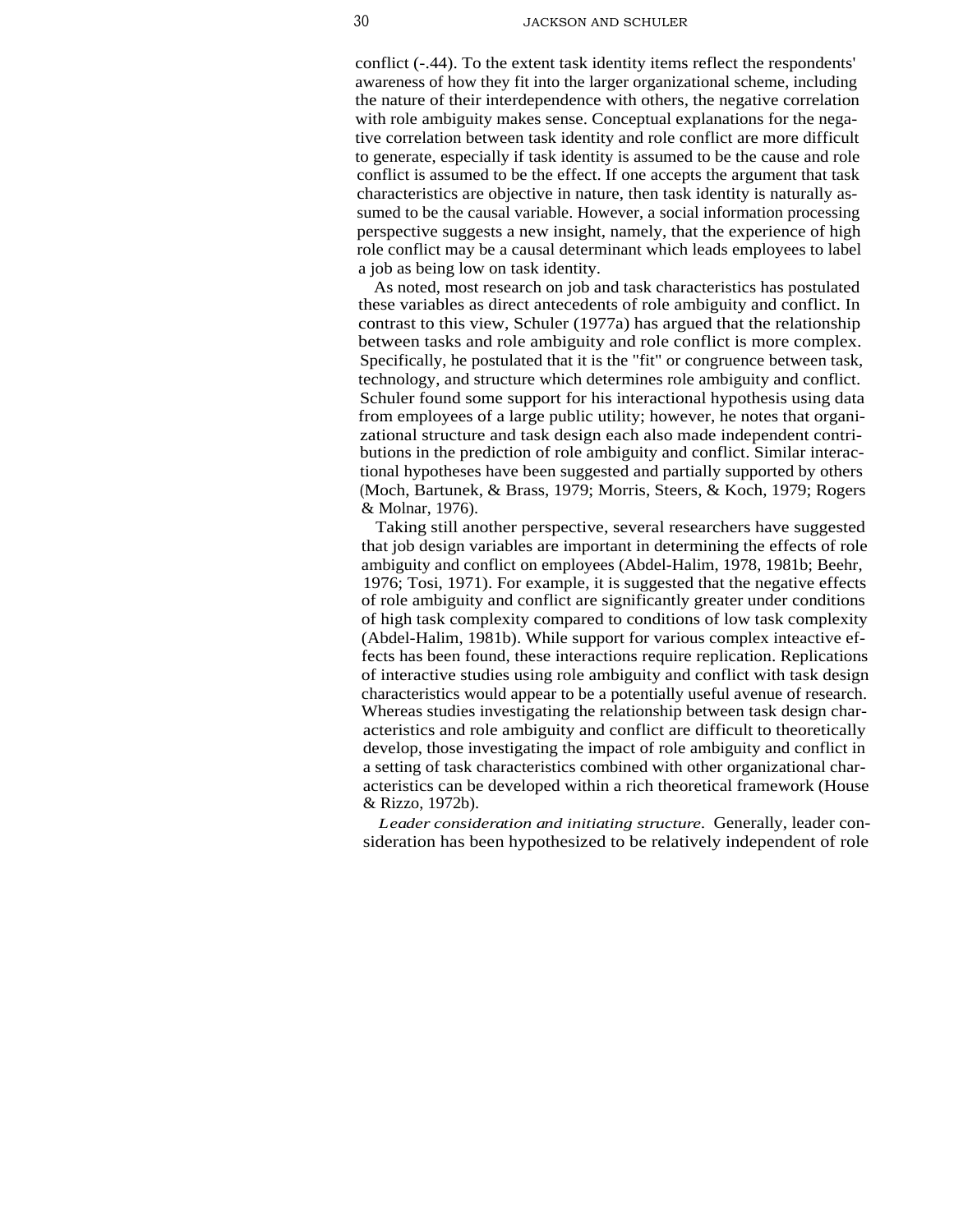ambiguity and conflict while leader initiating structure has been hypothesized to determine role ambiguity and conflict. The results of the leadership research are somewhat contrary to expectations. Leader consideration, rather than serving an exclusively socioemotional role as would be predicted, appears to also serve an instrumental or task role. That is, leader consideration appears to clarify roles and reduce role conflict. As shown in Table 2, across 25 studies, the average correlation between leader consideration and role ambiguity is -.44, and as shown in Table 3, across 9 studies the average correlation between leader consideration and role conflict is -.42.

One explanation for these results is that leader consideration is administered on a contingent basis. That is, leader consideration (socioemotional concern) is shown only after the employee performs well. This contingent administration of leader behavior thereby acts to clarify what is expected by rewarding employees for desired behaviors (Podsakoff, Todor, Grover, & Huber, 1984). By clarifying what is expected, contingent administration of leader consideration may also diminish role conflict. As employees gain knowledge about what behaviors are rewarded, decisions as to which role expectations to fulfill and which to ignore may diminish, thus reducing conflict that may have existed because role priorities were unclear.

Although the average correlations between leader consideration and role ambiguity and conflict are contrary to expectations, those between leader initiating structure and role ambiguity and role conflict are not. As expected, there are significant negative average correlations between leader initiating structure and role ambiguity (-.43) and role conflict ( -.27). These correlations lend support to the rationale that leader initiating structure provides information about what is expected, thereby reducing role ambiguity and role conflict. Here again the negative association between role conflict and leader initiating structure may be due to the clarification and establishment of role priorities that the leader initiating structure provides.

The larger "% Var. Unacc." figures for leader behaviors and role ambiguity shown in Table 2 compared to those for role conflict shown in Table 3 suggest that the relationships between the two leader behaviors and role ambiguity are likely to be moderated, although the correlations between leader behaviors and role conflict are not. This finding is consistent with a recent study which found that leader expertise did not moderate the leader consideration-role conflict relationship, yet negative relationships between leader initiating structure and role ambiguity and between leader consideration and role ambiguity were found only when subordinates perceived their leaders as having a high level of expertise (Podsakoff, Todor, & Schuler, 1983).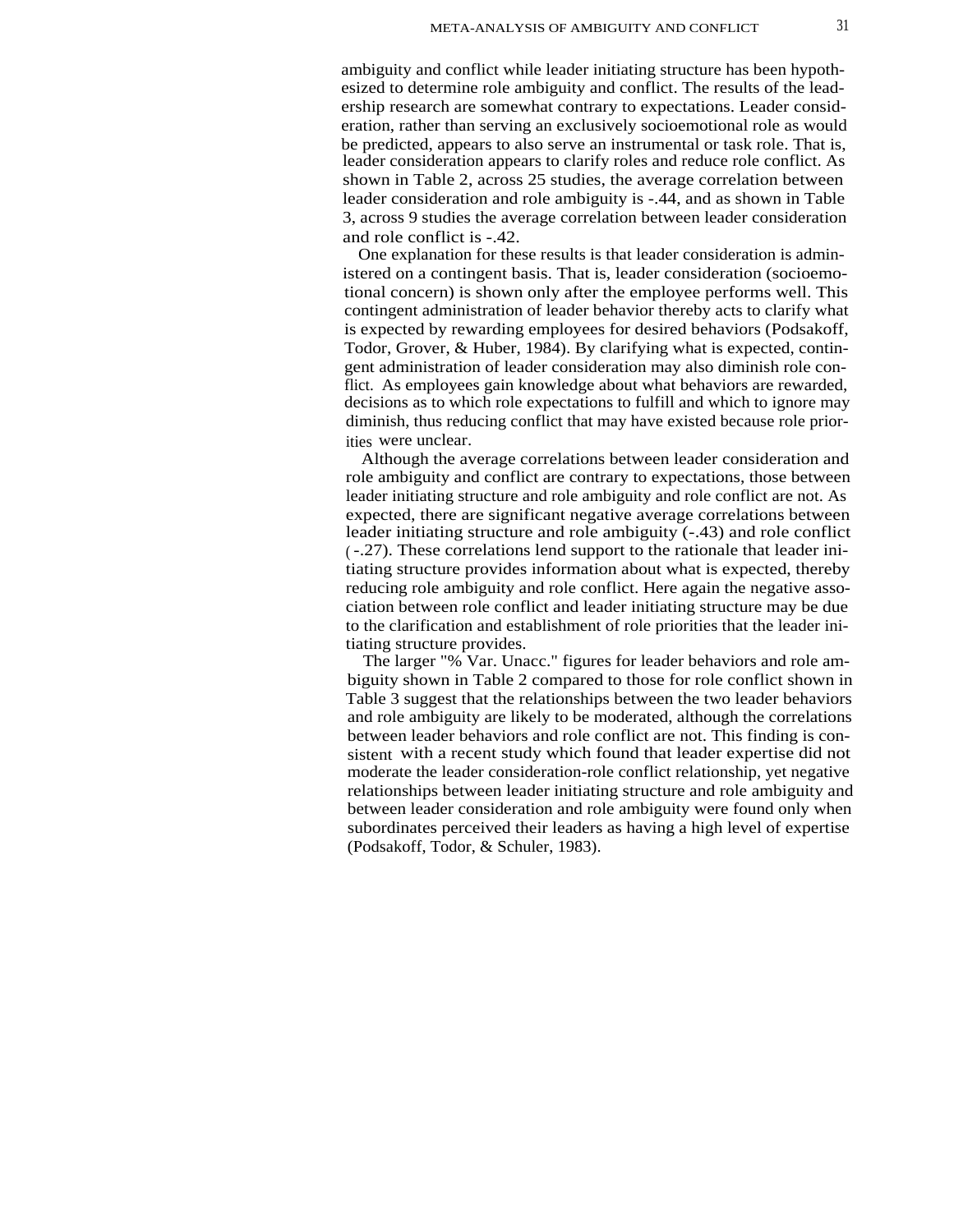A final point of interest is that the two leader behaviors are equally correlated with role ambiguity, but leader consideration is more strongly correlated with role conflict than is initiating structure. Apparently leader initiating structure helps clarify roles but does little to reduce conflict. Providing expectations *unilaterally* may preclude the subordinate from resolving conflicts that become clear in response to initiating structure. In contrast, leader consideration may include some level of employee participation (e.g., the supervisor asks about and shows concern for subordinates) that affords subordinates the opportunity to discuss and resolve conflicts.

*Formalization.* Several researchers (e.g., Kahn *et al., 1964;* Rizzo *et al., 1970;* Rogers & Molnar, *1976)* have suggested that both role conflict and role ambiguity have a negative relationship with formalization; however, empirical studies support only the relationship between role ambiguity and formalization. As shown in Table 2 the average correlation between these two variables is *-.49* while the same relationship between role conflict and formalization is -.11, as shown in Table 3. Thus the existence of written rules and procedures governing work activities (Pugh, Hickson, Hinings, & Turner, *1968)* appears to help clarify role perceptions for employees. Where these perceptions are already clarified, e.g., by word-of-mouth or professional norms, this clarifying effect of formalization may be minimal (Rousseau, *1978).*

The existence of professional norms also influences the relationship between role conflict and formalization. For example, instead of reducing role conflict, formalization for employees possessing professional norms increases conflict (Organ & Greene, *1981).* This is true because behaviors encouraged by professional norms are likely to be different from the behaviors encouraged by formalized organizational norms (Kornhauser, *1962;* Organ & Greene, *1981;* Sorensen & Sorensen, *1974).*

For employees not guided by professional norms, formalization can be helpful for reducing conflict since it serves to specify legitimate role senders and ways of behaving. This positive impact of formalization appears to be limited to employees such as secretaries and clerical workers who need the protection from role conflict that legitimate role senders can provide (Morris *et al., 1979).* For employees who have sufficient personal and/or organizational power, such as upper level managers, this protection from formalization appears unnecessary (Rizzo *et al., 1970;* Rogers & Molnar, *1976).*

Overall, these results suggest that formalization has the tendency to reduce role ambiguity, thus providing employees more clarity about what is expected. Nonetheless, the results of the "% Var. Unacc." column in Table *2* indicate that other variables should be investigated to help explain the variation across studies in the reported correlations between role I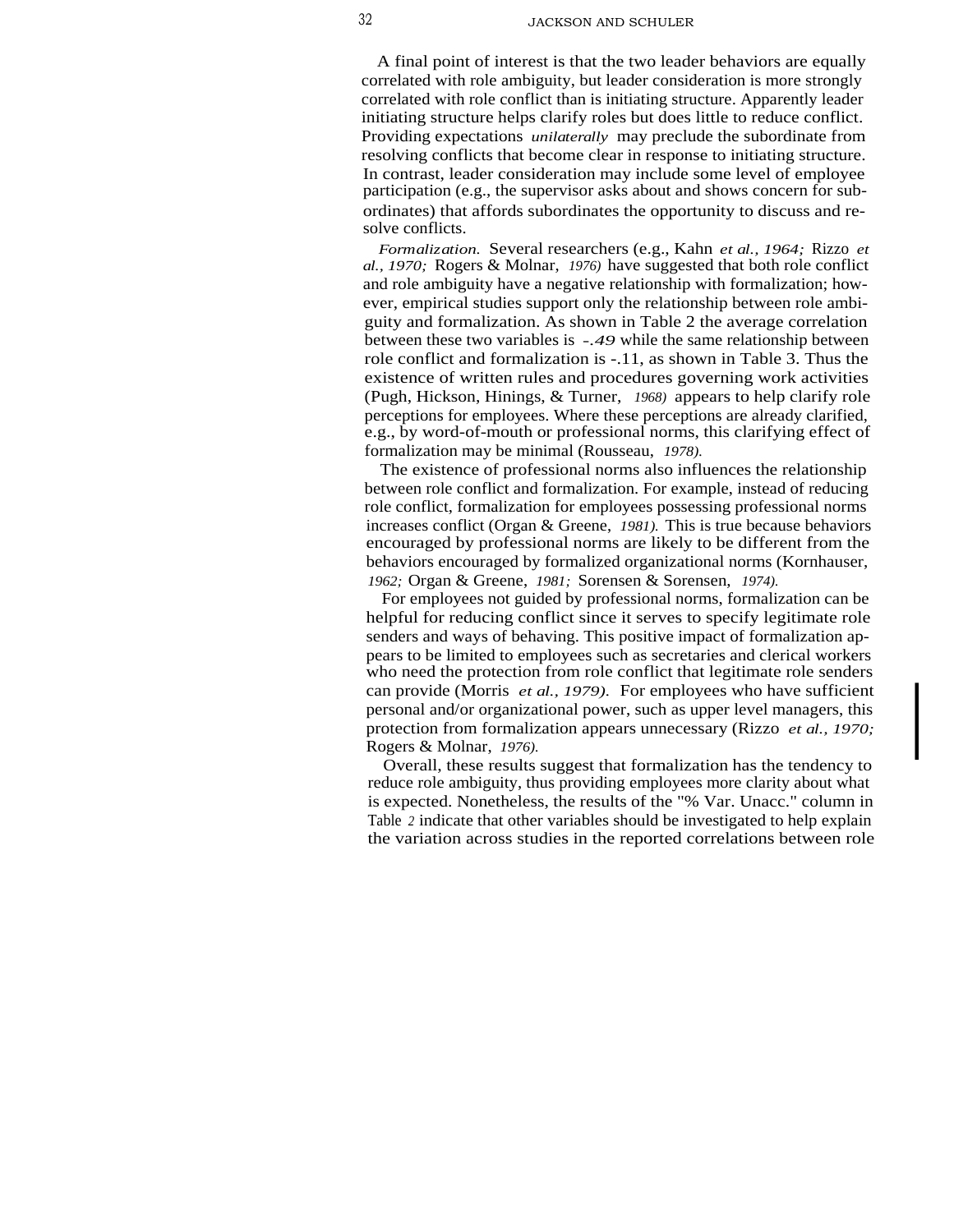ambiguity and formalization. Such variables could include professionilism, experience, expertise, and organizational level-all variables that nay also be used to explain the wide variations in the formalization-role -onflict relationships. The results of our review suggest that when formalization is implemented, the existence of professional norms should be <sup>t</sup> aken into account. Where these norms exist, formalization should attempt to be consistent with the professional norms (Organ & Greene, 1981).

*Organizational level.* In contrast to the results from studies of formalization, the results from studies of organizational level indicate no relationship with role conflict or role ambiguity and relatively little variation in correlations across studies (see Tables 2 and 3). This result is in contrast to the data reported by Kahn *et al.* (1964) and Hamner and Tosi (1974) which suggested higher level employees experienced more role ambiguity. Presumably, ambiguity increases at the higher levels because jobs at the higher organizational levels are more directly connected to the environment and its associated uncertainties and dependencies. These authors also implied that while employees at lower levels in the organizations would experience less ambiguity, they would experience more conflict than those at the higher levels of the organization. Nonetheless, the results of five studies revealed no relationships between organizational level (or hierarchically arranged positions) and role conflict and role ambiguity (Mossholder, Bedeian, & Armenakis, 1981; Rizzo *et al.,* 1970; Rousseau, 1978; Szilagyi, Sims, & Keller, 1976).

In addition to suggesting a direct correlation between level and role ambiguity and conflict, Kahn *et al.* (1964) and Hamner and Tosi (1974) suggested that organizational level serves as a moderator of the relationships between role conflict and role ambiguity and outcomes such as satisfaction and performance. The rationale used to support this moderator thesis was that role ambiguity becomes increasingly detrimental at higher organizational levels because it becomes a larger portion of the job, yet it is out of the control of the individual (Kahn *et al.,* 1964). In contrast, if role conflict is high in these jobs, it is less detrimental because the job incumbent has power to manage or reduce the conflict. In jobs at the lower levels, role ambiguity is relatively absent and role conflict predominates. This increased level of role conflict, combined with the job incumbent's relative inability to deal with it, makes role confict more detrimental at this level than at the higher level. However, subsequent research has generally found only limited support for the moderating effect of organizational level on role strain-outcome relationships (Axelrol & Gavin, 1980; Fisher & Gitelson, 1983; Miles, 1976a; Schuler, 1975).

*Participation in decision making.* Interest in the impact of participative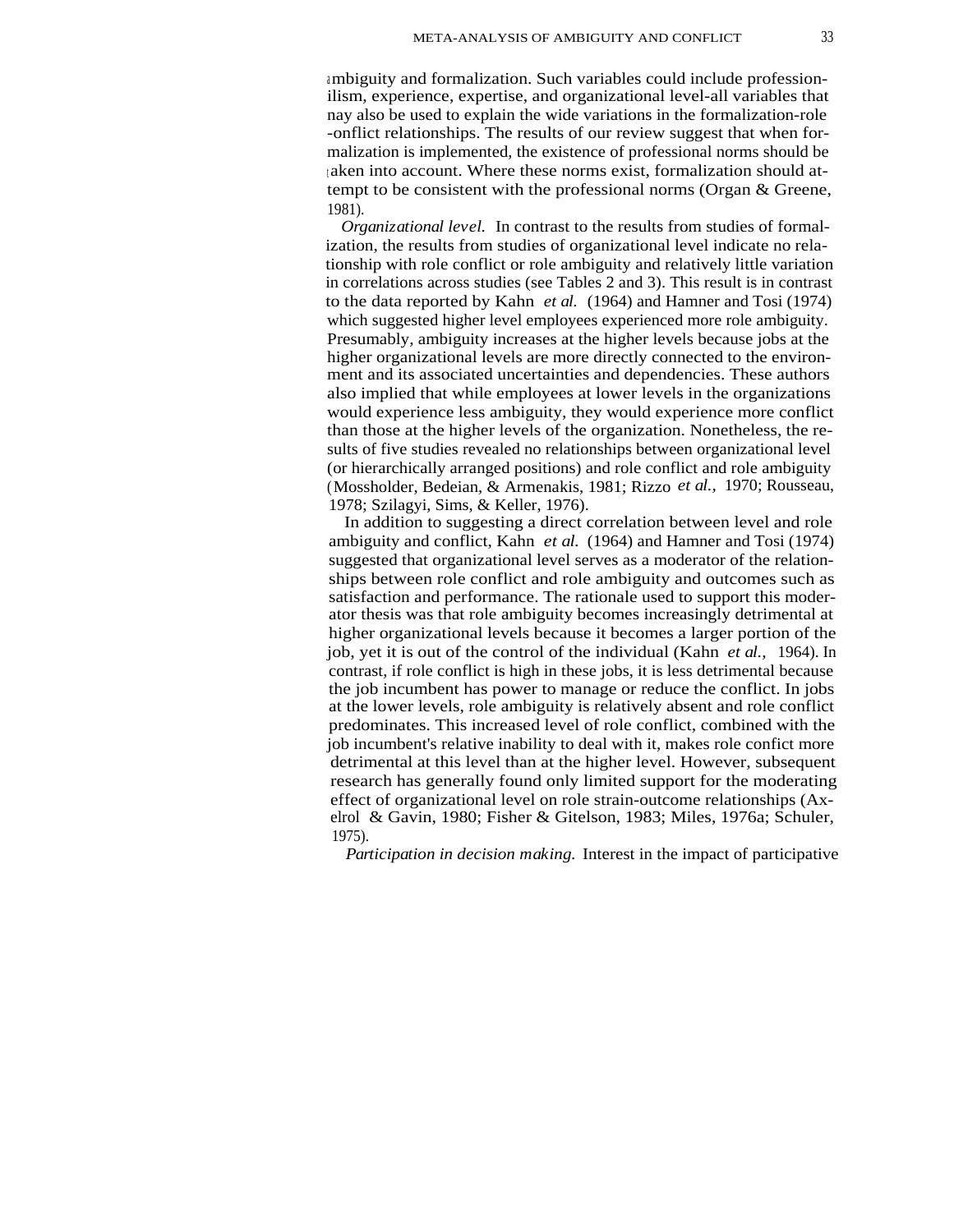management styles on employees has generated a large body of literature. Typically, it is hypothesized that participation in decision making (PDM) is directly and causally related to two categories of employee responses: affective responses, such as job satisfaction, and behavioral responses, usually those related to performance (Locke & Schweiger, 1979). Much of the research on role ambiguity and conflict follows this tradition in hypothesizing that higher levels of PDM should lead to lowered role strain. As Tables 2 and 3 show, the hypothesized relationship is generally supported. Although most studies of participation have relied upon crosssectional survey designs rather than causal designs, evidence that PDM is causally related to role ambiguity and conflict has been reported. In a field experiment, Jackson (1983) manipulated PDM for hospital nursing staff. After 3 months, objective participation was only weakly related to ambiguity and conflict, although perceived PDM was strongly related to role ambiguity and conflict. After 6 months, both objective and subjective PDM correlated moderately with role ambiguity and conflict.

While there is evidence for an association between PDM and role ambiguity and conflict, almost no empirical work has been done to provide an understanding of the *processes* through which PDM might create its effect. For example, a cognitive explanation would focus on the information dissemination that accompanies PDM. Jackson (1983) hypothesized that PDM determines two key aspects of an individual's work situation: influence over others' role expectations, which could be used to reduce role conflict, and availability of information about role expectations, which could reduce role ambiguity. This explanation highlights the importance of communication processes, which have been shown to correlate with both role ambiguity and role conflict (Schuler, 1979). Given that information about one's own performance level (Klimoski & Hayes, 1980; Oliver & Brief, 1977-1978; Teas, Wacker, & Hughes, 1979) and about the link between performance and rewards (Schuler, 1980) is correlated with both role ambiguity and role conflict, PDM should be especially effective in reducing role ambiguity and conflict when it increases performance-related communications.

An alternative to the hypothesis that PDM directly reduces role ambiguity and conflict is that PDM interacts with role ambiguity and conflict to affect other outcomes, such as satisfaction (Schuler, 1977b, 1980; Tosi, 1971) and performance. Evidence regarding this more complex hypothesis is both scarce and mixed.

#### *Individual Characteristics*

*Locus of control.* Most theoretical formulations of role theory assert that the organizational environment is the primary determinant of employees' experienced role ambiguity and conflict. However, some have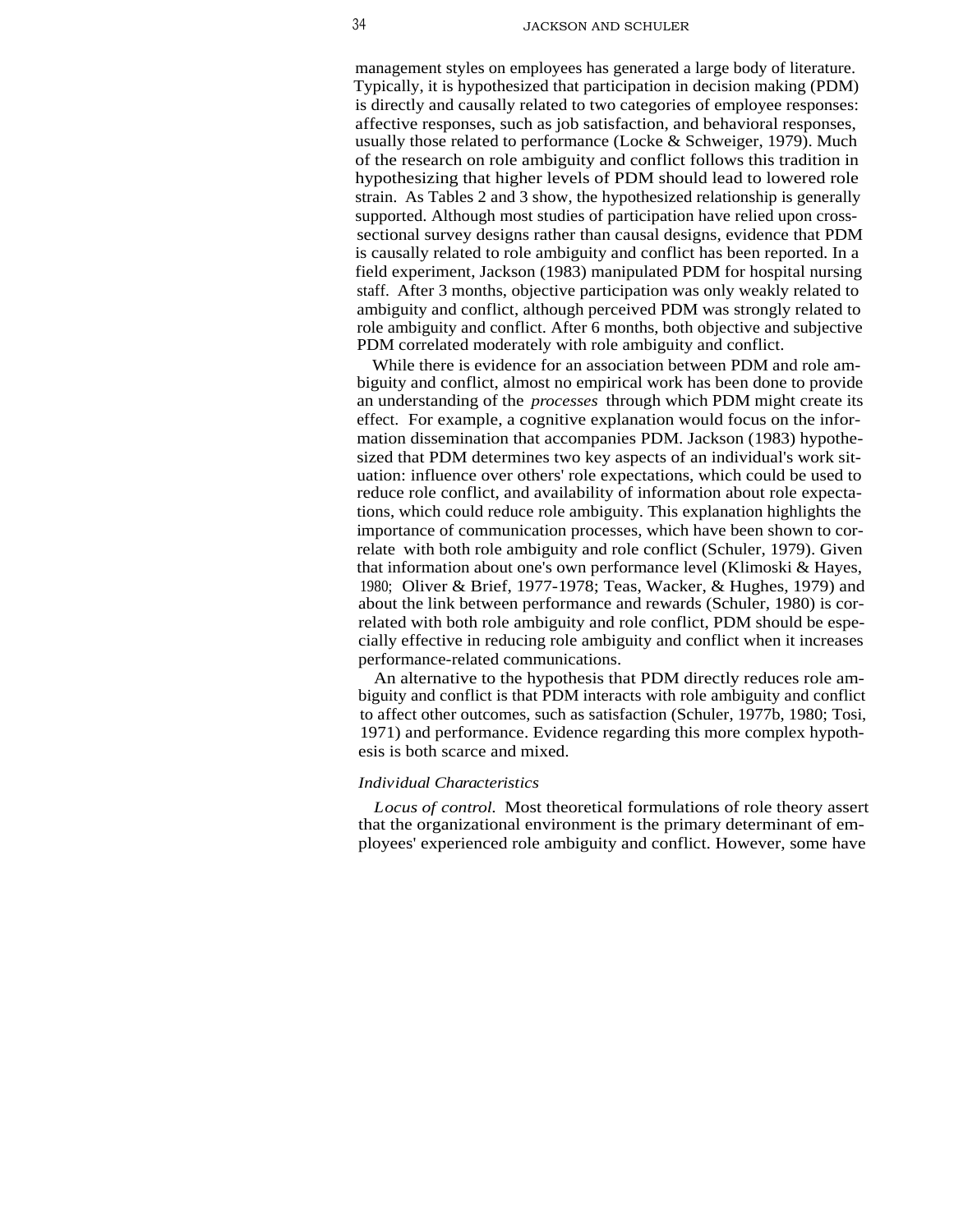argued that personal characteristics may lead to differences in the way individuals exposed to the same organizational context perceive and/or react to the situation. In this context, the most frequently studied personality variable has been locus of control.

Two hypotheses have been postulated regarding the relationship of locus of control to role ambiguity and role conflict. In one formulation, locus of control is hypothesized to determine perceived conflict and ambiguity (Organ & Greene, 1974a, 1974b; Szilagyi *et al.,* 1976; Vredenburgh & Trinkaus, 1983). As Tables 2 and 3 show, this hypothesis is supported by low average correlations between locus of control and both role ambiguity ( $r = .28$ ) and conflict ( $r = .27$ ). Positive correlations indicate that high ambiguity and conflict scores are associated with an external locus of control.

Despite the number of studies reporting the relationships of role ambiguity and conflict to locus of control, conceptual justifications for predicting a relationship are almost completely missing, an exception being Organ and Greene (1974a, 1974b) who reasoned that because internals tend to be better informed about their occupations than externals, they should experience less role ambiguity. However, this argument cannot be used to predict that internals should also experience less role conflict. To fully understand the correlations between locus of control and role strains, we may need to look at differences in the role *making* processes of internally and externally oriented employees. Compared to externals, internals may rely more upon self-generated role definitions. If so, then when role senders are unclear or in conflict with each other, internals could be expected to impose their own role expectations upon themselves in order to bring clarity and consistency to the situation.

In contrast to the hypothesis that locus of control determines perceived ambiguity and conflict is the hypothesis that locus of control moderates employees' reactions to ambiguity and conflict. The moderator hypothesis is more prevalent, but the evidence for the moderator hypothesis is less supportive (se Abdel-Halim, 1980; Baths, 1980b; Kennan & McBain, 1979; Szilagyi *et al.,* 1976). The moderator hypothesis states that the links between role ambiguity and conflict and negative outcomes, such as job dissatisfaction and tension, would be weaker for internals compared to externals. Again, the psychological processes that should cause this difference are not well specified, nor are they obvious to these authors. Finally, we again point out that because of the heavy reliance on noncausal research designs, it is too soon to rule out a third type of explanation for the observed correlations between locus of control and role strains, namely, that prolonged exposure to ambiguous and/or conflicting role expectations may *cause* employees to lose any sense of being in control of outcomes, eventually leading to the development of an external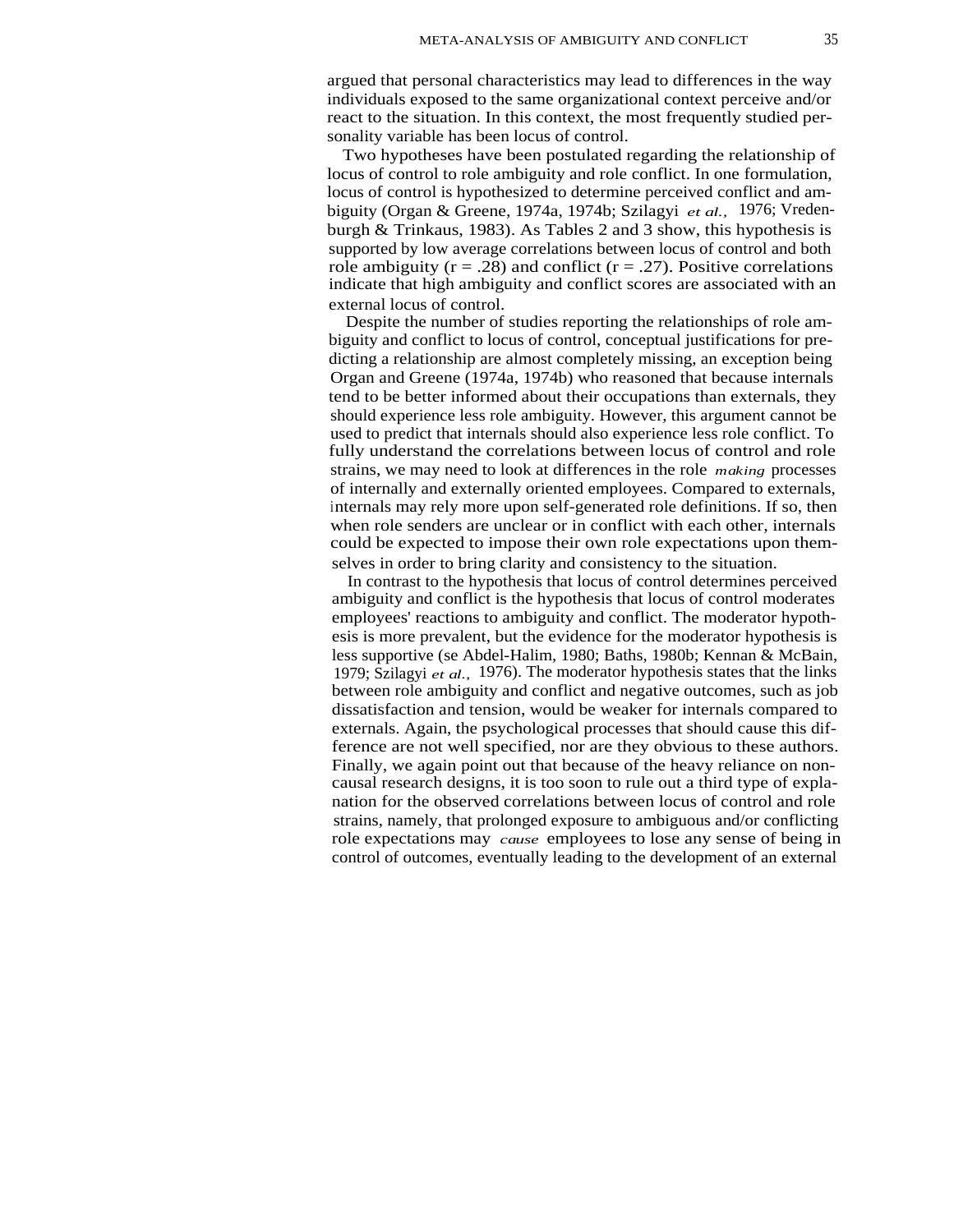locus of control. This line of reasoning is well supported by theory and research on the phenomenon of learned helplessness, yet it has been totally ignored in organizational research.

*Self-esteem.* Most psychological traditions treat self-esteem as a person's relatively stable and global evaluations of personal worth or competence, but research relating self-esteem to role ambiguity has assumed that self-esteem can be domain specific (e.g., job-related self-esteem) and that it fluctuates in response to the environment. Specifically, job-related self-esteem has been hypothesized to be lower for people in work environments characterized by high role ambiguity (Bagozzi, 1978, 1980; Beehr, 1976; Kahn *et al.,* 1964; Margolis *et al.,* 1974; Organ, 1975). The implicit argument for this prediction has not been clearly stated in the literature, but one reason for predicting that role ambiguity leads to a lowered self-opinion might be that the employee feels personally responsible for the fact that ambiguity exists. Such a person might feel incompetent because he or she believes that the work environment is in fact orderly and that experienced ambiguity reflects only his or her inability to accurately assess and understand the sent role expectations. Whatever theoretical explanation is mustered for predicting a negative correlation between role strains and self-esteem, evidence supporting the prediction is generally poor  $(r = -.23)$ .

Like locus of control, self-esteem has also been examined as a moderator of employees' reactions to role ambiguity and conflict (Miles, 1976c; Mossholder *et al.,* 1981), although to date neither empirical evidence nor conceptual logic supports the importance of self-esteem as a moderator.

*Other personality variables.* In addition to locus of control and selfesteem, several other traditional personality characteristics have been explored for their potential to improve our understanding of role relationships in organizations, including need for achievement (Abdel-Halim, 1980; Johnson & Stinson, 1975; Miles, 1976c; Morris & Snyder, 1979), intelligence (Bagozzi, 1978), authoritarianism (Tosi, 1973), need for clarity (Miles & Petty, 1975; Rousseau, 1978), need for autonomy (Bedeian, Armenakis, & Curran, 1980; Morris & Snyder, 1979; Regoli & Poole, 1980; Teas *et al.,* 1979), higher order need strength (Beehr, Walsh, & Taber, 1976; Brief & Aldag, 1976), and the Type A/B behavior pattern (Caplan, Cobb, French, Harrison, Pinneau, 1980; Caplan & Jones, 1975; Gavin & Axelrod, 1977; Ivancevich, Matteson, & Preston, 1982). However, because so few studies have been conducted using each particular personality characteristic, a meta-analytic approach to reviewing these studies makes little sense. But a conceptual review of these studies leads to several noteworthy conclusions.

First, in almost all of these studies, a personality variable is postulated

i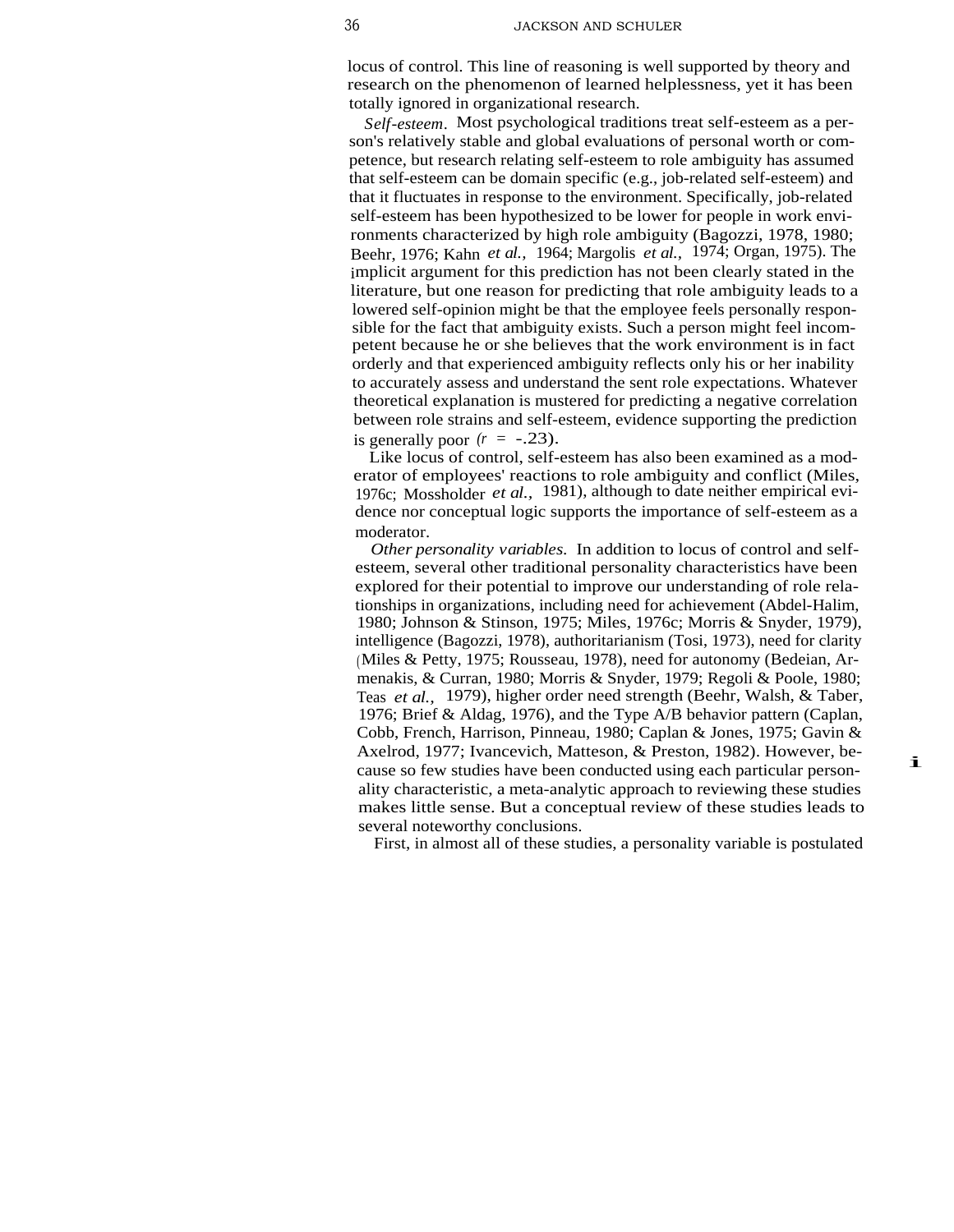to moderate the relationship between perceived role ambiguity and role conflict and negative job outcomes. Second, the search for moderator variables appears to have begun relatively recently. Third, the empirical evidence provides little support for the importance of personality variables as important moderators. Two exceptions to this generalization are need for achievement (Abdel-Halim, 1980; Johnson & Stinson, 1975; Miles, 1976c; Morris & Snyder, 1979) and, to a lesser extent, the Type A/B behavior pattern (Caplan & Jones, 1975; Gavin & Axelrod, 1977; Ivancevich *et al.,* 1982). Available evidence indicates that the reactions of people who score high on need for achievement and those who tend to display Type A behaviors are more strongly correlated with role strains than are the reactions of people who score low on need for achievement and those who display Type B behavior. Fourth, theoretical explanations for how and why a particular personality characteristic should act as an important moderator are unclear or completely missing in most cases. Fifth, and finally, there has been no research examining the question of the effects of role *senders'* personalities on received conflict and ambiguity.

*Age.* There are no theoretical reasons to predict that age should be correlated with role ambiguity or role conflict, although spurious correlations might occur due to any associations of age with job experience or tenure. In the several studies that have reported age data, the correlations of age with role ambiguity and conflict are always very weak, occasionally significant, and almost always negative.

*Education and tenure.* Role ambiguity and role conflict have consistently been found to be very weakly and positively related to education level (Brief, Aldag, Van Sell, & Melone, 1979; Kelly, Gable, & Hise, 1981; Morris & Sherman, 1981; Morris *et al.,* 1979; Vredenburgh & Trinkaus, 1983; Wolfe & Snoek, 1962). No theoretical explanations for this relationship have been offered, however. In fact, some have argued that the correlation is a spurious one resulting from the association between education and job level (Morris *et al.,* 1979), but this explanation is not supported by the very low correlations between level and role ambiguity and conflict.

Job tenure, on the other hand, tends to be slightly negatively correlated with role ambiguity and unrelated to role conflict (see Appendix, also see Curtiss, Hammel, Heinen, & Johnson, 1978; Getzels & Guba, 1954; Jacobson, Charters, & Lieberman, 1951; Wolfe & Snoek, 1962). These results suggest that role ambiguity may be mostly a function of an incumbent's success in obtaining information about others' role expectations: The longer one is in a job, the more information he or she obtains. An alternative explanation would be that employees who fail to obtain clarification over time leave the job. The lack of relationship between conflict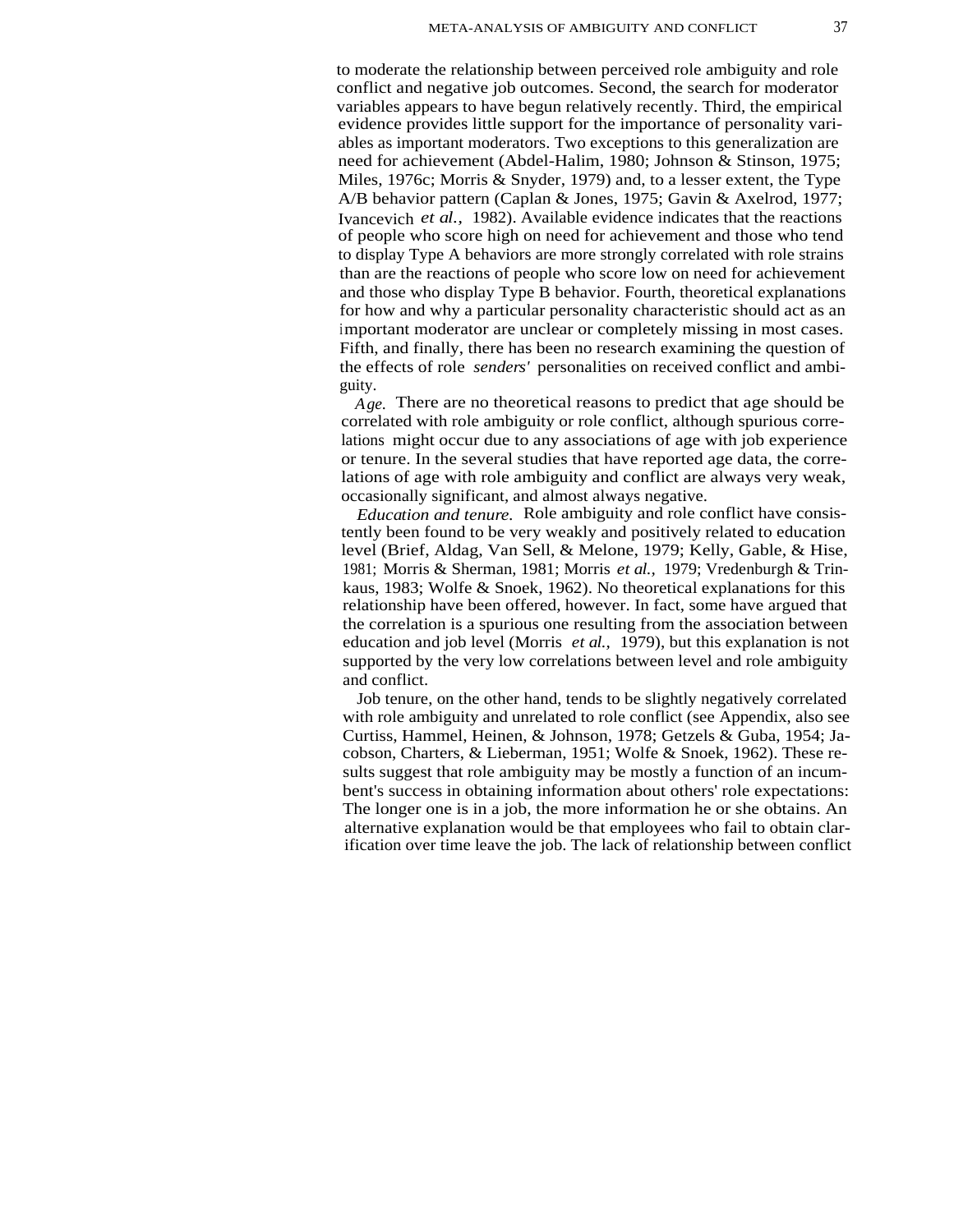and tenure suggests that conflicting expectations are less placable than ambiguous ones. In fact, if tenure is associated with the amount of information a job incumbent has, and if one's supervisors do in fact have conflicting expectations, tenure could lead to *greater* perceived conflict (see Rizzo *et al.,* 1970).

Like other individual differences, some of the interest in education and tenure has been due to their potential as moderators of the role strainoutcomes link. In this context, education and tenure can be used as indicators of ability. Schuler (1975, 1977b, 1980) has argued that ability should moderate the effect of role strains on outcomes such as job satisfaction and performance. Hypothetically, incumbents with high ability have the capacity to cope effectively with ambiguity and conflict. In contrast, incumbents with less ability do not cope as well and so are adversely affected by role strains. Two tests of this hypothesis have produced some supportive evidence for the outcome of satisfaction (Abdel-Halim, 1981a; Schuler, 1977b). In a related study, career stage (which should reflect ability) was tested as a moderator of the role ambiguity and conflict-performance relationship; no significant moderating effect was found (Stumpf & Rabinowitz, 1981).

#### *Affective Reactions*

*Job satisfaction.* Job satisfaction was the most frequently used consequence variable, appearing in about 50% of all studies. As Tables 2 and 3 indicate, job satisfaction is generally found to be negatively correlated with both role ambiguity and role conflict. The strength of correlations varies as a function of which aspect of job satisfaction one measures, however. When general satisfaction is assessed, the correlation is -.46 for role ambiguity and -.48 for role conflict. The respective values are *slightly* larger when role ambiguity and conflict are correlated with satisfaction with the work itself and with satisfaction with supervision; they are smaller for satisfaction with co-workers, pay, and advancement.

Both the "% Var. Unacc." and the standard deviations for the corrected correlation coefficients indicate that the correlations reported for the relationships between conflict and satisfaction tend not to vary across studies with two notable exceptions: The corrected standard deviations are relatively large for the correlations between both general satisfaction and role conflict  $(SD_{\text{True}} = .13)$  and between advancement satisfaction and role conflict  $(SD<sub>Tr1e</sub> = .11)$ . For the general satisfaction correlations, much of the variation across studies can be attributed to the diversity in satisfaction measures used. Whereas satisfaction with job facets was almost always assessed by responses to the Job Descriptive Index (Smith, Kendall, & Hulin, 1969), approximately 30 different measures of general satisfaction have been used. In fact, the diversity of general satisfaction

I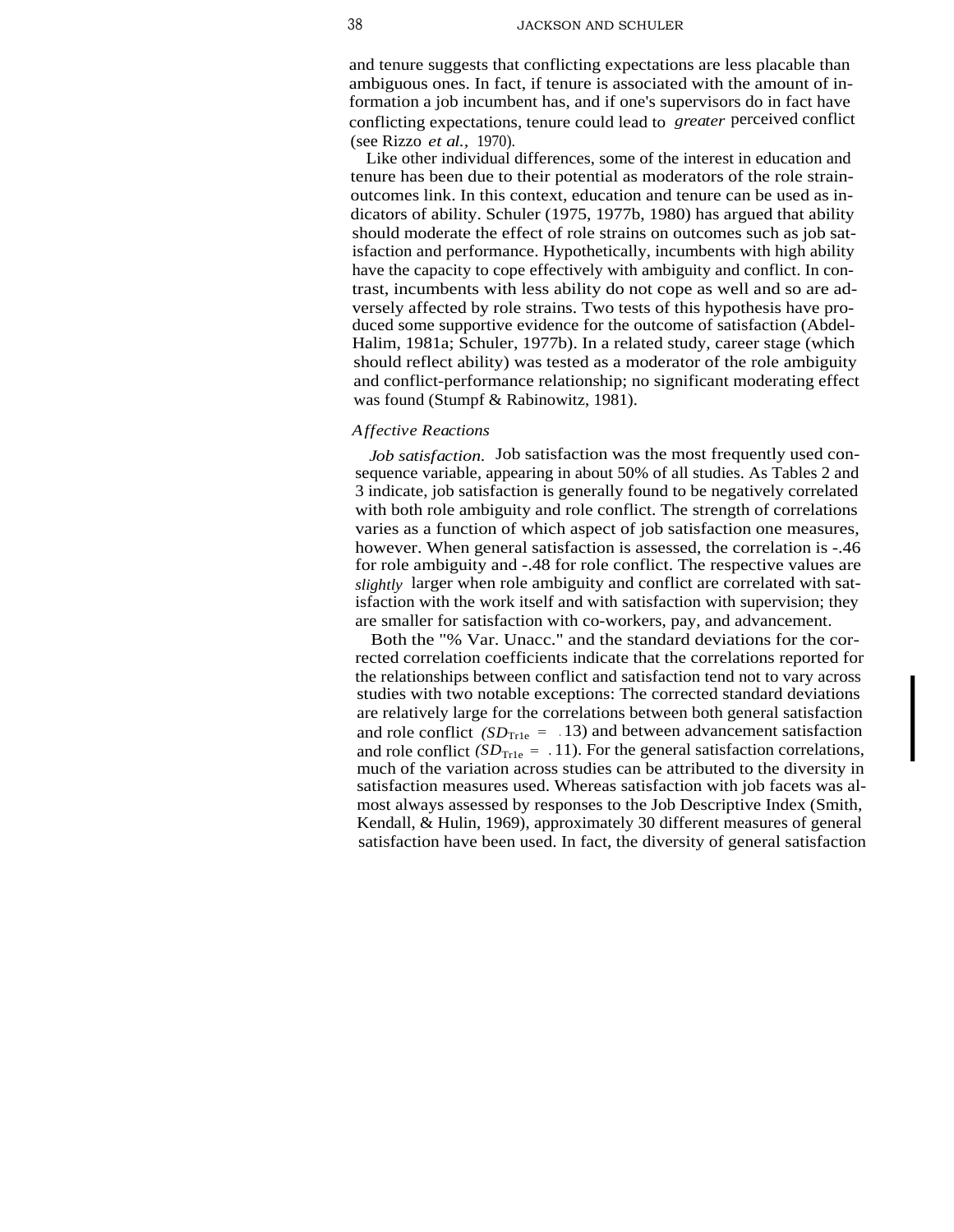measures used was so great that it precluded coding studies according to the satisfaction measure used to test for systematic differences in correlations due to particular satisfaction measures.

In contrast to role conflict, both the "% Var. Unacc." and the standard deviations for the corrected correlation coefficients indicate that the correlations reported for the relationships between role ambiguity and satisfaction tend to vary across studies with the exception of satisfaction with supervision. The true standard deviation for the correlation between satisfaction with supervision is .00.

Comparisons between role ambiguity and role conflict and satisfaction indicate other important differences. For example, results using role conflict suggest that future research should explore moderator variables only when looking at the relationship between role conflict and general satisfaction. For role ambiguity, however, moderator variables should be explored for all types of satisfaction except satisfaction with supervision.

Overall, these results highlight the empirical differences between the correlates of role ambiguity and role conflict. They also caution against assuming that because the relative strength of correlations between role ambiguity and role conflict and some facets of satisfaction are similar that the conclusions about and suggestions for future research should also be similar. For instance, the correlations between role ambiguity and role conflict and satisfaction with pay are relatively equal (-.26 vs -.31) yet the "% Var. Unacc." suggests exploring for moderators when using role ambiguity but not when using role conflict.

In all of the studies of job satisfaction and role strain, a correlation was assumed to indicate that role strain led to dissatisfaction, although this correlation was almost always obtained from one-shot cross-sectional surveys. In three studies, the typical survey design was improved by assessing respondents at two points in time and computing dynamic and/ or cross-lagged correlations (Miles, 1975; Schuler, 1979; Szilagyi, 1977). All three studies support the assumption that role ambiguity and role conflict are antecedents of job dissatisfaction.

Finally, one experiment can be interpreted as supporting this causal ordering. Smith (1957) manipulated ambiguity by planting a "silent" group member into groups working on a "20-questions" task (ambiguous condition). Half of the groups were prepared for the silent member's behavior by a forewarning which indicated the person always was very quiet in group situations; the other groups received no such information. In a control condition, there was no silent member (unambiguous condition). Smith reported that regardless of whether an explanation was provided, the ambiguity created by the presence of a silent group member resulted in greater dissatisfaction and poorer performance.

Tension and anxiety. Like job satisfaction, many studies of role am-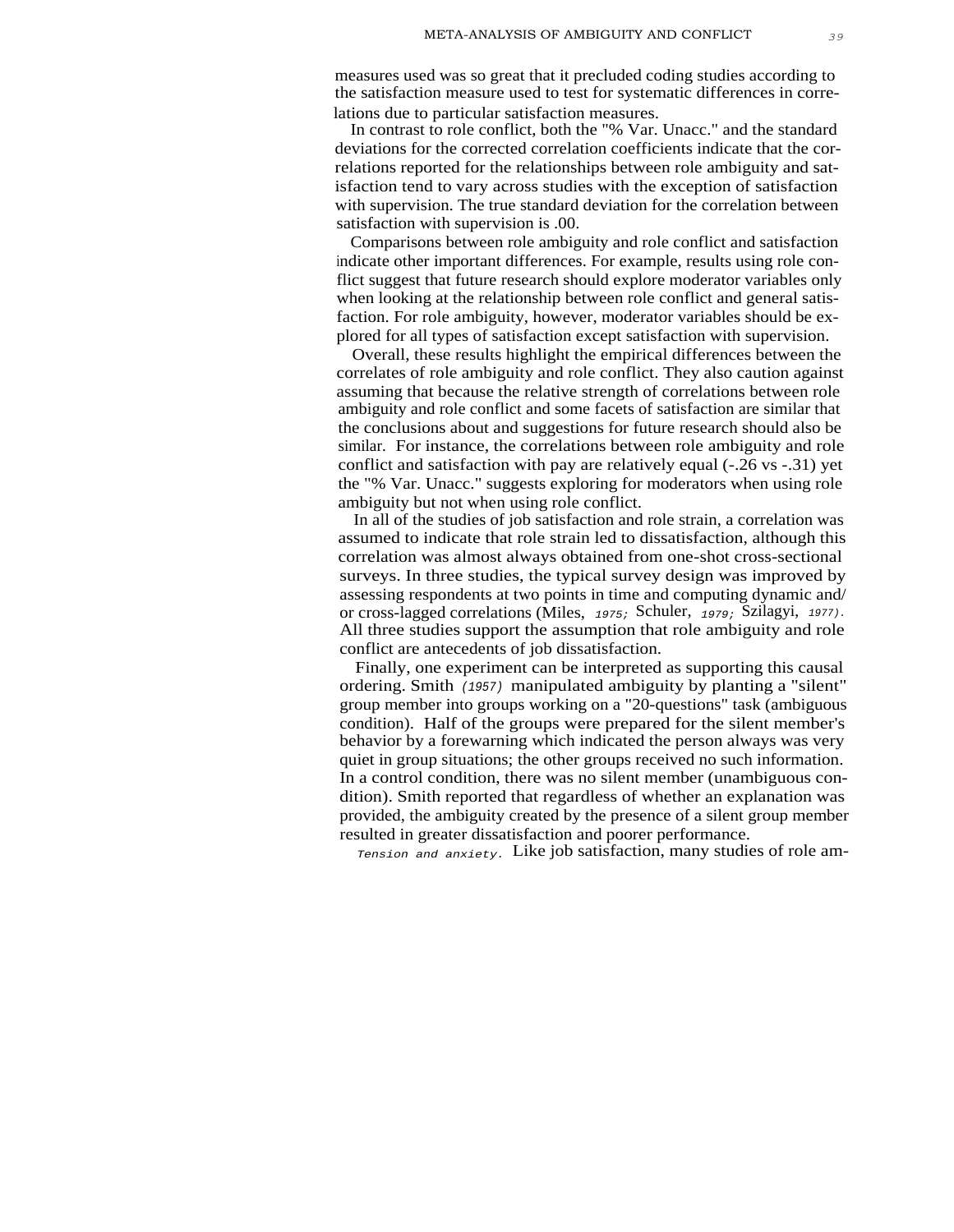biguity and role conflict include measures of tension and/or anxiety. Tension tends to be positively correlated with both ambiguity ( $r = .43$ ) and role conflict  $(r = .47)$ . Despite the apparent interest in these reactions to role ambiguity and role conflict, organizational researchers have not yet developed a psychometrically validated assessment tool. Nevertheless, the pool of items most often used (from which researchers select their favorites) are the job-related tension index developed by Kahn *et a!.* (1964) and the anxiety-stress items developed by House and Rizzo (1972a). When the Kahn *et al.* items are used to measure tension, the correlations with conflict and ambiguity are much higher than when the House and Rizzo items are used. The differences in results obtained when using the two measures are easy to understand when one examines the specific items that comprise these two measures: The Kahn *et al.* items make direct reference to problems of role conflict (e.g., "thinking that you'll not be able to satisfy the conflicting demands of various people over you") and role ambiguity (e.g., "being unclear on just what the scope and responsibilities of your job are"). In fact, most of the Kahn *et al.* items are directly parallel to items contained in the Rizzo *et al.* conflict and role ambiguity scales, yet many researchers have treated the jobrelated tension index and the role conflict and role ambiguity scales as if they measured distinguishably different constructs. On the other hand, House and Rizzo's (1972) tension items have more face validity because they refer to psychological or psychosomatic symptoms often associated with the concept of tension (e.g., "I feel fidgety or nervous because of my job"; "I have trouble with my digestion"; "I sometimes feel weak all over").

The correlations of role ambiguity and role conflict with tension, and presumably other physiological reactions, seem to be the major reason that research on conflict and ambiguity is categorized as "stress" research. Unlike most other researchers of stress, however, organizational scientists seldom seriously study the physiological effects of strain using methods other than self-reported symptoms. Projects in which physiological data such as heart rate and blood pressure have been collected indicate that role ambiguity and role conflict, especially role conflict, may have physiological consequences (Caplan & Jones, 1975; French & Caplan, 1970, 1972; Ivancevich *et al.,* 1982). But, to date, there is far too little evidence to accept this conclusion as true.

*Commitment and involvement. As* Tables 2 and 3 indicate, there is good evidence that organizational commitment is correlated with both role ambiguity ( $r = -0.41$ ) and role conflict ( $r = -0.36$ ). Indeed, role relationships are posited by Mowday, Porter, and Steers (1982) as one of four major determinants of organizational commitment although no research has yet tested this causal hypothesis. *As* Mowday *et al.* (1982) point out, we do

 $\overline{\mathbf{I}}$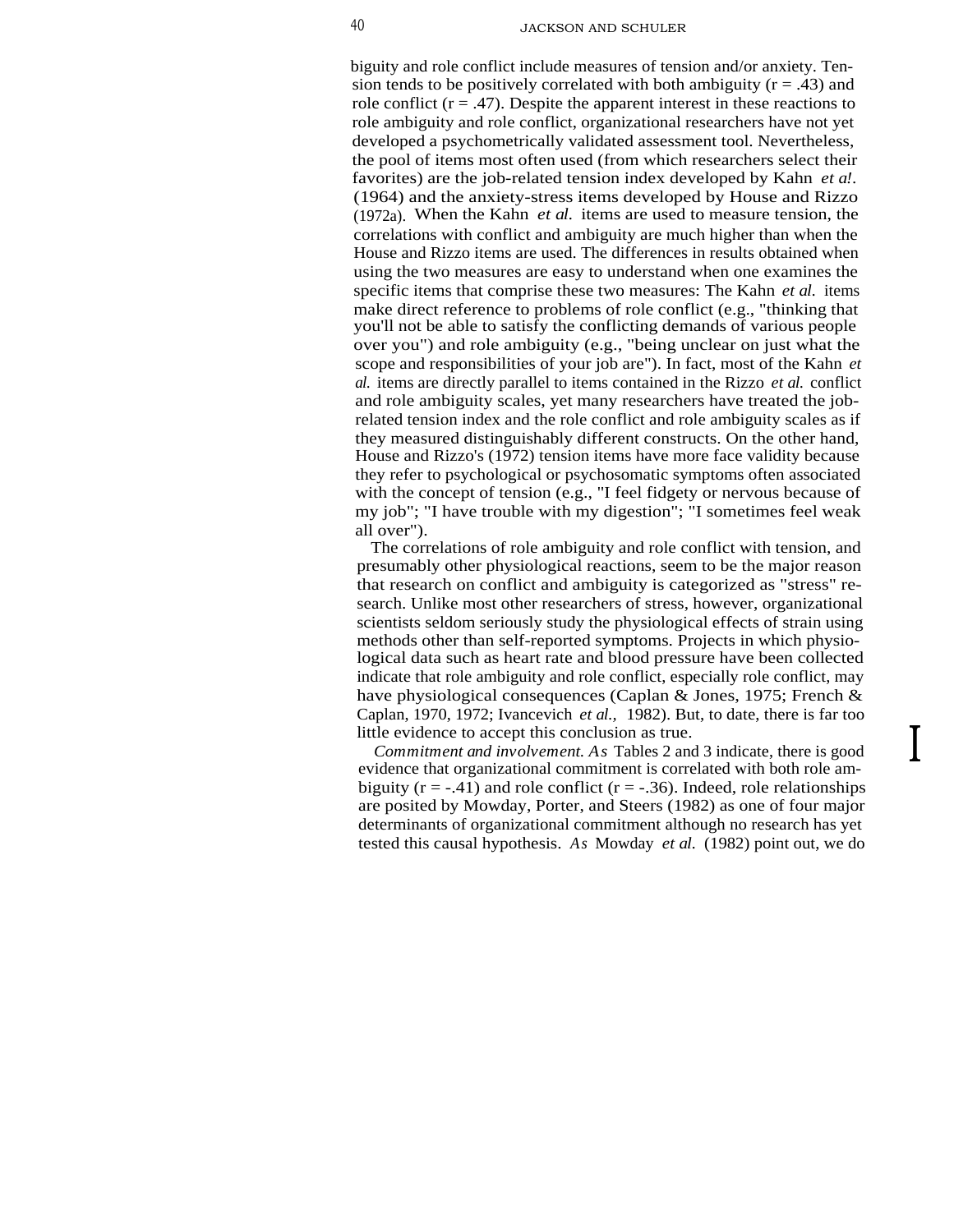not yet understand the psychological processes that explain the correlations between commitment and role ambiguity and role conflict. What is surprising is that no one has even offered a guess about these processes. Instead, the justification researchers give for predicting a correlation is because a correlation has been found in the past. This practice generated a well-replicated result that no one can explain, but the result is assumed to be important because commitment is related to turnover and perhaps other withdrawal behaviors (Mowday *et al., 1982).*

Our inability to explain the effects of role ambiguity and role conflict on commitment suggests that the effect may be indirect rather than direct. For example, two direct antecedents of commitment may be satisfaction and tension, which in turn may be directly determined by role ambiguity and conflict. Unfortunately, none of the studies on commitment provides data that test this type of hypothesis.

Another interesting possibility is that one's commitment partially determines experienced ambiguity and conflict. Employees who feel behaviorally committed to staying in an organization may be more concerned about succeeding within that organization and therefore exert more effort to learn about others' expectations, thereby reducing role ambiguity. Organizationally committed employees may also be less likely to question the values and goals of the organization, the result being less chance that they will experience person-role conflict. In contrast, professional commitment might have just the opposite effect (cf. Greene, *1978).*

The concept of job involvement is closely related to the concept of organizational commitment in that both are assumed to reflect an individual's motivation to exert effort toward satisfactory performance. Like commitment, job involvement is negatively correlated with role ambiguity  $(r = -.44)$  and role conflict  $(r = -.26)$ . And, like the literature on commitment, the literature on involvement includes little explanation of these correlations. A noteworthy exception to this generalization is the use of expectancy theory by Beehr *et al. (1976)* to predict the effects of role ambiguity and conflict on job involvement. These authors argue that role ambiguity decreases motivation to perform (e.g., involvement or commitment) because it decreases the employee's expectations that effort leads to performance and that performance leads to outcomes. The expectancy explanation for the effects of role ambiguity and conflict has received modest empirical support (Lee & Schuler, *1982).*

*Propensity to leave.* Turnover is hypothesized as one of the major negative consequences of role strain. Presumably, if role ambiguity and role conflict are too intense, employees will seek alternative situations that are less discomforting. Only three studies have reported data that directly tested for this effect; two of these supported the hypothesis (Brief & Aldag, *1976;* Lyons, *1971).*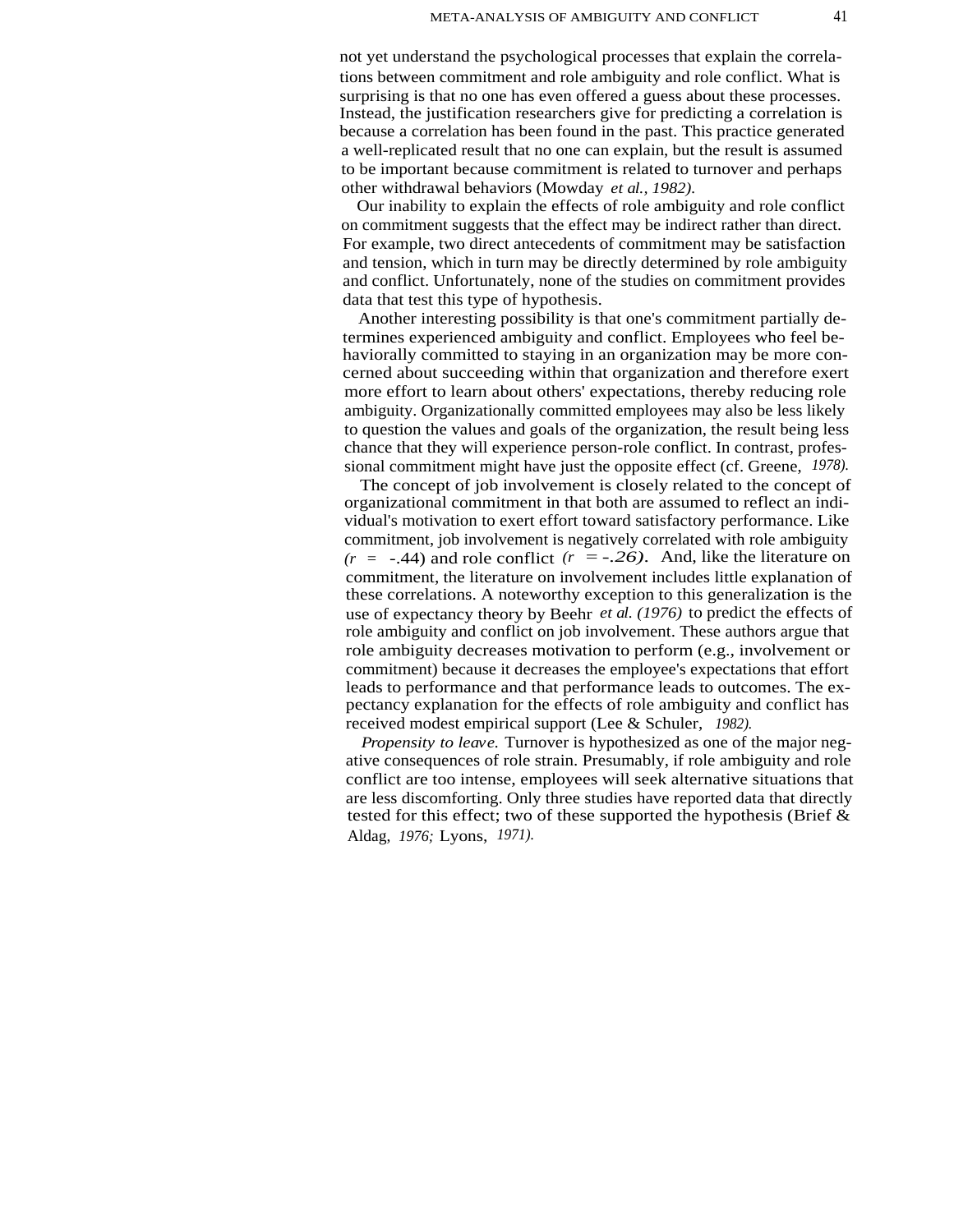Several studies have reported positive correlations between turnover *intentions* and role ambiguity  $(r = .29)$  and role conflict  $(r = .34)$ . The Appendix shows that a few studies reported only very weak correlations, however. Inspection of the samples used in these studies reveals that the lower correlations appear to be associated with studies for which the samples used were heterogeneous with respect to job categories.

#### *Behavioral Reactions*

*Absence.* Role strains have been hypothesized to affect absenteeism for two reasons. At the extreme, conflict and ambiguity may cause absenteeism by causing poor physical health, such as excessive fatigue, tension, or headaches. Short of these debilitating effects, role strain may lead to absenteeism by generating a desire to withdraw from the work place as much as possible.

To date, there is very little evidence about the relationship between role strain and absenteeism. Available evidence suggests there is a weak correlation at best (Gupta & Beehr, 1979; Jackson, 1983; Rousseau, 1978); however, it is too soon to draw conclusions. As recent reviews of our knowledge about absenteeism and attendance point out, many factors must be taken into account when assessing the occurrence and causes of absence behavior (Mowday *et al.,* 1982; Steers & Rhodes, 1978). Indeed, if a model were developed which took seriously, conceptually and psychometrically, the distinctions among different types of role conflict and different types of absenteeism (e.g., voluntary and nonvoluntary), the hypothesized relationships could be very complex. For example, people experiencing role conflict in the form of overload may feel unable to take time off for fear of getting too far behind in their work. This would result in a negative correlation between role conflict and absence. The employee who submits to pressures to attend, and perhaps to put in overtime, may find this behavior eventually leads to interrole conflicts because of the lack of time available for spending with family and friends. Another unexplored hypothesis is that for some people attendance at work serves as an escape from ambiguity and conflict in other domains of life. Finally, it may be that role ambiguity and role conflict have little effect on total days absent but has a strong effect on the pattern of one's absences. For example, absences might be used strategically to cope with intersender role conflict, or they may follow regular pattens when they result from interrole conflict. At present, our knowledge in this area is extremely limited.

*Performance.* Correlations between role ambiguity and role conflict and performance are predicted by both cognitive and motivational explanations of performance. From a cognitive perspective, performance should be hindered by role ambiguity and role conflict because with them

1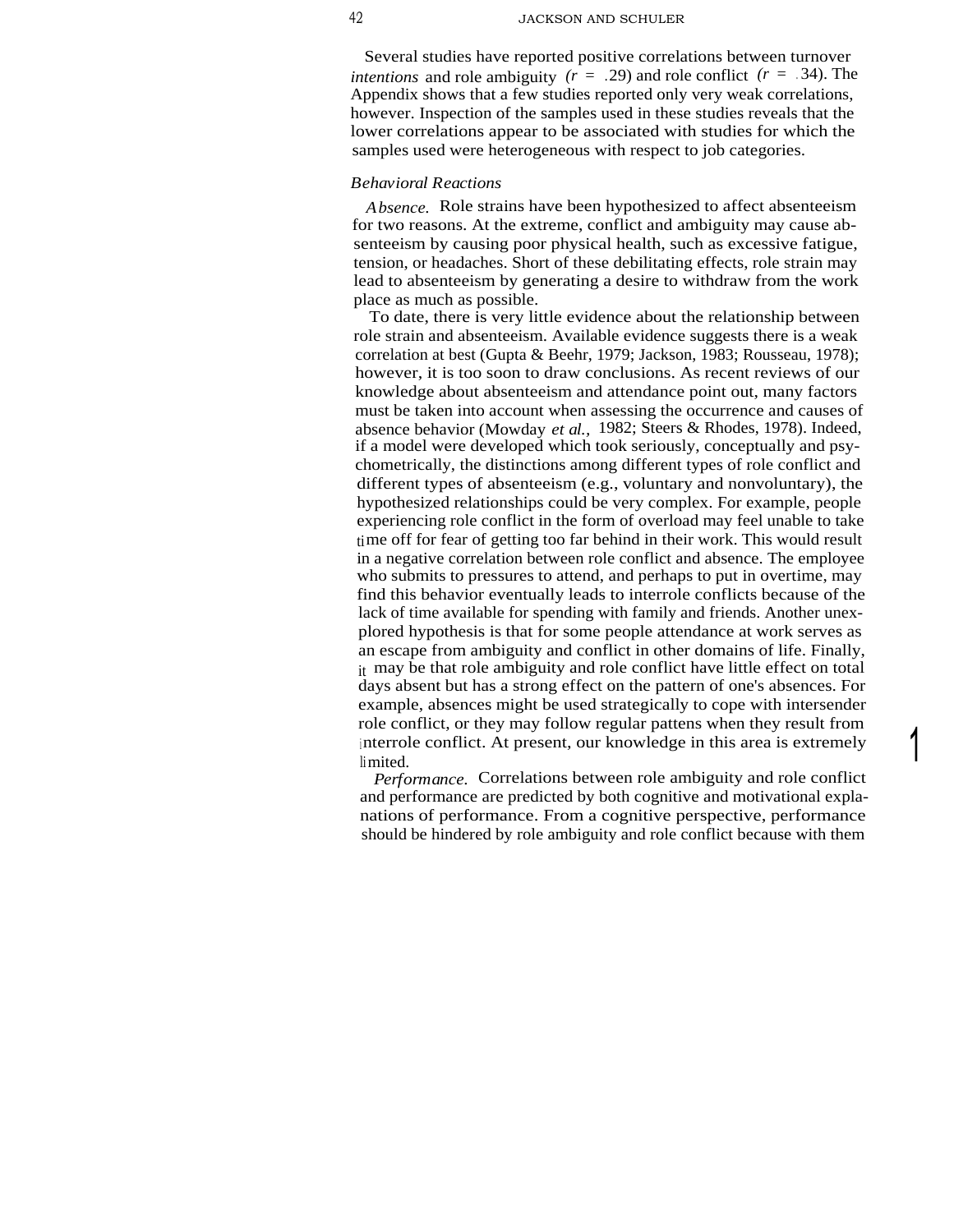the individual faces either a lack of knowledge about the most effective behaviors to engage in or an almost impossible situation for doing everything expected. Therefore, regardless of the amount of effort expended, behaviors are most likely to be inefficient, misdirected, or insufficient. As noted above, a motivational perspective would predict that performance should be negatively correlated with role ambiguity and role conflict because they are negatively associated with effort-to-performance and performance-to-reward expectancies.

Tables 2 and 3 reveal, however, that the evidence for negative correlations between role ambiguity and role conflict and performance is weak. In field settings, researchers have repeatedly failed to find significant correlations using a variety of *objective performance measures* (including sales volume, profits, number of publications), although two notable exceptions are reported by Bagozzi (1978, 1980) and Yukl and Kanuk (1979). In contrast, based on an interesting analysis of 75 randomly selected studies that obtained measures of performance in laboratory settings, Shalit (1977) found that high performance was associated with low situational ambiguity. Two major differences between these laboratory experiments and field studies relating role ambiguity and role conflict to performance are that (1) the field studies assessed individual perceptions of role ambiguity and role conflict whereas Shalit assessed the "objective" ambiguity of situations from a third-party perspective, and (2) the field studies focused on *role* conflict and *role* ambiguity whereas Shalit classified situations largely as a function of *task* ambiguity. This suggests that perhaps the negative associations between role ambiguity and role conflict and performance are moderated by the type of job. Individuals on jobs in which their performance is more dependent upon interacting with others, such as jobs in upper organizational levels, may be more affected by role ambiguity and role conflict than individuals with jobs in which their performance is more dependent upon interacting with the job task itself, such as jobs in lower organizational levels. The results of several studies provide some support for this suggestion (Berkowitz, 1980; Hamner & Tosi, 1974; Mossholder *et al.,* 1981; Schuler, 1975; Schwab and Iwanicki, 1982; Szilagyi, 1977).

The evidence for negative correlations between role ambiguity and role conflict and performance is not much different using *self-report performance measures.* But even these results have to be taken with some caution. For example, although negative correlations between self-report performance and role ambiguity have been reported, these results may be misleading. While this finding might be interpreted as evidence that role ambiguity causes low performance, an experiment in which feedback about performance was manipulated suggests that people who think they have performed poorly are more likely to describe the situation as am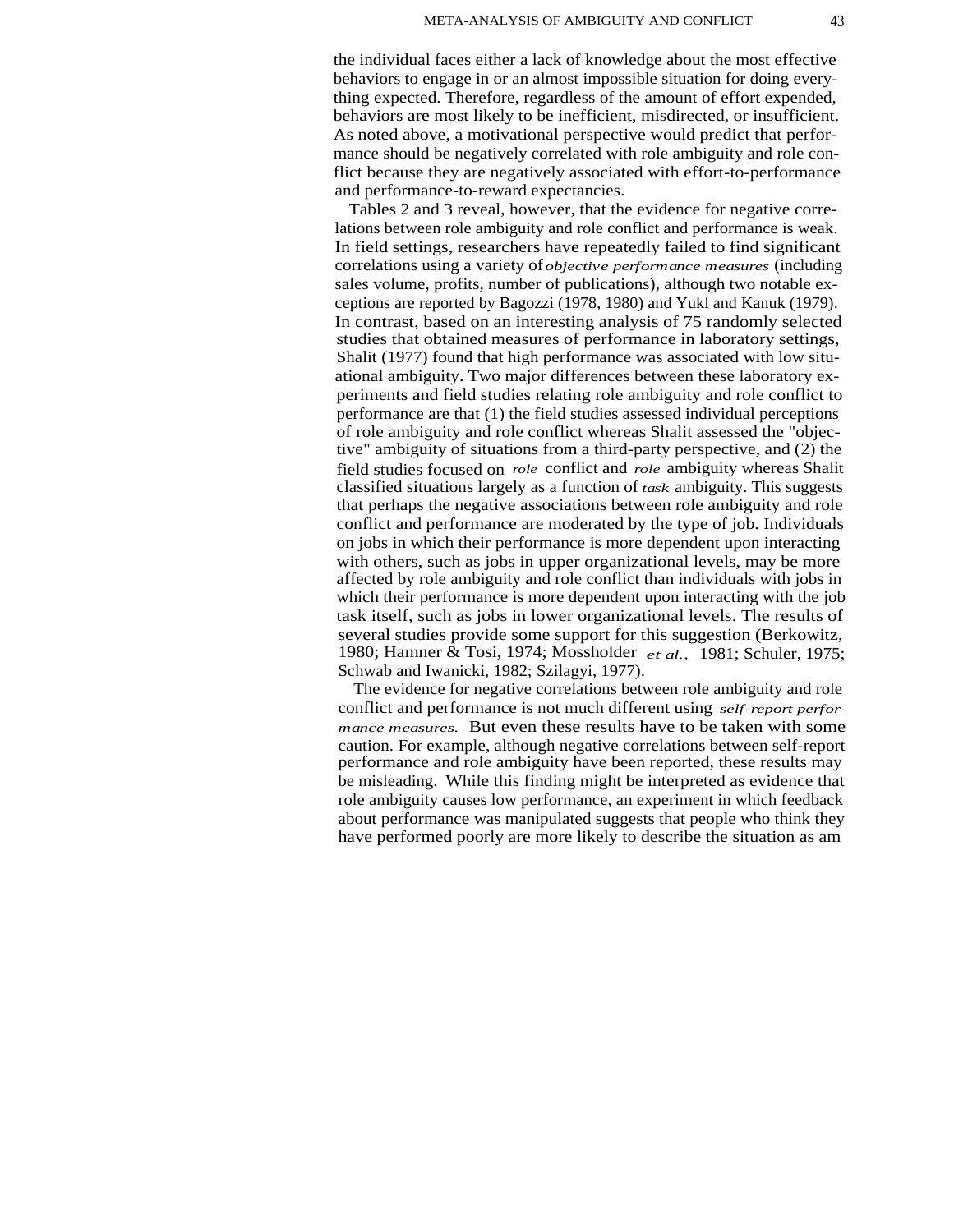biguous than are people who think they have performed well (Staw, 1975). This alternative explanation for the negative correlation between performance and role ambiguity is provocative, but it is unclear why employees should only attribute role ambiguity to low performance situations and not make similar attributions about role conflict.

Thus the existing evidence indicates that there is at best a modest negative relationship between role ambiguity and role conflict and performance. While the use of moderator variables is a viable route to pursue in improving this evidence, some moderators may not need to be considered. For example, Brief and Aldag (1976) found no support for higher order need strength as a moderator, and Stumpf and Rabinowitz (1981) found very limited support for career stage as a moderator. The use of job type, however, may prove to be a moderator that will produce more substantial results. But even job type may fail to provide supportive evidence if the measures of performance are unreliable. Thus future work in this area should consider both moderators and the performance measure itself.

#### SUMMARY, CONCLUSIONS AND SUGGESTIONS

Based upon our meta-analysis results and discussion, several summary statements are presented followed by several conclusions about and suggestions for research on role ambiguity and role conflict.

The results of the meta-analysis indicate that the average correlations between many organizational context variables and role ambiguity and role conflict are substantial and are significantly increased when corrected for unreliability. In contrast, individual characteristics are generally not strongly related to role conflict and role ambiguity. Our results also show that the average correlations between the affective reactions and role ambiguity and role conflict are greater than those between the behavioral reactions and role ambiguity and role conflict. These results are consistent with those reported by Van Sell *et al.* (1981) and Schuler *et al.* (1977). Also consistent with the results reported in those studies, the average correlations using role ambiguity are greater than those using role conflict, and role ambiguity and role conflict are not always associated with the same variables, whether organizational or individual.

Contrary to Fisher and Gitelson (1983), our results suggest that most of the relationships describing the potential causes and consequences of role ambiguity and role conflict *are* likely to be influenced by moderator variables. In Tables 2 and 3, 29 correlates are reported of which 25 had a "% Var. Unacc." value greater than 25 for role ambiguity and of which 17 had a "% Var. Unacc." value greater than 25 for role conflict. The differences between our results and those of Fisher and Gitelson may be

I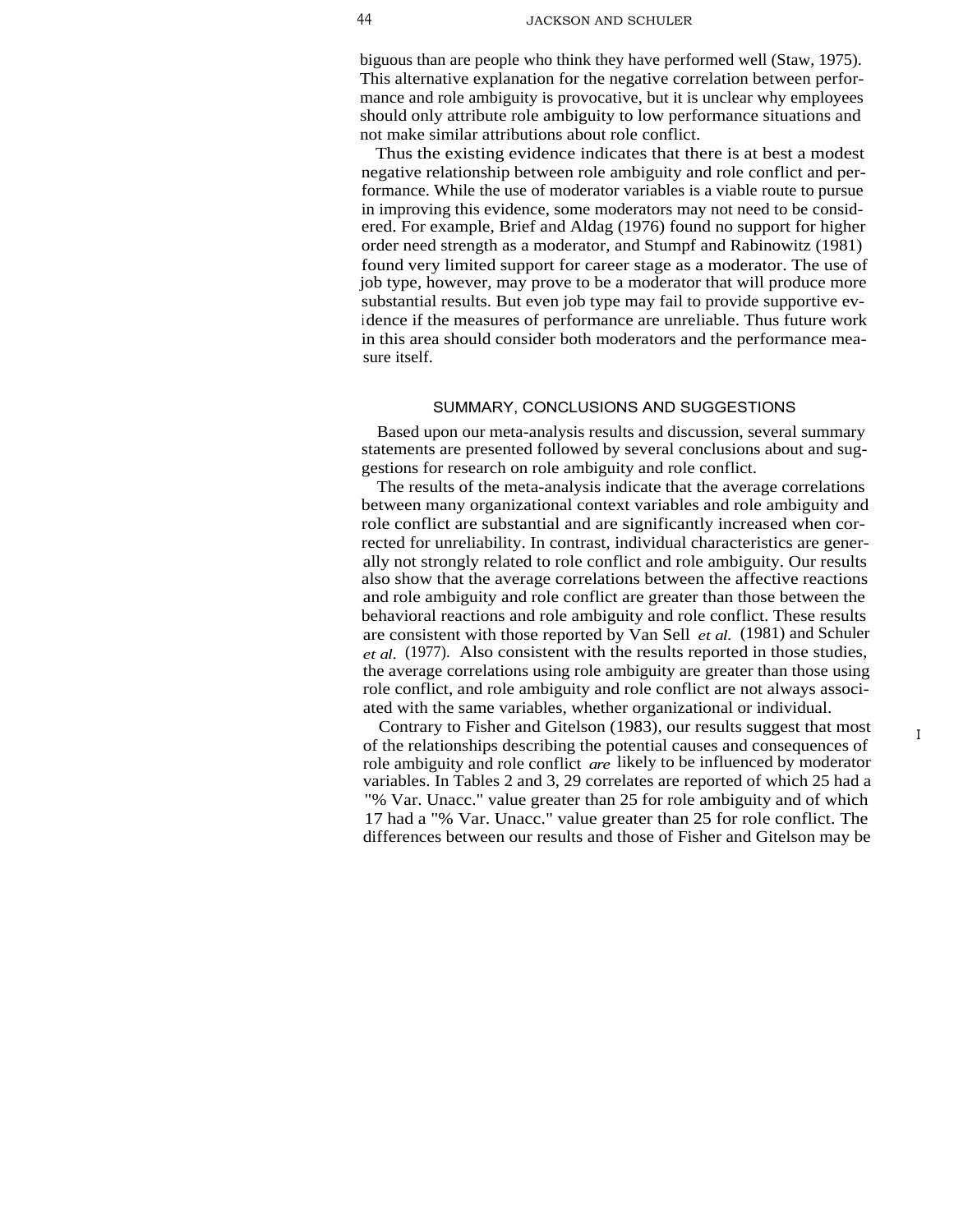due to the fact that different (and fewer) studies were included in their analysis.

The results of our study and those reported by others prompt us to make several conclusions and suggestions. First, where a sufficient number of studies exist (e.g., more than five) and there is substantial variation in results across studies (e.g., *SD* greater than .10) and a substantial proportion of variance unaccounted for exists (e.g., more than 25%), bivariate studies using role ambiguity or role conflict should be replaced with *theoretically based* moderator studies. For example, we would recommend studying the relationship between role ambiguity and job satisfaction using a moderator because there were substantial differences found across the 56 studies we located and the unaccounted for variance is greater than 25%. In this case a theoretically based moderator could be organizational level since progression from lower to higher organizational levels may develop individuals who are more skilled in dealing with role ambiguity (Hamner & Tosi, 1974). By our guideline we would not recommend looking for a moderator of the relationship between role conflict and objective performance. A summary of those relationships for role ambiguity and role conflict that we would recommend moderator studies and those we would not recommend moderator studies is presented in Table 4. We would urge other researchers to examine Tables 2-4, as well as the Appendix, before conducting another role ambiguity or role conflict study.

Second, there is still a need to examine the antecedents and consequences of role ambiguity and role conflict in organizations using causal designs. While this need was suggested by Van Sell *et al.* (1981), studies such as Jackson's (1983) are notable exceptions to the continued stream of cross-sectional studies of role ambiguity and role conflict. Because the number of causal studies is small, bivariate causal studies are still appropriate, but the success of such studies may require inclusion of *theoretically* related moderator variables.

Third, we need to examine the relationship between objective and subjective role ambiguity and role conflict. This could aid in determining and removing the impact of common method bias that exists in many of the role ambiguity and role conflict studies. This, along with research examining how individuals cope with role ambiguity and conflict, may suggest fruitful avenues that individuals and organizations can travel in their attempts to reduce or manage the effects of role strain (Toby, 1952; Whetten, 1978). Since this suggestion was first offered by Schuler *et al.* (1977) and Van Sell *et al.* (1981) some research on how individuals and organizations can cope with role ambiguity and conflict has been completed (e.g., see Wells, 1984), but much more is needed.

Fourth, based on the research analyzed in this study, we suggest that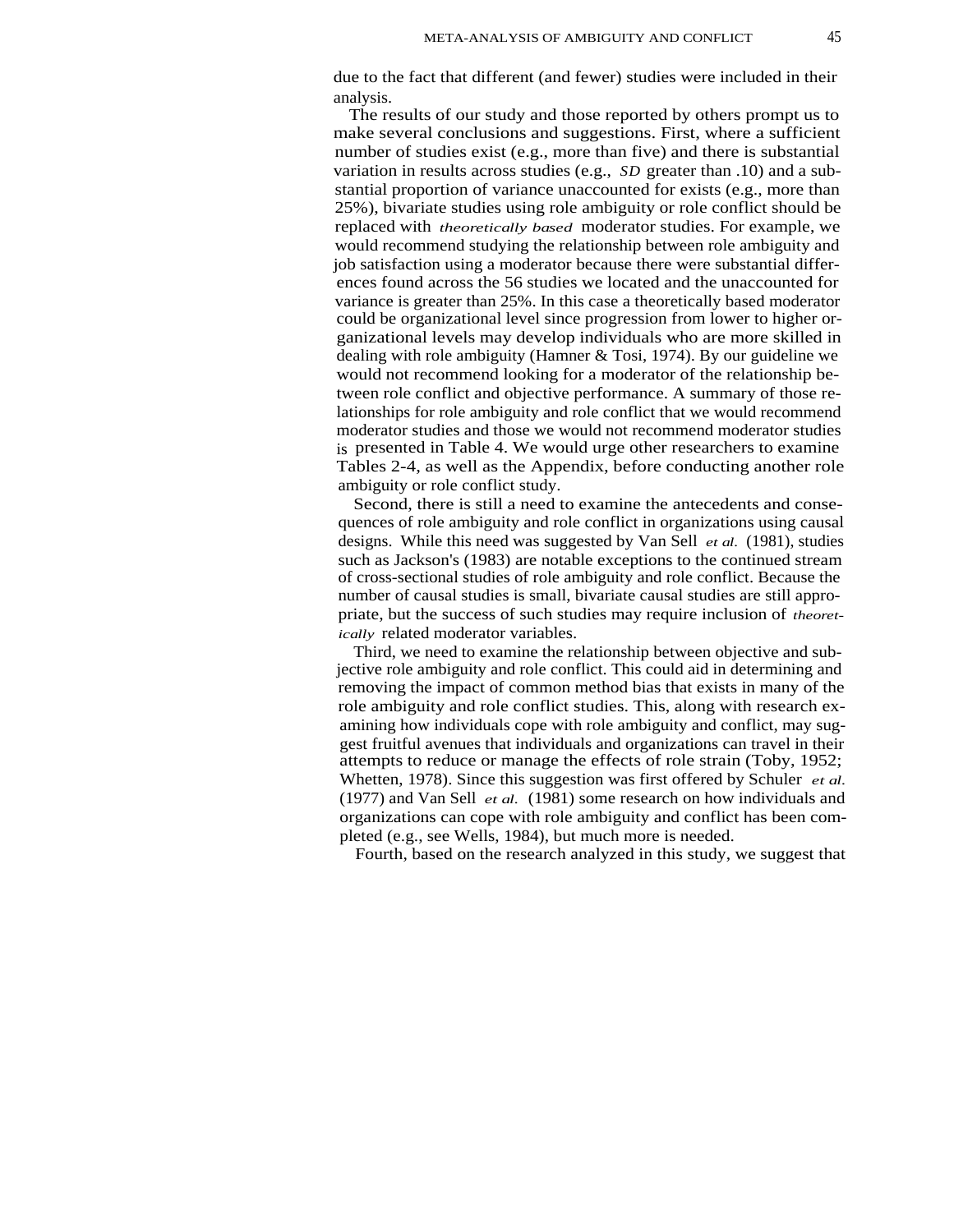### 46 JACKSON AND SCHULER

| ВL |  |
|----|--|
|    |  |

| SUMMARY RECOMMENDATION FOR MODERATOR STUDIES WITH ROLE AMBIGUITY AND |               |  |  |
|----------------------------------------------------------------------|---------------|--|--|
|                                                                      | ROLE CONFLICT |  |  |

|                             | Conduct moderator studies? |               |  |  |  |
|-----------------------------|----------------------------|---------------|--|--|--|
| Correlate                   | Role ambiguity             | Role conflict |  |  |  |
| Organizational context      |                            |               |  |  |  |
| Task/skill variety          | Yes                        | Yes           |  |  |  |
| Autonomy                    | Yes                        | Yes           |  |  |  |
| Feedback from others        | Yes                        | Yes           |  |  |  |
| Feedback from task          | Yes                        | $\rm No$      |  |  |  |
| Task identity               | No                         | $\rm No$      |  |  |  |
| Leader initiating structure | Yes                        | No            |  |  |  |
| Leader consideration        | Yes                        | No            |  |  |  |
| Participation               | Yes                        | Yes           |  |  |  |
| Formalization               | Yes                        | Yes           |  |  |  |
| Level                       | $\rm No$                   | $\rm No$      |  |  |  |
| Individual characteristics  |                            |               |  |  |  |
| Locus of control            | No                         | No            |  |  |  |
| Tenure                      | No                         | No            |  |  |  |
| Age                         | No                         | Yes           |  |  |  |
| Education                   | Yes                        | Yes           |  |  |  |
| Self-esteem                 | No                         |               |  |  |  |
| Affective reactions         |                            |               |  |  |  |
| Job satisfaction            |                            |               |  |  |  |
| General                     | Yes                        | Yes           |  |  |  |
| Supervision                 | $\rm No$                   | $\rm No$      |  |  |  |
| Work itself                 | No                         | $\rm No$      |  |  |  |
| Co-workers                  | <b>Yes</b>                 | No            |  |  |  |
| Pay                         | Yes                        | $\rm No$      |  |  |  |
| Advancement                 | $\rm No$                   | Yes           |  |  |  |
| Tension/anxiety             | Yes                        | Yes           |  |  |  |
| Commitment                  | No                         | Yes           |  |  |  |
| Involvement                 | No                         | No            |  |  |  |
| Propensity to leave         | Yes                        | No            |  |  |  |
| Behavioral reactions        |                            |               |  |  |  |
| Absence                     | $\rm No$                   | Yes           |  |  |  |
| Performance                 |                            |               |  |  |  |
| Objective                   | Yes                        | No            |  |  |  |
| Others' ratings             | Yes                        | No            |  |  |  |
| Self-ratings                | Yes                        | Yes           |  |  |  |

the role conflict and role ambiguity constructs be regarded as separate constructs. Separate hypotheses should be stated for role ambiguity and separate hypotheses should be stated for role conflict. Generally, this separation is not made, resulting in an identical treatment for two theoretically distinct constructs. Yet the implications of role ambiguity and of role conflict certainly suggest that their impacts in organizations should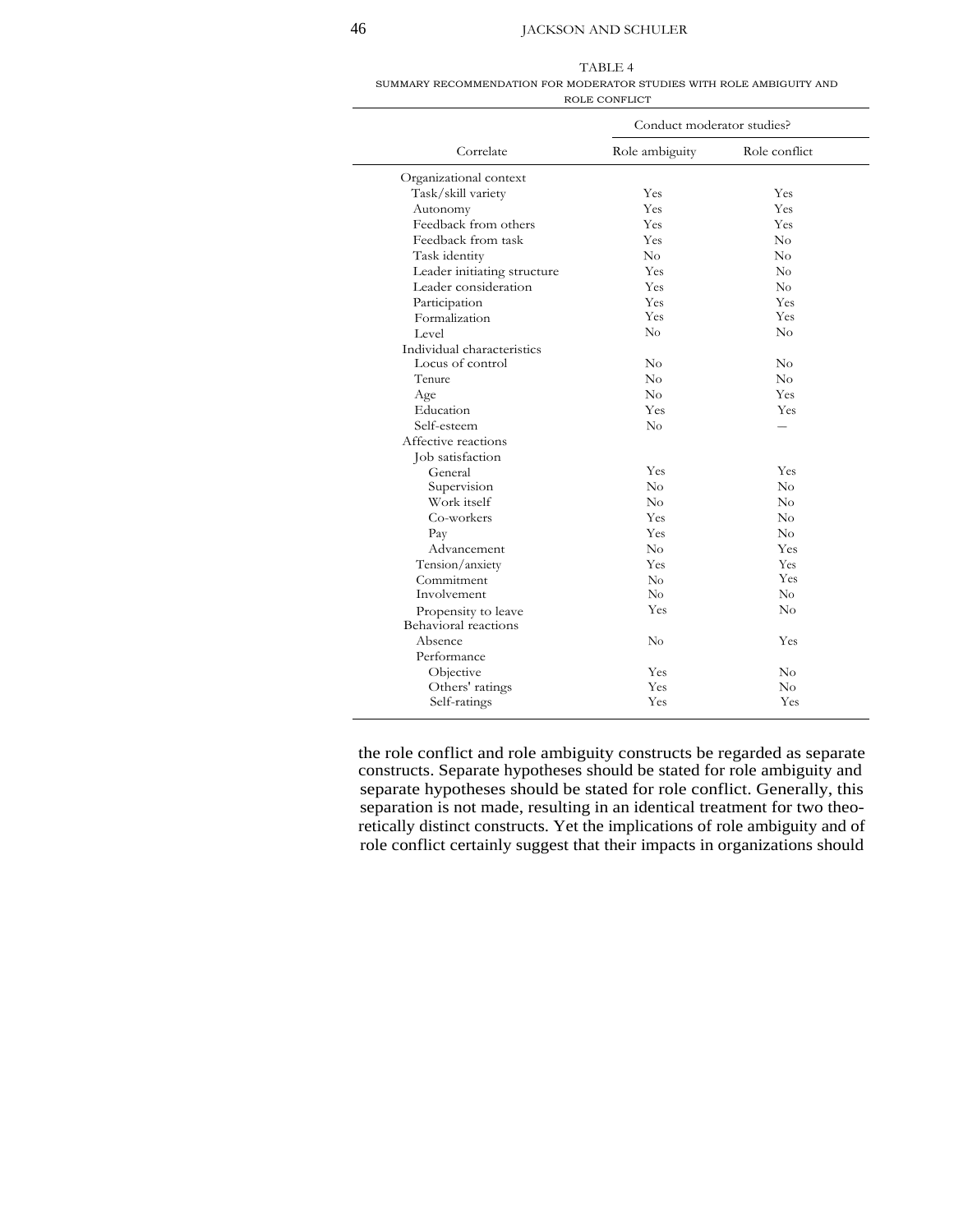be different and the empirical results indicate that they are different. Furthermore, with respect to role conflict, relatively little attention has been given to the value of distinguishing among different *types* of role conflict, yet these distinctions appear to be quite important (Baird, 1973; Ehrlich, Rinehart, & Howell, 1962; Miles & Perrault, 1976).

A fifth conclusion is that we need a more rigorous and *parsimonious* theory of the causes and consequences of role ambiguity and role conflict. To facilitate this, the extensive number of correlates of role ambiguity and role conflict could be reduced to a more parsimonious classification system and some general propositions with respect to how the classifications operate could be explicated. Such a classification could be built upon a new theoretical conceptualization of role ambiguity and role conflict. This new theoretical conceptualization could also be used to suggest the theoretically based moderator studies referred to earlier. Alternatively a meta-matrix representing the intercorrelations of all the correlates identified in this article could be constructed and used to generate metaregression equations and meta-path analyses. The results of these metaanalyses could then be used to develop a more parsimonious and rigorous representation of the network of relationships in which role ambiguity and role conflict are embedded.

Whereas the first five conclusions and recommendations address the current constructs and measures of role ambiguity and role conflict, our final suggestions go beyond the current literature. While the current Rizzo *et al.* measures of role ambiguity and conflict may be appropriate measures (Fisher & Gitelson, 1983; House *et al.,* 1983), they are measures of *role* ambiguity and *role* conflict. Just as ambiguity and conflict have increased our understanding of roles in organizations, so they may do likewise for other constructs such as tasks and rewards. For example, while an individual may be receiving a clear understanding of what *others* expect of him/her, this individual may be unclear as to the best way to perform the tasks (i.e., faces *task* ambiguity) in his/her job (Shalit, 1977). Or the individual may face the necessity to perform several tasks at the same time (i.e., face task conflict). Similarly an individual may have low role and task ambiguity and conflict yet be unclear as to what rewards are available for performing or perceive conflict among rewards in performing different tasks. Consequently, it may be advantageous to go beyond the traditional role constructs and include the constructs of task and reward ambiguity and conflict in organizational research. As with role ambiguity and conflict, separate hypotheses should be stated for the different types of ambiguity and for the different types of conflict.

From a practical standpoint, a useful direction for further research would be the development of good diagnostic tools for pinpointing the specific aspects about one's job that are ambiguous or conflicting.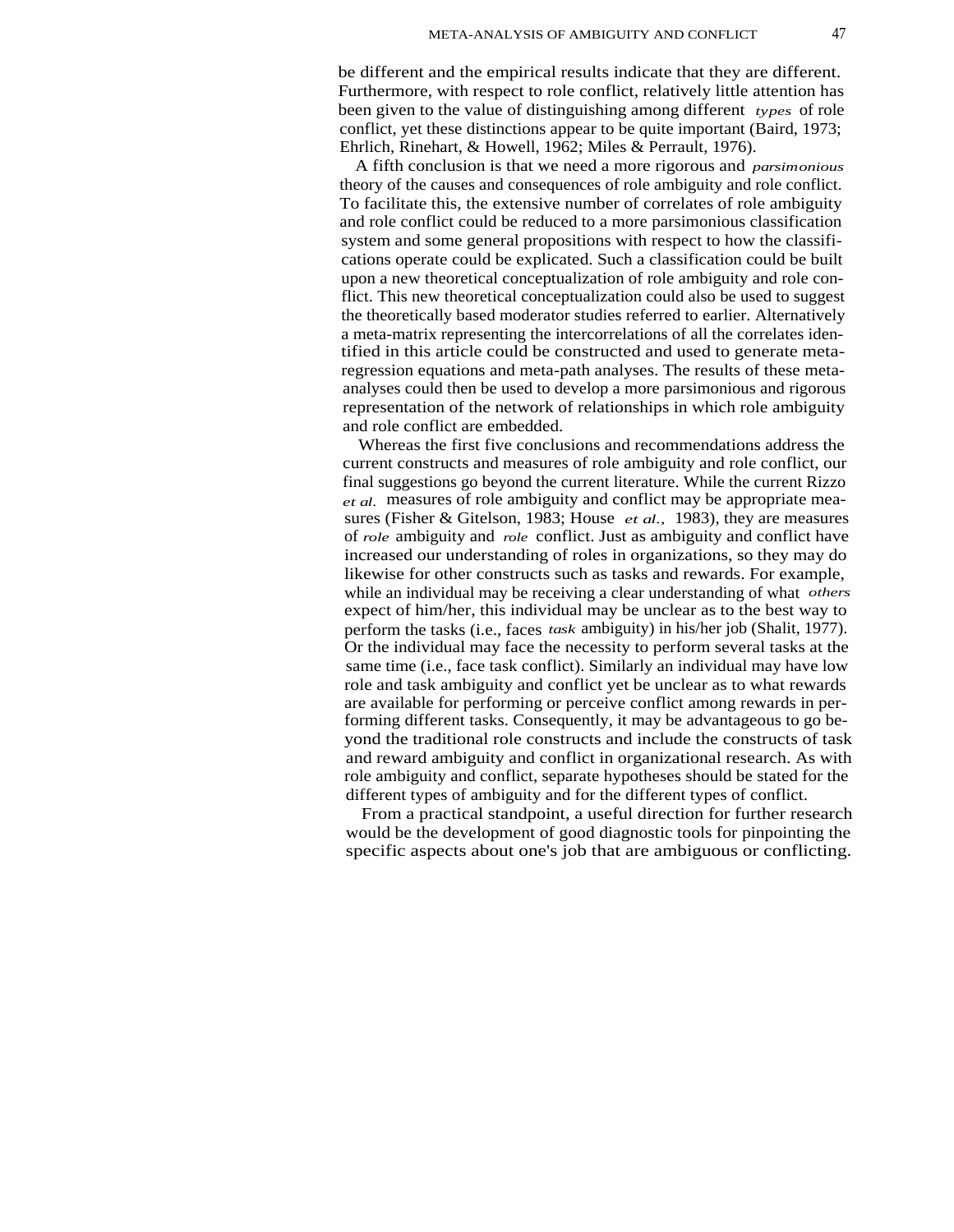Whereas existing research tools give good assessments of general perceptions, they are not very useful for evaluating specific role relationships (e.g., employee-client; employee-co-worker; employee-supervisor; client-supervisor), nor are they useful for assessing the *content* of ambiguities or conflicts. Given the evidence that both role ambiguity and role conflict are often detrimental to organizational functioning, it is appropriate to invest our efforts in developing sophisticated programs or tools for both diagnosing and correcting problems related to role relationships. For this task, Jackson's (1966) return potential model for assessing norms might prove invaluable.

We would hope that a review written 10 years from now will reveal great strides in our theories about role relationships. Whereas current research looks at role ambiguity and conflict as static conditions, future work should address the dynamic processes through which roles are created, learned, accepted or rejected, modified, and changed (Graen, 1976). Furthermore, whereas current research emphasizes received roles, role sending should also be studied.

Finally, whereas our current preoccupation is with supervisors' definitions of subordinates' roles, we should be examining the entire network of role expectations that links members of an organization together and that links nonmembers to the organization. Integral to an examination of the entire role network is a tracing of the impact of role ambiguity and role conflict as it flows through a network of supervisor-subordinate relationships.

#### REFERENCES

- Adbel-Halim, A. A. (1978). Employee affective responses to organizational stress: Moderating effects of job characteristics. *Personnel Psychology, 31,* 561-579.
- Abdel-Halim, A. A. (1980). Effects of person-job compatibility on managerial reactions to role ambiguity. *Organizational Behavior and Human Performance, 26,* 193-211.
- Abdel-Halim, A. A. (1981a). A reexamination of ability as a moderator of role perceptionssatisfaction relationship. *Personnel Psychology, 34,* 549-561.
- Abdel-Halim, A. A. (1981b). Effects of role stress-job design-technology interaction on employee work satisfaction. *Academy of Management Journal, 24,* 260-273.
- Abdel-Halim, A. A. (1981c). Personality and task moderators of subordinate responses to perceived leader behavior. *Human Relations, 34,* 73-88.
- Aldag, R. J., & Brief, A. P. (1978). Supervisor style and police role stress. Journal of Police *Science and Administration, 6,* 362-367.
- Allen, R. D., Hitt, M. A., & Greer, C. R. (1982). Occupational stress and perceived organizational effectiveness in formal groups: An examination of stress level and stress type. *Personnel Psychology, 35,* 359-370.
- Axelrod, W. L., & Gavin, J. F. (1980). Stress and strain in blue-collar and white-collar management staff. *Journal of Vocational Behavior, 17,* 41-49.
- Bagozzi, R. P. (1978). Salesforce performance and satisfaction as a function of individual difference, interpersonal, and situational factors. *Journal of Marketing Research, 15,* 517-531.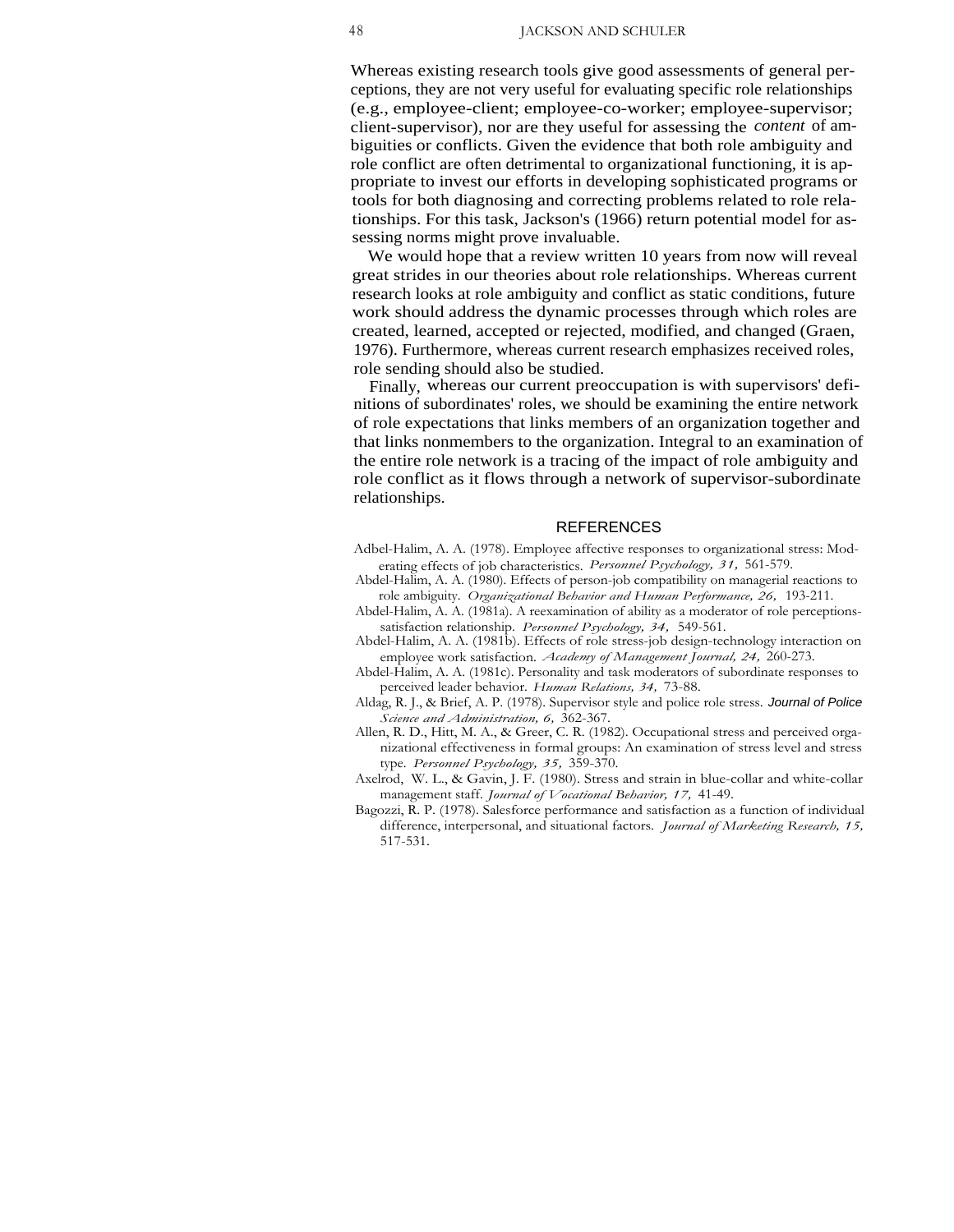- Bagozzi, R. P. (1980). The nature and cause of self-esteem, performance, and satisfaction in the sales force: A structural equation approach. *Journal of Business,* 53, 315-331.
- Baird, L. L. (1973). The relation of graduate students' role relations to the stage of academic career, employment, and academic success. *Organizational Behavior and Human Performance, 9,* 428-441.
- Bartol, K. M. (1979). Professionalism as a predictor of organizational commitment, role stress, and turnover: A multidimensional approach. *Academy of Management Journal,* 22, 815-821.
- Baths, N. C. (1980a). Dimensions of role conflict and relationships with individual outcomes. *Perceptual and Motor Skills,* 51, 179-185.
- Baths, N. C. (1980b). Job involvement and locus of control as moderators of role-perception/individual-outcome relationships. *Psychological Reports,* 46, 111-119.
- Bedeian, A. G., & Armenakis, A. A. (1981). A path-analytic study of the consequences of role conflict and ambiguity. *Academy of Management Journal,* 24, 417-424.
- Bedeian, A. G., Armenakis, A. A., & Curran, S. M. (1980). Personality correlates of role stress. *Psychological Reports,* 46, 627-632.
- Bedeian, A. G., Armenakis, A. A., & Curran, S. M. (1981). The relationship between role stress and job-related, interpersonal, and organizational climate factors. *Journal of Social Psychology,* 113, 247-260.
- Beehr, T. A. (1976). Perceived situational moderators of the relationship between subjective role ambiguity and role strain. *Journal of Applied Psychology,* 61, 35-40.
- Beehr, T. A. (1981). Work-role stress and attitudes toward coworkers. *Group & Organizational Studies,* 6, 201-210.
- Beehr, T. A., Walsh, J. T., & Taber, T. D. (1976). Relationship of stress to individually and organizationally valued states: Higher order needs as a moderator. *Journal of Applied Psychology,* **61,** 41-47.
- Berkowitz, E. N. (1980). Role theory, attitudinal constructs, and actual performance: A measurement issue. *Journal of Applied Psychology,* 65, 240-245.
- Breaugh, J. A. (1980). A comparative investigation of three measures of role ambiguity. *Journal of Applied Psychology,* 65, 584-589.
- Brief, A. P., & Aldag, R. J. (1976). Correlates of role indices. *Journal of Applied Psychology,* 61, 468-472.
- Brief, A. P., Aldag, R. J., Van Sell, M., & Melone, N. (1979). Anticipatory socialization and role stress among registered nurses. *Journal of Health and Social Behavior,* 20, 161-165.
- Bruning, N. S., & Snyder, R. A. (1982). Sex and position as predictors of organizational commitment. *Academy of Management Journal,* 26, 485-491.
- Busch, P., & Bush, R. E (1978). Women contrasted to men in the industrial salesforce: Job satisfaction, values, role clarity, performance, and propensity to leave. *Journal of Marketing Research,* 15, 438-448.
- Caplan, R. D., Cobb, S., French, J. R. P., Jr., Harrison, R., & Pinneau, S. R., Jr. (1980). *Job demands and worker health: Main effects and occupational differences.* Ann Arbor, MI: Survey Research Center, University of Michigan.
- Caplan, R. D., & Jones, K. W. (1975). Effects of work load, role ambiguity, and Type A personality on anxiety, depression, and heart rate. *Journal of Applied Psychology,* 60, 713-719.
- Chacko, T. I. (1982). Women and equal employment opportunity: Some unintended effects. *Journal of Applied Psychology, 67,* 119-123.
- Churchill, G. A., Jr., Ford, N. M., & Walker, O. C., Jr. (1976). Organizational climate and job satisfaction in the salesforce. *Journal of Marketing Research,* 13, 323-332.
- Curtiss, F. R., Hammel, R. J., Heinen, J. S., & Johnson, C. A. (1978). The importance of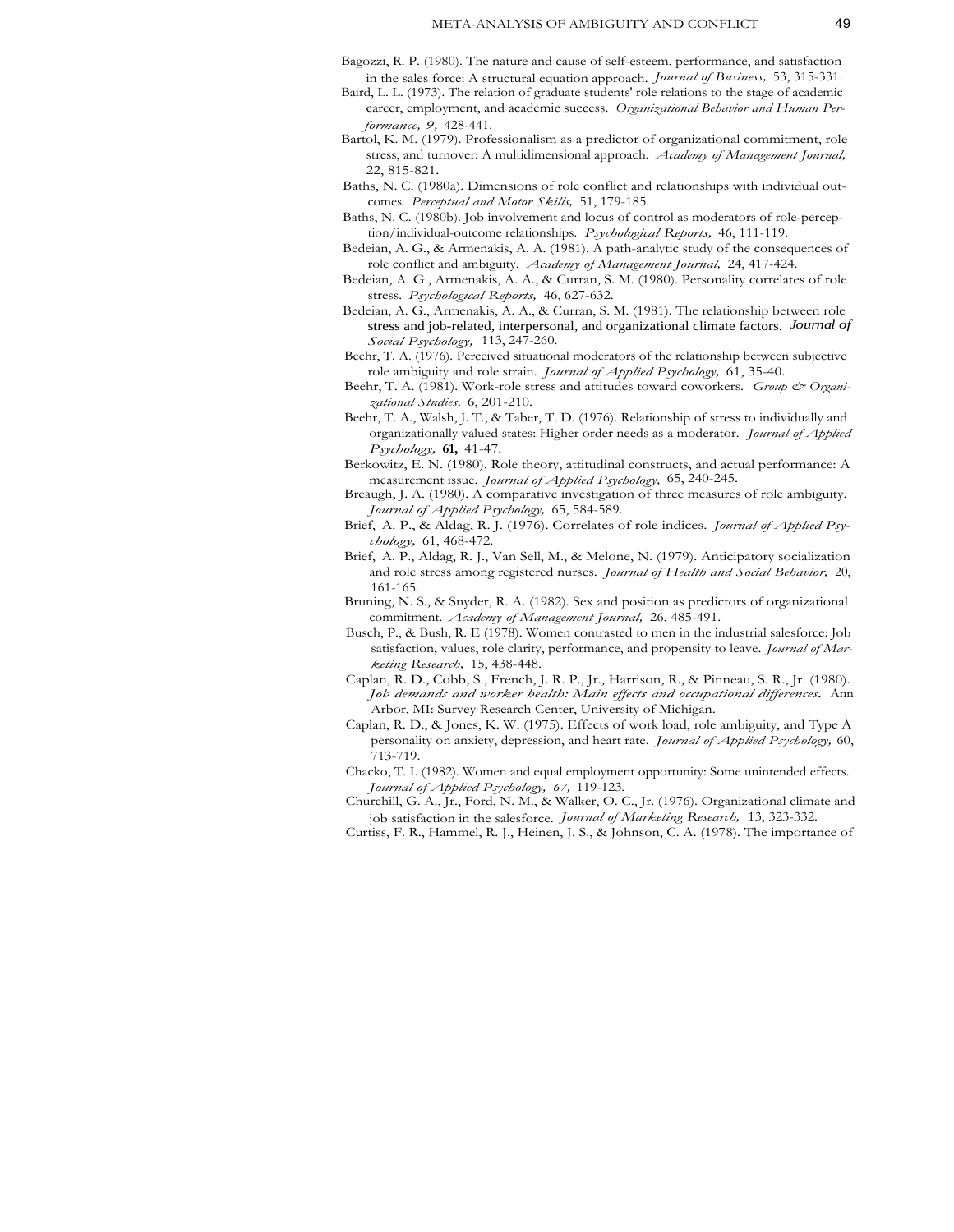#### 50 JACKSON AND SCHULER

education and practice factors in determining stress and strain among young pharmacy practitioners. *American Journal ofPharmaceutical Education, 42,* 104-111.

Dessler, G., & Valenzi, E. R. (1977). Initiation of structure and subordinate satisfaction: A path analysis test of path-goal theory. *Academy ofManagement Journal, 20,* 251-259.

Donnelly, J. H., Jr., & Ivancevich, J. M. (1975). Role clarity and the salesman. Journal *of Marketing, 39,* 71-74.

Dubrinsky, A. J., & Mattson, B. E. (1979). Consequences of role conflict and ambiguity experienced by retail salespeople. *Journal ofRetailing, 55,* 70-86.

Ehrlich, H. J., Rinehart, J. W., & Howell, J. C. (1962). The study of role conflict: Explorations in methodology. *Sociometry, 25,* 85-97.

Evans, M. G. (1974). Extensions of a path-goal theory of motivation. *Journal of Applied Psychology, 59,* 172-178.

Fisher, C. D., & Gitelson, R. (1983). A meta-analysis of the correlates of role conflict and ambiguity. *Journal of Applied Psychology, 68,* 320-333.

Ford, N. M., Walker, O. C., Jr., & Churchill, G. A., Jr. (1975). Expectation-specific measures of the intersender conflict and role ambiguity experienced by industrial salesmen. *JournalofBusiness Research, 3,* 95-112.

French, J. R. P., Jr., & Caplan, R. D. (1970). Psychosocial factors in coronary heart disease. *Industrial Medicine, 39,* 383-397.

French, J. R. P., Jr., & Caplan, R. D. (1972). Organizational stress and individual strain. In A. J. Marrow (Ed.), *The failure ofsuccess.* New York: AMACOM.

Frost, D. E. (1983). Role perceptions and behavior of the immediate superior: Moderating effects of the prediction of leadership effectiveness. *Organizational Behavior and Human Performance, 31,* 123-142.

Fulk, J., & Wendler, E. R. (1982). Dimensionality of leader-subordinate interactions: A path-goal investigation. *Organizational Behavior and Human Performance, 30,* 241- 264.

Gavin, J. F., & Axelrod, W. L. (1977). Managerial stress and strain in a mining organization. *Journal of Vocational Behavior, 11,* 66-74.

Getzels, J. W., & Guba, E. G. (1954). Role conflict, and effectiveness: An empirical study. *American Sociological Review, 19,* 164-175.

Getzels, J. W., & Guba, E. G. (1955). Role conflict and personality. *Journal ofPersonality, 24,* 74-85.

Graen, G. (1976). Role-making processes within complex organizations. In M. D. Dunnette (Ed.), *Handbook ofindustrial and organizational psychology.* Chicago: Rand McNally.

Greene, C. N. (1978). Identification modes of professionals: Relationship with formalization, role strain, and alienation. *Academy of Management Journal, 21,* 486-492.

Greene, C. N. (1979). Questions of causation in the path-goal theory of leadership. *Academy of Management Journal, 22,* 22-41.

Gross, N., Mason, W. S., & McEachern, A. W. (1958). *Explorations in role analysis: Studies of the school superintendency role.* New York: Wiley.

Gupta, N., & Beehr, T. A. (1979). Job stress and employee behaviors. Organizational Be*havior and Human Performance, 23,* 373-387.

Hackman, J. R., & Oldham, G. R. (1976). Motivation through the design of work: Test of a theory. *Organizational Behavior and Human Performance, 16,* 250-279.

Hall, R. H. (1977). *Organizations: Structure and process,* 2nd ed. Englewood Cliffs, NJ: Prentice-Hall.

Hamner, W. C., & Tosi, H. L. (1974). Relationship of role conflict and role ambiguity to job involvement measures. *Journal of Applied Psychology, 59,* 497-499.

Harrison, W. D. (1980). Role strain and burnout in child-protective service workers. Social *Service Review, 54,* 31-44.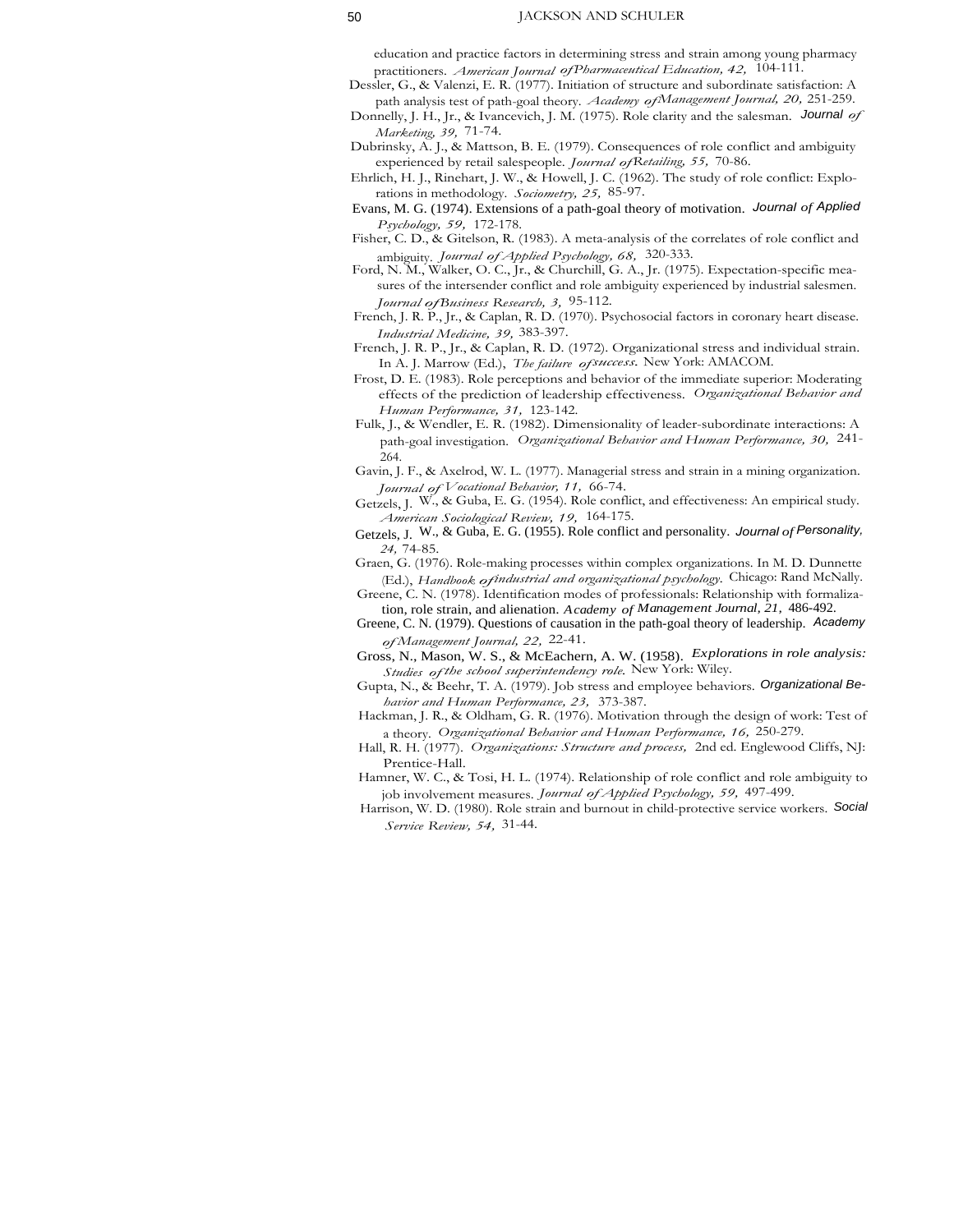- Hickson, D. J., Pugh, D. S., & Pheysey, D. C. (1969). Operations technology and organizational structure: An empirical reappraisal. *Administrative Science Quarterly, 14,* 378-397.
- House, R. J. (1971). A path goal theory of leader effectiveness. Administrative Science *Quarterly,* 16, 321-339.
- House, R. J., & Rizzo, J. R. (1972a). Toward the measure of organizational practices: Scale development and validation. *Journal of Applied Psychology,* **56,** 388-3%.
- House, R. J., & Rizzo, J. R. (1972b). Role conflict and ambiguity as critical variables in a model of organizational behavior. *Organizational Behavior and Human Performance,* 7, 467-505.
- House, R. J., Schuler, R. S., & Levanoni, E. (1983). Role conflict and ambiguity scales: Reality or artifacts? *Journal of Applied Psychology,* **68,** 334-337.
- Hunter, J. E., Schmidt, F. L., & Jackson, G. B. (1982). *Meta-analysis: Cumulating research findings across studies.* Beverly Hills, CA: Sage.
- Ivancevich, J. M. (1979). An analysis of participation in decision making among project engineers. *Academy of Management Journal,* 22, 253-269.
- Ivancevich, J. M. (1980). A longitudinal study of behavioral expectation scales: Attitudes and performance. *Journal of Applied Psychology,* 65, 139-146.
- Ivancevich, J. M., & Donnelly, J. H., Jr. (1974). A study of role clarity and need for clarity for three occupational groups. *Academy of Management Journal,* 17, 28-36.
- Ivancevich, J. M., Matteson, M. T., & Preston, C. (1982). Occupational stress, Type A behavior, and physical well-being. *Academy of Management Journal,* 25, 373-391.
- Jackson, J. J. (1966). A conceptual and measurement model for norms and roles. Pacific *Sociological Review, 9,* 35-47.
- Jackson, S. E. (1983). Participation in decision-making as a strategy for reducing job-related strain. *Journal of Applied Psychology,* **68,** 3-19.
- Jacobson, E., Charters, W. W., Jr., & Lieberman, S. (1951). The use of the role concept in the study of complex organizations. *Journal of Social Issues, 7,* 18-27.
- Johnson, T. W., & Stinson, J. E. (1975). Role ambiguity, role conflict, and satisfaction: Moderating effects of individual differences. *Journal of Applied Psychology,* 60, 329- 333.
- Kahn, R. L., Wolfe, D. M., Quinn, R. P., Snoek, J. D., & Rosenthal, R. A. (1964). Oc*cupational stress: Studies in role conflict and ambiguity.* New York: Wiley.
- Keenan, A., & McBain, G. D. M. (1979). Effects of Type A behavior, intolerance of ambiguity, and locus of control on the relationship between role stress and work-related outcomes. *Journal of Occupational Psychology,* 52, 277-285.
- Keller, R. T. (1975). Role conflict and ambiguity: Correlates with job satisfaction and values. *Personnel Psychology,* 28, 57-64.
- Keller, R. T., Szilagyi, A. D., & Holland, W. E. (1977). Job characteristics of research and development personnel: Relationships with satisfaction and role variables. *IEEE Transactions on Engineering Management,* EM-24, 7-12.
- Kelly, J. P., Gable, M., & Hise, R. T. (1981). Conflict, clarity, tension, and satisfaction in chain store manager roles. *Journal of Retailing,* 57, 27-42.
- Klimoski, R. J., & Hayes, N. J. (1980). Leader behavior and subordinate motivation. Per*sonnel Psychology,* 33, 543-55.
- Kornhauser, A. (1965). *Mental health of the industrial worker.* New York: Wiley.
- LaRocco, J. M., & Jones, A. P. (1978). Co-worker and leader support as moderators of stress-strain relationships in work situations. *Journal of Applied Psychology,* 63, 629- 634.
- Lee, C., & Schuler, R. S. (1980). Goal specificity and difficulty and leader initiating structure as strategies for managing role stress. *Journal of Management, 6,* 177-187.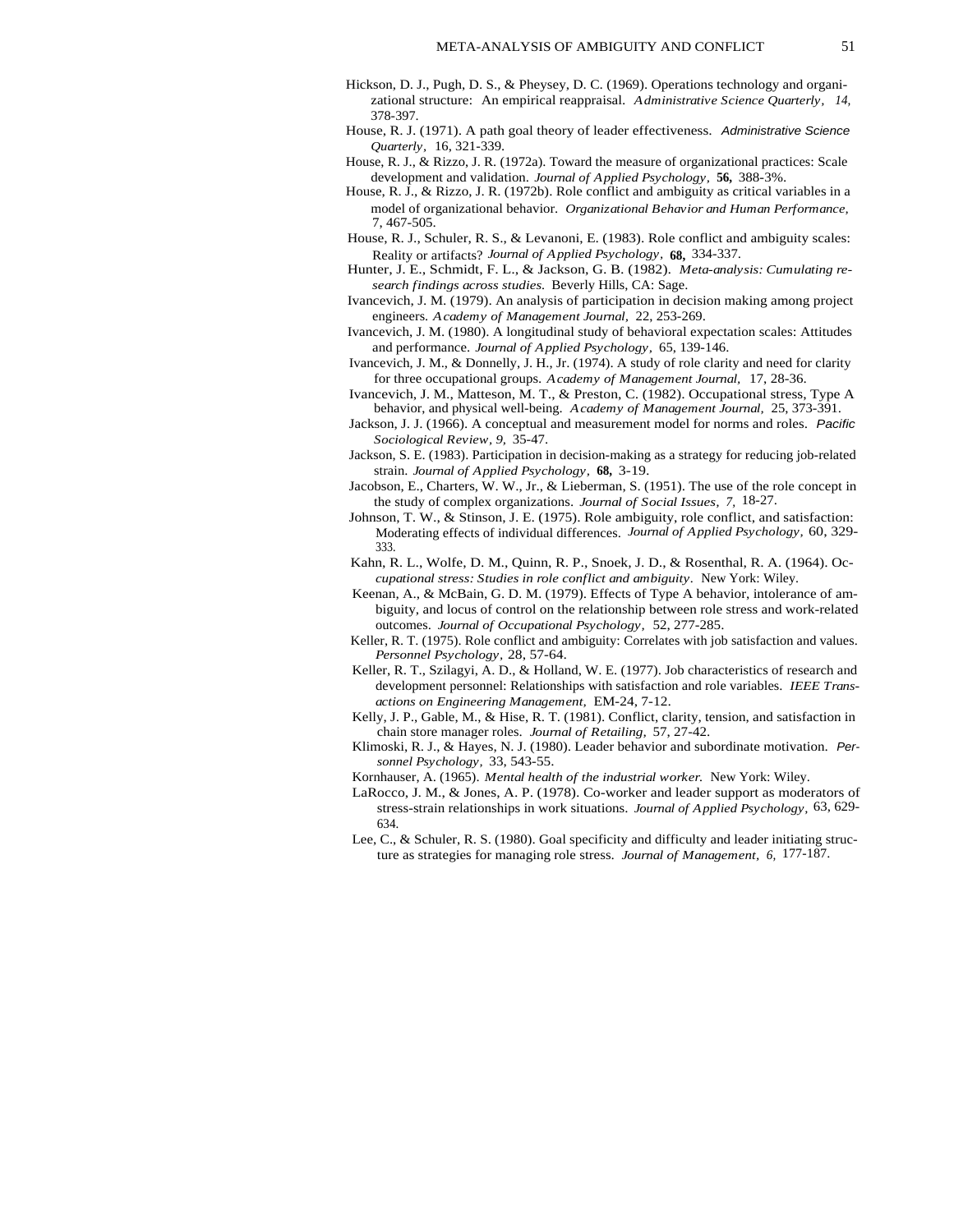- Lee, C., & Schuler, R. A. (1982). A constructive replication and extension of a role and expectancy perception model of participation in decision making. *Journal of Occupational Psychology,* 55, 109-118.
- Locke, E. A., & Schweiger, D. M. (1979). Participation in decision-making: One more look. In B. M. Staw (Ed.) *Research in organizational behavior (Vol. 1).* Greenwich, CT: JAI Press.
- Lyon, H. L., & Ivancevich, J. M. (1978). A behavioral study of nurses, supervisors, and diagnosticians in a hospital setting. *Decision Sciences,* 9, 259-272.
- Lyons, T. F (1971). Role clarity, need for clarity, satisfaction, tension, and withdrawal. *Organizational Behavior and Human Performance,* 6, 99-110.
- Margolis, B. L., Kroes, W. H., & Quinn, R. P. (1974). Job stress: An unlisted occupational hazard. *Journal of Occupational Medicine,* 16, 654-661.
- Miles, R. H. (1975). An empirical test of causal inference between role perceptions of conflict and ambiguity and various personal outcomes. *Journal of Applied Psychology,* 60, 334-339.
- Miles, R. H. (1976a). A comparison of the relative impacts of role perceptions of ambiguity and conflict by role. *Academy of Management Journal,* 19, 25-35.
- Miles, R. H. (1976b). Role requirements as sources of organizational stress. *Journal of Applied Psychology,* 61, 172-179.
- Miles, R. H. (1976c). Individual differences in a model of organizational role stress. *Journal of Business Research,* 4, 87-102.
- Miles, R. H., & Perrault, W. D., Jr. (1976). Organizational role conflict: Its antecedents and consequences. *Organizational Behavior and Human Performance, 17,* 19-44.
- Miles, R. H., & Petty, M. M. (1975). Relationships between role clarity, need for clarity, and job tension and satisfaction for supervisory and nonsupervisory roles. *Academy of Management Journal,* 18, 877-883.
- Moch, M. K., Bartunek, J., & Brass, D. J. (1979). Structure, task characteristics, and experienced role stress in organizations employing complex technology. *Organizational Behavior and Human Performance,* 24, 258-268.
- Moorhead, G. (1981). Organizational analysis: An integration of the macro and micro approaches. *Journal of Management Studies,* 18, 191-207.
- Morris, J. H., & Koch, J. L. (1979). Impacts of role perceptions on organizational commitment, job involvement, and psychosomatic illness among three vocational groupings. *Journal of Vocational Behavior,* 14, 88-101.
- Morris, J. H., & Sherman, J. D. (1981). Generalizability of an organizational commitment model. *Academy of Management Journal, 24,* 512-526.
- Morris, J. H., & Snyder, R. A. (1979). A second look at need for achievement and need for autonomy as moderators of role perception-outcome relationships. *Journal of Applied Psychology,* 64, 173-178.
- Morris, J. H., Steers, R. M., & Koch, J. L. (1979). Influence of organization structure on role conflict and ambiguity for three occupational groupings. *Academy of Management Journal,* 22, 58-71.
- Mossholder, K. W., Bedeian, A. G., & Armenakis, A. A. (1981). Role perceptions, satisfaction, and performance: Moderating effects of self-esteem and level. Organizational *Behavior and Human Performance,* 28, 224-234.
- Mowday, R. T., Porter, L. W., & Steers, R. M. (1982). Employee-organization linkages: *The psychology of commitment, absenteeism, and turnover.* New York: Academic Press.
- Neiman, L. J., & Hughes, J. W. (1951). The problem of the concept of role: A resurvey of the literature. *Social Forces,* 30, 141-149.
- Nicholson, P. J., Jr., & Goh, S. C. (1983). The relationship of organization structure and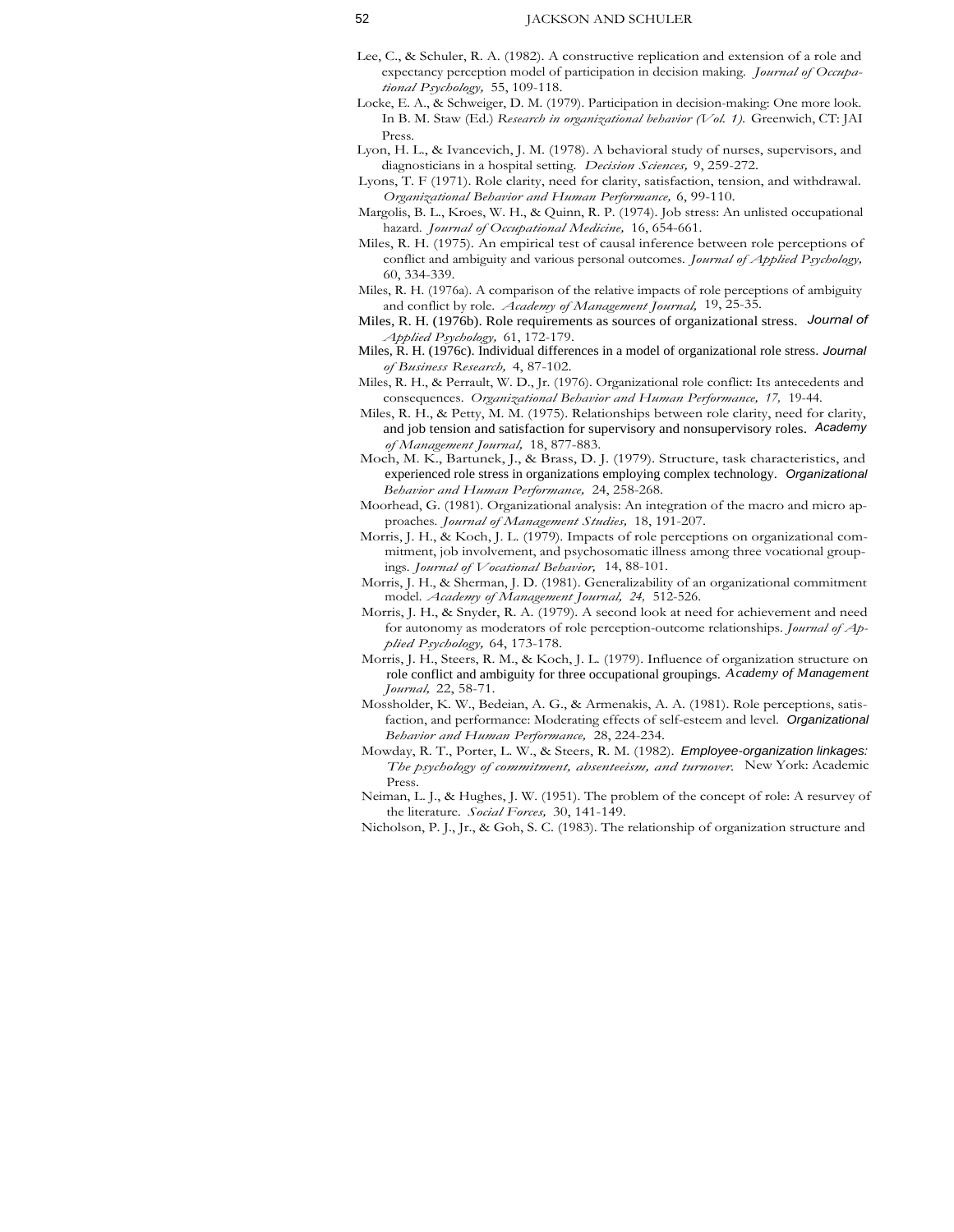interpersonal attitudes to role conflict and ambiguity in different work environments. *Academy of Management Journal, 26,* <sup>1</sup> 48-155.

- Oliver, R. L., & Brief, A. P. (1977-1978). Determinants and consequences of role conflict and ambiguity among retail sales managers. *Journal of Retailing, 53,* 47-58.
- Organ, D. W. (1975). Effects of pressure and individual neuroticism on emotional responses to task-role ambiguity. *Journal of Applied Psychology, 60,* 397-400.
- Organ, D. W., & Greene, C. N. (1974a). Role ambiguity, locus of control, and work satisfaction. *Journal of Applied Psychology, 59,* 101-102.
- Organ, D. W., & Greene, C. N. (1974b). The perceived purposefulness of job behavior: Antecedents and consequences. *Academy of Mangement Journal, 17,* 69-78.
- Organ, D. W., & Greene, C. N. (1981). The effects of formalization on professional involvement: A compensatory process approach. *Administrative Science Quarterly, 26,* 237- 252.
- Paul, R. J. (1974). Role clarity as a correlate of satisfaction, job related strain, and propensity to leave: Male vs. female. *The Journal of Mangement Studies,* 11, 233-245.
- Pearce, J. L. (1981). Bringing some clarity to role ambiguity research. *Academy of Management Review, 6,* 665-674.
- Podsakoff, P. M., Schuler, R. S., & Todor, W. D. (1983). *Clarification and extension of the path-goal theory of leadership: Toward a conceptual model.* Unpublished manuscript, Ohio State University.
- Podsakoff, P. M., Todor, W. D., Grover, R. A., & Huber, V. L. (1984). Situational moderators of leader reward and punishment behaviors: Fact or fiction? Organizational Be*havior and Human Performance, 34,* 21-63.
- Podsakoff, P. M., Todor, W. D., & Schuler, R. S. (1983). Leader expertise as a moderator of the effects of instrumental and supportive leader behaviors. *Journal of Management, 9,* 173-186.
- Posner, B. Z., & Randolph, W. A. (1979). Perceived situational moderators of the relationship between role ambiguity, job satisfaction, and effectiveness. *Journal of Social Psychology, 109,* 237-244.
- Posner, B. Z., & Randolph, W. A. (1980). Moderators of role stress among hospital personnel. *Journal of Psychology, 105,* 215-224.
- Pugh, D. S., Hickson, D. J., Hinings, K. M., & Turner, C. (1968). Dimensions of organizational structure. *Administrative Science Quarterly, 13,* 65-105.

Randolph, W. A. (1981). Cross-lagged correlational analysis in dynamic settings. Journal *of Applied Psychology, 66,* 431-436.

- Regoli, R. M., & Poole, E. D. (1980). Police professionalism and role conflict: A comparison of rural and urban departments. *Human Relations, 33,* 241-252.
- Rizzo, J. R., House, R. J., & Lirtzman, S. I. (1970). Role conflict and ambiguity in complex organizations. *Administrative Science Quarterly, 15,* 150-163.
- Rogers, D. L., & Molnar, J. (1976). Organizational antecedents of role conflict and ambiguity in top-level administrators. *Administrative Science Quarterly, 21,* 598-610.
- Rousseau, D. M. (1978). Characteristics of departments, positions and individuals: Contexts for attitudes and behavior. *Administrative Science Quarterly, 23,* 521-539.
- Rousseau, D. M. (1982). Job perceptions when working with data, people and things. *Journal of Occupational Psychology, 55,* 43-52.
- Schriesheim, C. A. (1979). The similarity of individual directed and group directed leader behavior descriptions. *Academy of Management Journal, 22,* 345-355.
- Schriesheim, C. A., House, R. J., & Kerr, S. (1976). Leader initiating structure: A reconciliation of discrepant results and some empirical tests. *Organizational Behavior and Human Performance, 15,* 297-321.
- Schriesheim, C. A., Kinicki, A. J., & Schriesheim, J. F. (1979). The effect of leniency on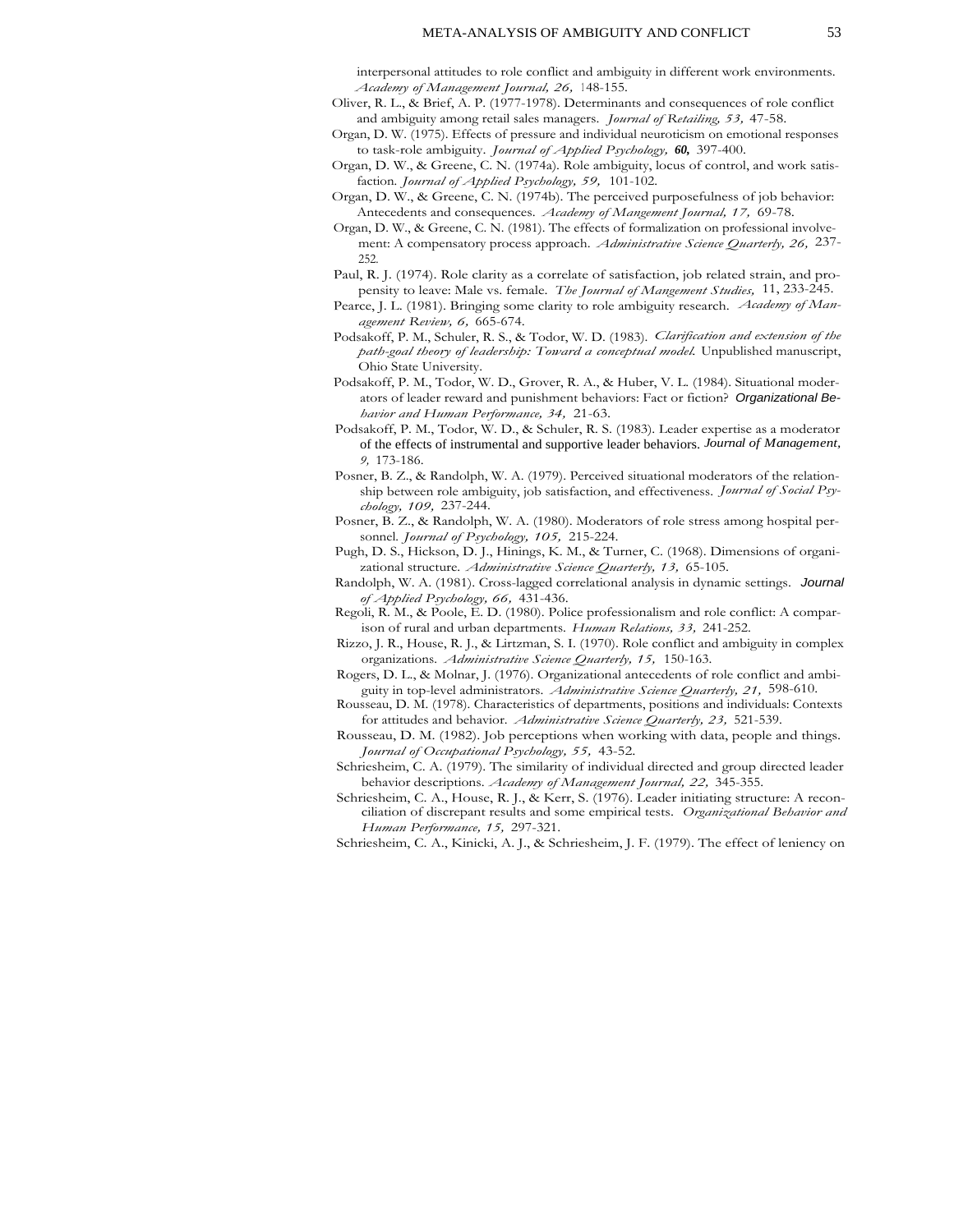leader behavior descriptions. *Organizational Behavior and Human Performance, 23,* 1-29.

- Schriesheim, C. A., & Murphy, C. J. (1976). Relationships between leader behavior and subordinate satisfaction and performance: A test of some situational moderators. *Journal of Applied Psychology, 61,* 634-641.
- Schriesheim, J. E (1980). The social context of leader-subordinate relations: An investigation of the effects of group cohesiveness. *Journal of Applied Psychology, 65,* 183- 194.
- Schuler, R. S. (1975). Role perceptions, satisfaction, and performance: A partial reconciliation. *Journal of Appied Psychology, 60,* 683-687.
- Schuler, R. S. (1977a). Role conflict and ambiguity as a function of the task-structuretechnology interaction. *Organizational Behavior and Human Performance, 20,* 66-74.
- Schuler, R. S. (1977b). Role perceptions, satisfaction and performance moderated by organization level and participation in decision making. *Academy of Management Journal, 20,* 159-165.
- Schuler, R. S. (1979). A role perception transactional model for organizational communication-outcome relationships. *Organizational Behavior and Human Performance, 23,* 268-291.
- Schuler, R. S. (1980). A role and expectancy perception model of participation in decision making. *Academy of Management Journal, 23,* 331-340.
- Schuler, R. S., Aldag, R. J., & Brief, A. P. (1977). Role conflict and ambiguity: A scale analysis. *Organizational Behavior and Human Performance, 20,* 111-128.
- Schwab, R. L., & Iwanicki, E. F (1982). Perceived role conflict, role ambiguity and teacher burnout. *Educational Administration Quarterly, 18,* 60-74.
- Seers, A., McGee, G. W., Serey, T. T., & Graen, G. B. (1983). The interaction of job stress and social support: A strong inference investigation. *Academy of Management Journal, 26,* 273-284.
- Senatra, P. T. (1980). Role conflict, role ambiguity, and organizational climate in a public accounting firm. *Accounting Review, 55,* 594-603.
- Seybolt, J. W., & Pavett, C. M. (1979). The prediction of effort and performance among hospital professionals: Moderating effects of feedback on expectancy theory formulations. *Journal of Occupational Psychology, 52,* 91-105.
- Shalit, B. (1977). Structural ambiguity and limits to coping. *Journal of Human Stress, 3,* 32-45.
- Shamir, B., & Drory, A. (1981). A study of cross-cultural differences in work attitudes among three groups of Israeli prison employees. *Journal of Occupational Behavior, 2,* 267-282.
- Sims, H. P., Jr., & Szilagyi, A. D. (1975). Leader structure and subordinate satisfaction for two hospital administrative levels: A path analysis approach. *Journal of Applied Psychology, 60,* 194-197.
- Smith, E. E. (1957). The effects of clear and unclear role expectations on group productivity and defensiveness. *Journal of Abnormal and Social Psychology, 55,* 213-217.
- Smith, P. C., Kendall, L. M., & Hulin, C. L. (1969). *The measurement of satisfaction in work and retirement.* Chicago: Rand McNally.
- Sorenson, J. E., & Sorenson, T. L. (1974). The conflict of professionals in bureaucratic organizations. *Administrative Science Quarterly, 59,* 98-106.
- Staw, B. M. (1975). Attribution of the "causes" of performance: A general alternative interpretation of cross-sectional research on organizations. *Organizational Behavior and Human Performance, 13,* 414-432.
- Steers, R. M., & Rhodes, S. R. (1978). Major influences on employee attendance: A process model. *Journal of Applied Psychology, 63,* 391-407.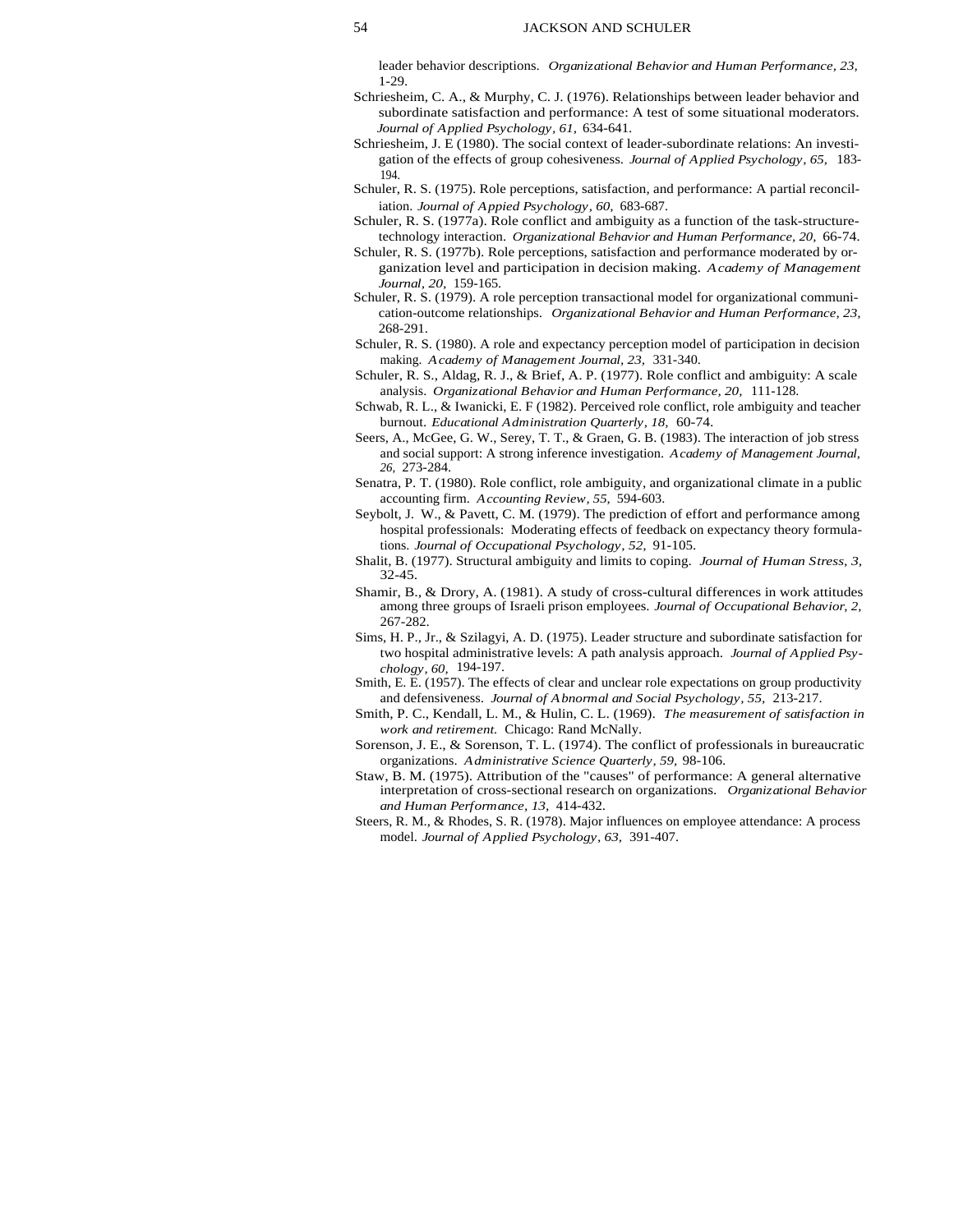- Stinson, J. E., & Johnson, T. W. (1975). The path-goal theory of leadership: A partial test and suggested refinement. *Academy of Management Journal, 18,* 242-252.
- Stumpf, S. A., & Rabinowitz, S. (1981). Career stage as a moderator of performance relationships with facets of job satisfaction and role perceptions. *Journal of Vocational Behavior, 18,* 202-218.
- Szilagyi, A. D. (1977). An empirical test of causal inference between role perceptions, satisfaction with work, performance, and organizational level. *Personnel Psychology,* 30, 375-388.
- Szilagyi, A. D., & Keller, R. T. (1976). A comparative investigation of the supervisory behavior description questionnaire (SBDQ) and the revised leader behavior description questionnaire (LBDQ-Form XII). *Academy of Management Journal, 19,* 642-649.

Szilagyi, A. D., & Sims, H. P., Jr. (1974). An exploration of the path-goal theory of leadership in a health care environment. *Academy of Management Journal, 17,* 622-634.

Szilagyi, A. D., Sims, H. P., Jr., & Keller, R. T. (1976). Role dynamics, locus of control, and employee attitudes and behavior. *Academy of Management Journal, 19,* 259-279.

- Teas, R. K., Wacker, J. G., & Hughes, R. E. (1979). A path analysis of causes and consequences of salespeople's perceptions of role clarity. *Journal of Marketing Research,* 16, 355-369.
- Toby, J. (1952). Some variables in role conflict analyses. Social Forces, 31, 324-327.
- Tosi, H. (1971). Organization stress as a moderator of the relationship between influence and role response. *Academy of Management Journal, 14,* 7-20.
- Tosi, H., & Tosi, D. (1970). Some correlates of role conflict and role ambiguity among public school teachers. *Journal of Human Relations, 18,* 1068-1076.
- Tracy, L., & Johnson, T. W. (1981). What do the role conflict and role ambiguity scales measure? *Journal of Applied Psychology, 66,* 464-469.
- Valenzi, E., & Dessler, G. (1978). Relationships of leader behavior, subordinate role ambiguity and subordinate job satisfaction. *Academy of Management Journal,* 21, 671- 678.
- Van Sell, M., Brief, A. P., & Schuler, R. S. (1981). Role conflict and role ambiguity: Integration of the literature and directions for future research. Human Relations, 34, 43-71.
- Vecchio, R. P (1981). Situational and behavioral moderators of subordinate satisfaction with supervision. *Human Relations,* 34, 947-963.
- Vredenburgh, D. J., & Trinkaus, R. J. (1983). An analysis of role stress among hospital nurses. *Journal of Vocational Behavior,* 23, 84-95.
- Walker, O. C., Jr., Churchill, G. A., Jr., & Ford, N. M. (1975). Organizational determinants of the industrial salesman's role conflict and ambiguity. *Journal of Marketing, 39,* 32-39.
- Walsh, J. T., Taber, T. D., & Beehr, T. A. (1980). An integrated model of perceived job characteristics. *Organizational Behavior and Human Performance,* 25, 252-267.
- Wells, J. A. (1984). Social support groups. In A. S. Sethi and R. S. Schuler (Eds.), Hand*book of organizational stress coping strategies.* Cambridge, MA: Ballinger.
- Whetten, D. A. (1978). Coping with incompatible expectations: An integrated view of role conflict. *Administrative Science Quarterly,* 23, 254-271.
- Wolfe, D. M., & Snoek, J. D. (1962). A study of tensions and adjustment under role conflict. *Journal of Social Issues, 17,* 102-121.
- Yukl, G. A., & Kanuk, L. (1979). Leadership behavior and effectiveness of beauty salon managers. *Personnel Psychology,* 32, 663-675.

RECEIVED: August 8, 1983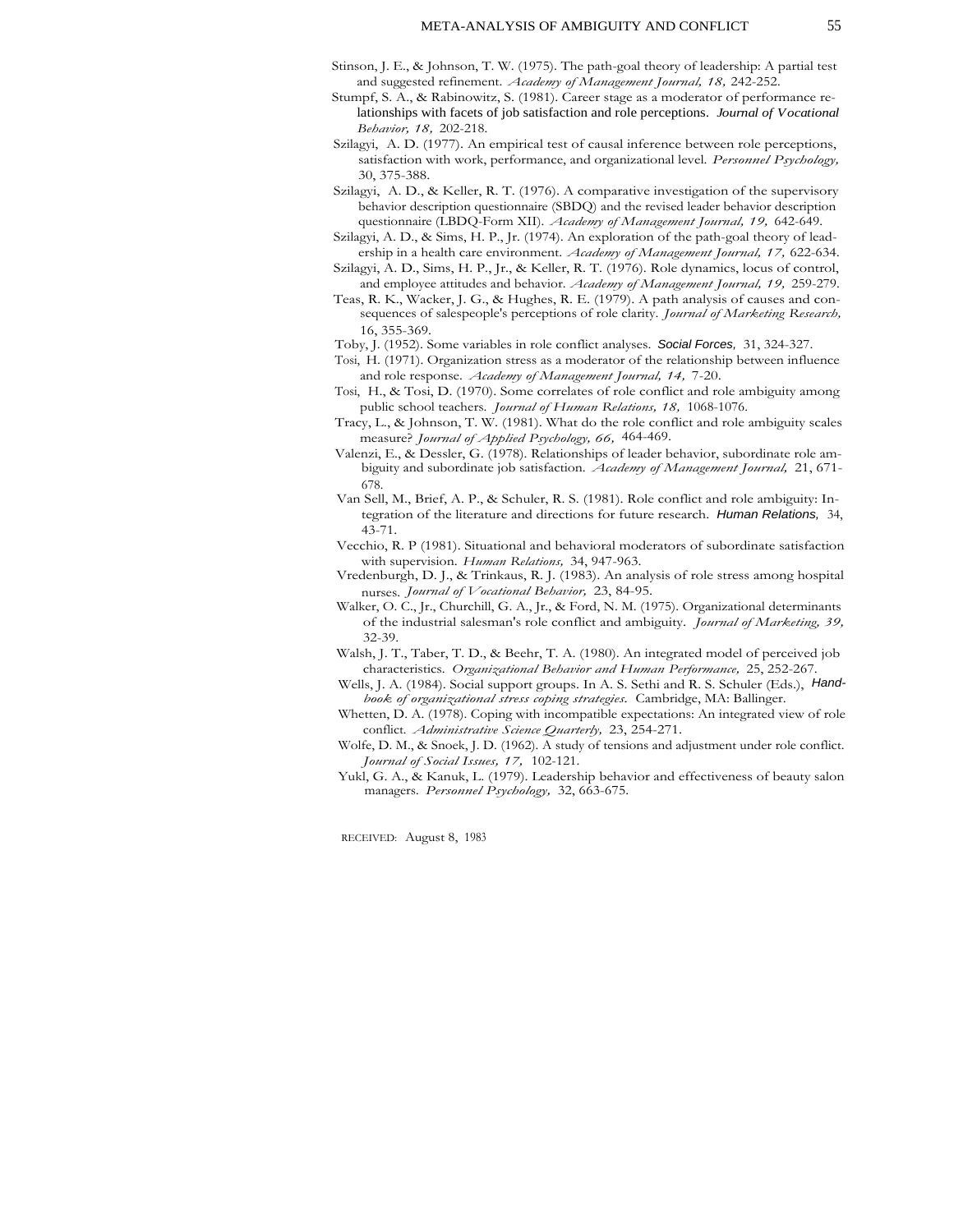# APPENDIX

| Primary Sources Included in Meta-analyses' |
|--------------------------------------------|
|--------------------------------------------|

| Source                 | Population                                       | N        | ${}^{\mathbf{r}}$ conFlict | rambiguity |
|------------------------|--------------------------------------------------|----------|----------------------------|------------|
|                        | Absence                                          |          |                            |            |
| Breaugh, 1980          | Production department                            | 101      | nrh                        | 18"        |
| Gupta & Beehr, 1979    | Printing, R&D, auto supply                       | 309      | nr                         | 16         |
| Jackson, 1983          | Hospital nursing staff                           |          |                            |            |
|                        | -Time I                                          | 87       | 17                         | 09         |
|                        | $-Time2$                                         | 66       | $-22$                      | $-06$      |
| Rousseau, 1978         | Electronic firm and broadcasting company em-     |          |                            |            |
|                        | ployees                                          | 271      | $-02$                      | 01         |
|                        | Age                                              |          |                            |            |
| Morris & Sherman, 1981 | Three facilities for the care of the developmen- |          |                            |            |
|                        | tally handicapped-all jobs represented           | 506      | $-13$                      | $-14$      |
| Morris, Steers,        | Full-time, nonacademic university employees      | 252      | $-10$                      | $-17$      |
| & Koch, 1979           |                                                  |          |                            |            |
| Rizzo, House, &        | Managerial and technical personnel in heavy      |          |                            |            |
| Litzman, 1970          | manufacturing firm                               |          |                            |            |
|                        | -Central office and main plant                   | 199      | $-07$                      | $-29$      |
|                        | -Research and engineering                        | 91       | 29                         | $-04$      |
| Rousseau, 1978         | Electronics firm and broadcasting company        |          |                            |            |
|                        | employees                                        | 271      | $-04$                      | $-20$      |
| Stumpf &               | Full-time business faculty                       | 102      | 24                         | $-06$      |
| Rabinowitz, 1981       |                                                  |          |                            |            |
|                        | Autonomy                                         |          |                            |            |
| Keller, Szilagyi,      | R&D employees                                    | 363      | $-14$                      | $-30$      |
| & Holland, 1977        |                                                  |          |                            |            |
| Moorhead, 1981         | Physicians and administrators                    | 16 units | 09                         | 31         |
| Rousseau, 1982         | Sample of U.S. labor force                       | 1515     | 16                         | $-23$      |
| Schuler, Aldag, &      | Public utility employees                         | 272      | $-24$                      | $-47$      |

rn

a ci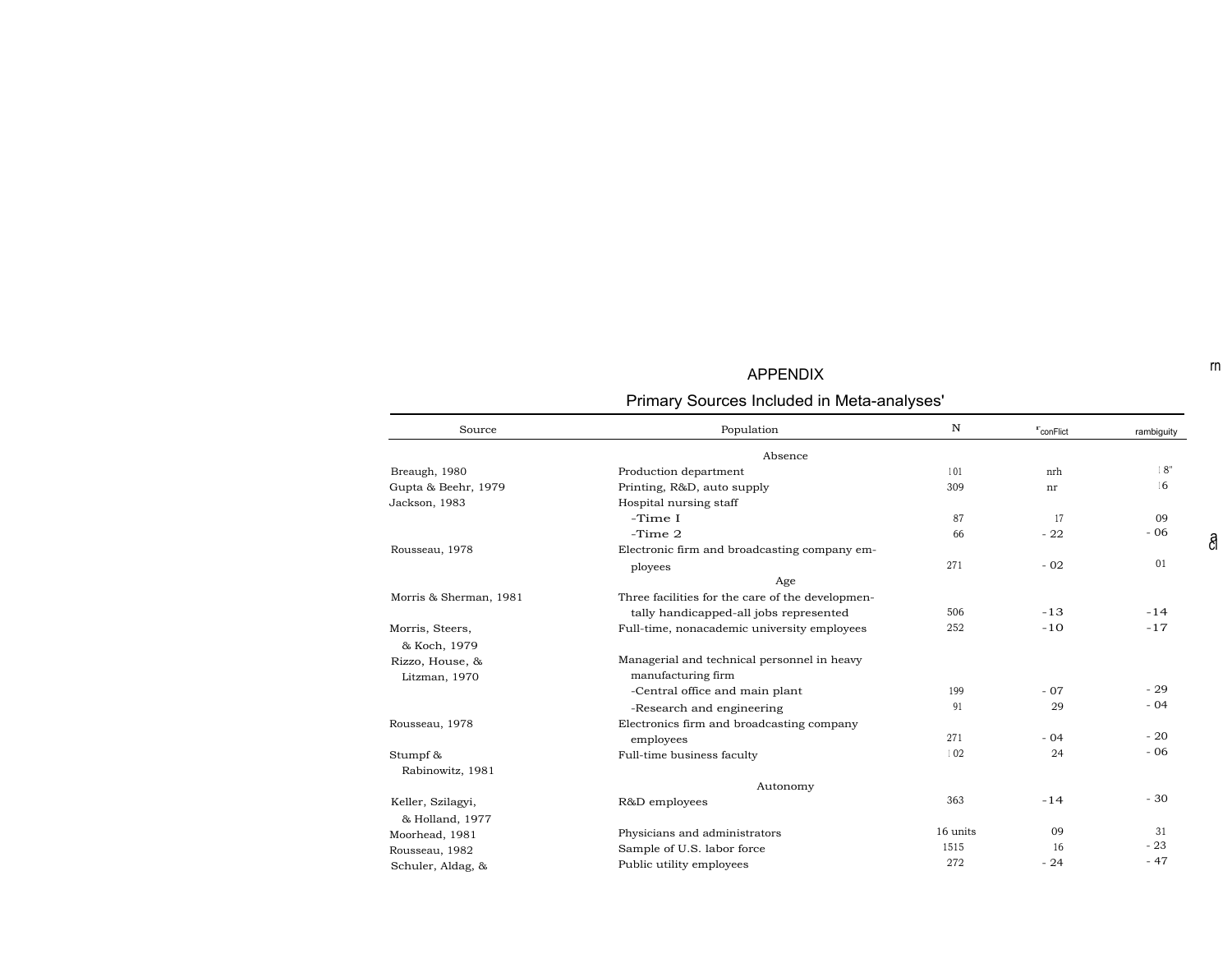| Brief, 1977; Brief           | Hospital workers                                 | 99  | $-34$   | $-3t$    |                                      |
|------------------------------|--------------------------------------------------|-----|---------|----------|--------------------------------------|
| & Aldag, 1976                | Nurses' aides                                    | 70  | $-31$   | $-20$    |                                      |
|                              | Nursing personnel                                | 374 | $-07$   | $-12$    |                                      |
| Vredenburgh &                | Nurses                                           | 566 | $-07$   | $-07$    |                                      |
| Trinkaus, 1983               |                                                  |     |         |          |                                      |
| Teas, Wacker.                | Salespeople                                      | 107 | nr      | $-62$    |                                      |
| & Hughes, 1979               |                                                  |     |         |          |                                      |
| Walsh, Taber, &              | Manufacturing employees                          |     |         |          | $\frac{th}{a}$                       |
| Beehr, 1980                  | -Shop                                            | 486 | nr      | $-18$    |                                      |
|                              | -Office                                          | 96  | nr      | $-21$    |                                      |
|                              | -Management                                      | 232 | nr      | $-27$    | $a_2$ <sub>a</sub> $r$ <sub>(t</sub> |
|                              | Commitment                                       |     |         |          |                                      |
| Aldag & Brief, 1978          | Police personnel                                 | 99  | $-52$   | $-44$    |                                      |
| Bruning & Snyder, 1982       | Supervisory males                                | 195 | $-14$   | $-31$    | $\circ$                              |
|                              | Supervisory females                              | 167 | $-17$   | $-36$    |                                      |
|                              | Nonsupervisory males                             | 57  | $-44$   | $-42$    | a                                    |
|                              | Nonsupervisory females                           | 164 | $-34$   | $-30$    | t7                                   |
| Dubrinsky & Mattson,<br>1979 | Retail salespeople                               | 203 | $-12$   | $-25$    |                                      |
| Ivancevich, 1980             | Engineers and their supervisors                  | 307 | nr      | $-08$    |                                      |
| Morris & Koch, 1979          | University employees, including professional,    |     |         |          |                                      |
|                              | clerical, & manual                               | 259 | $-30$   | $-34$    | $a_2$ <sub>d</sub>                   |
| Morris & Sherman, 1981       | Three facilities for the care of the developmen- |     |         |          | $\mathbf n$                          |
|                              | tally handicapped-all jobs represented           | 506 | $-40$   | $-36$    |                                      |
| Morris & Snyder, 1979        | Permanent, nonacademic university employees      | 262 | $-2711$ | $-30'$ ~ | $\frac{Z}{r}$                        |
| Oliver & Brief,              | Department managers in retail outlets            | 105 | $-26$   | $-39$    | $\mathbf n$                          |
| 1977-1978                    |                                                  |     |         |          |                                      |
| Vredenburgh &                | <b>Nurses</b>                                    | 566 | $-05$   | $-16$    |                                      |
| Trinkaus, 1983               |                                                  |     |         |          |                                      |
|                              | Education                                        |     |         |          |                                      |
| Kelly, Gable,                | Chain store managers                             | 179 | 11      | 13       |                                      |
| & Hise, 1981                 |                                                  |     |         |          |                                      |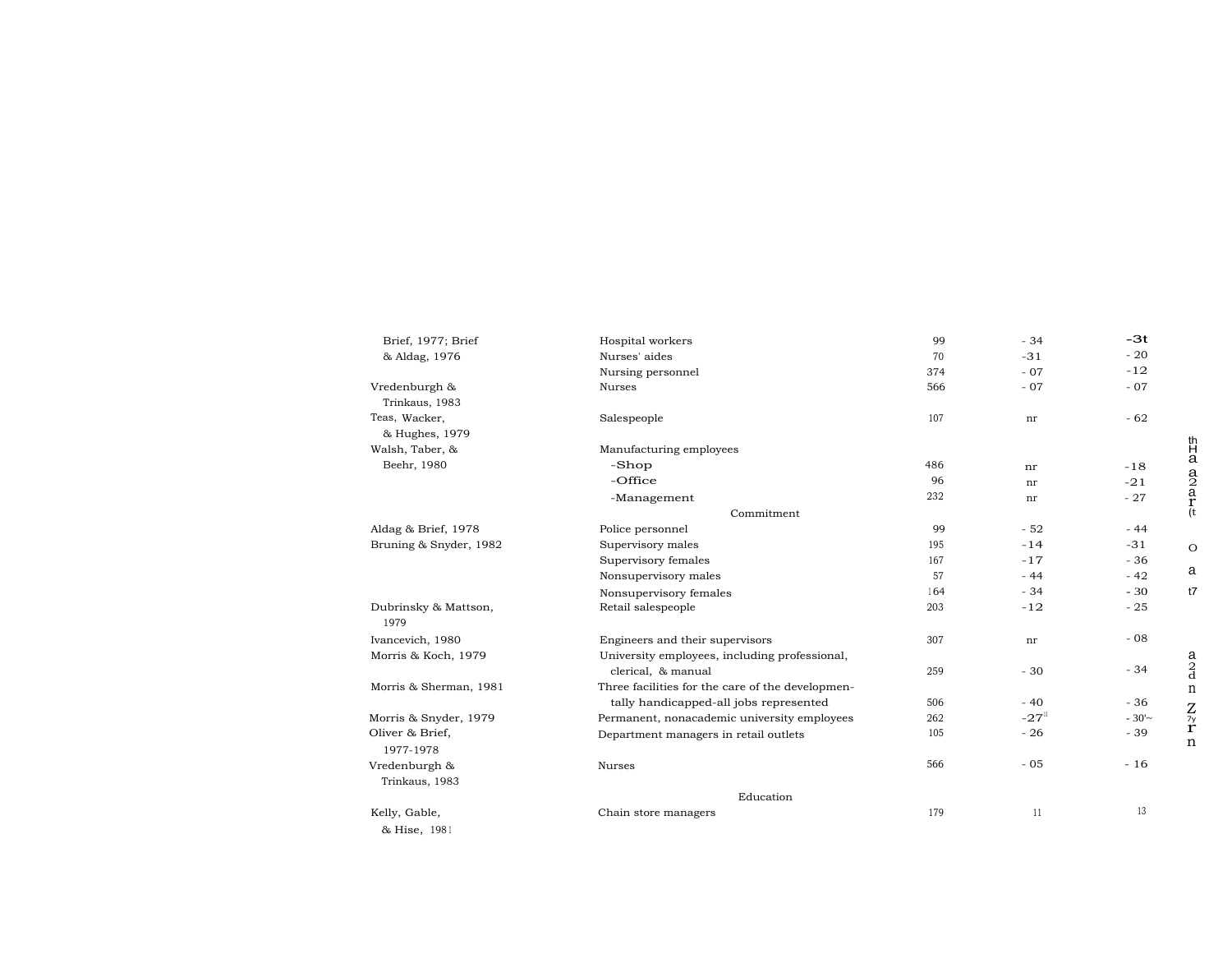| Source                            | Population                                                                         | $\mathbb N$ | rcontlict | rambiguity |
|-----------------------------------|------------------------------------------------------------------------------------|-------------|-----------|------------|
|                                   | Education                                                                          |             |           |            |
| Morris & Sherman, 1981            | Three facilities for the care of the developmen-                                   |             |           |            |
|                                   | tally handicapped-all jobs represented                                             | 506         | 27        | 18         |
| Morris, Steers,<br>& Koch, 1979   | Full-time, nonacademic university employees                                        | 252         | 13        | 18         |
| Rizzo, House, &<br>Lirtzman, 1970 | Managerial and technical personnel in heavy<br>manufacturing firm                  |             |           |            |
|                                   | -Central office and main plant                                                     | 199         | $-02$     | 08         |
|                                   | -Research and engineering                                                          | 91          | $-18$     | 04         |
|                                   | Consideration                                                                      |             |           |            |
| Abdel-Halim, 1981c                | White, male, middle-lower level managers                                           | 89          |           | 20         |
| Aldag & Brief, 1978               | Police personnel                                                                   | 99          | n29       | -39        |
| Dessler & Valenzi,<br>1977        | Supervisors in electronics firm                                                    | 23          | nr        | $-03$      |
|                                   | Assembly workers in electronics firm                                               | 44          | nr        | $-60$      |
| Evans, 1974                       | Managers enrolled in MBA courses                                                   | 86          | $-48$     | $-51$      |
| Frost, 1983                       | Male fire department officers                                                      | 121         | $-10$     | $-18$      |
| Greene, 1979                      | Leader-subordinate dyads in R&D division of<br>manufacturing and electronics firms |             |           |            |
|                                   | -Low task structure group                                                          | 39          | nr        | $-11$      |
|                                   | -Medium task structure group                                                       | 40          | nr        | $-27$      |
|                                   | -High task structure group                                                         | 40          | nr        | $-26$      |
|                                   | Leader-subordinate dyads in chemical prod-                                         |             |           |            |
|                                   | ucts firm                                                                          |             |           |            |
|                                   | -Low task structure group                                                          | 20          | nr        | $-10$      |
|                                   | -Medium task structure group                                                       | 20          | nr        | $-12$      |
|                                   | -High task structure group                                                         | 20          | nr        | $-20$      |
| House & Rizzo, 1972a;             | Managerial and technical personnel in heavy                                        |             |           |            |
| also see House, 1971;             | manufacturing firm                                                                 |             |           |            |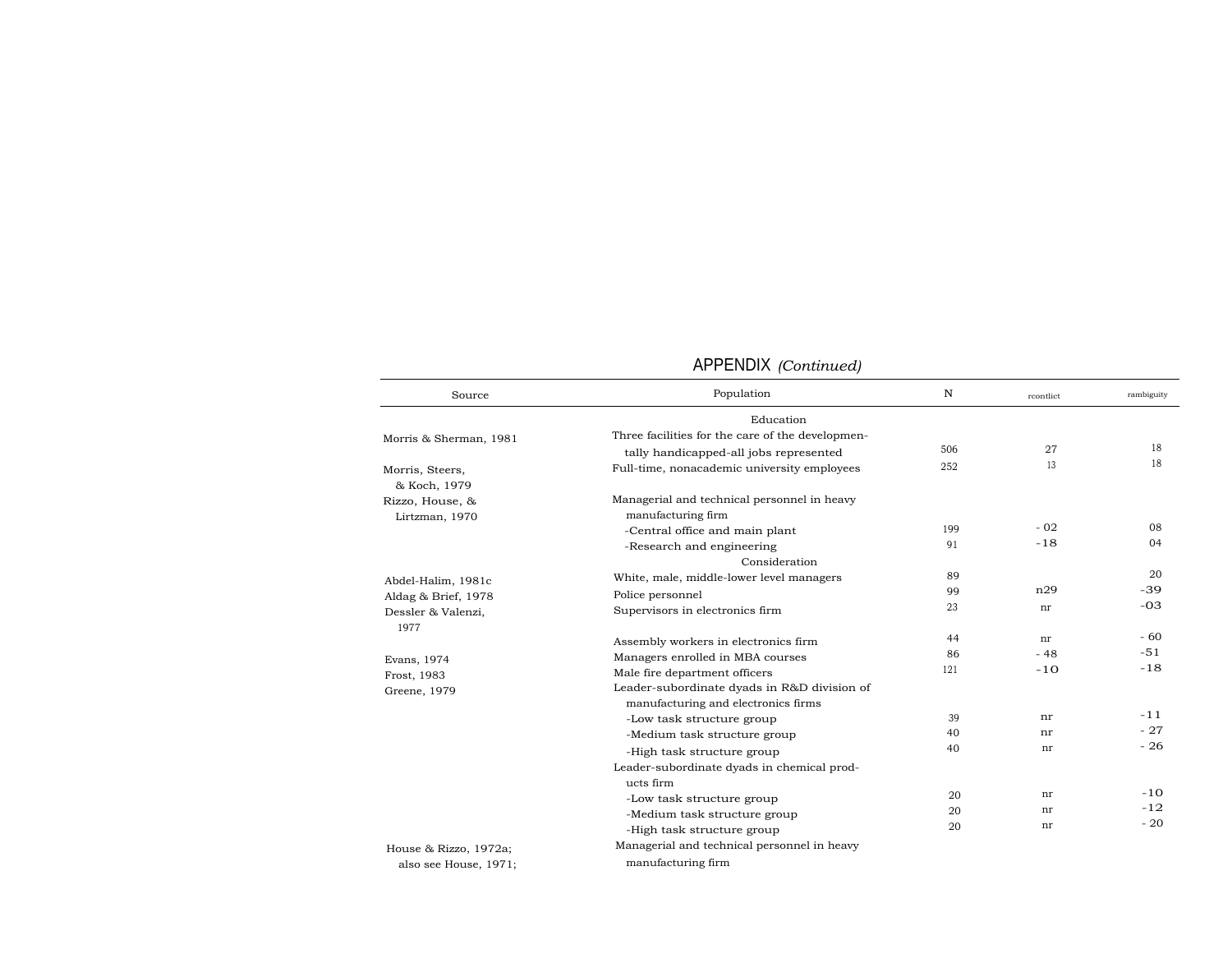| House & Rizzo, 1972b; |
|-----------------------|
| Rizzo, House, &       |
| Lirtzman, 1970        |

|                                                                                | -Central office and main plant                                            | 199 | $-43$              | $-38$  |                         |
|--------------------------------------------------------------------------------|---------------------------------------------------------------------------|-----|--------------------|--------|-------------------------|
|                                                                                | -Research and engineering                                                 | 91  | $-28$              | $-29$  |                         |
| Morris & Sherman, 1981                                                         | Three facilities for the care of the developmen-                          |     |                    |        |                         |
|                                                                                | tally handicapped-all jobs represented                                    | 506 | $-26$              | $-19$  |                         |
| Podsakoff, Todor, &<br>Schuler, 1983                                           | Nonprofit organization employees                                          | 101 | nr                 | $-27$  | 招<br>a                  |
| Schriesheim, House,<br>& Kerr, 1976                                            | Hourly university staff                                                   | 242 | nr                 | $-42$  | $\frac{z}{r}$           |
| Schriesheim, 1979;                                                             | Managerial and clerical personnel at large                                |     |                    |        |                         |
| see also Schriesheim,<br>Kinicki, & Schriesheim,<br>1979; Schriesheim,<br>1980 | public utility                                                            | 308 | $-24$ <sup>-</sup> | $-27'$ | $_{\rm m}^{\rm O}$<br>a |
| Schriesheim &                                                                  | Black social service counselors of inner city                             |     |                    |        | to                      |
| Murphy, 1976                                                                   | youth                                                                     | 54  | nr                 | $-17$  |                         |
| Stinson & Johnson, 1975                                                        | MA students, including military officers, civil<br>service, and engineers |     |                    |        | $\mathrm{C}_\mathrm{H}$ |
|                                                                                | -Low task structure group                                                 | 29  | nr                 | $-15$  | a                       |
|                                                                                | -High task structure group                                                | 31  | nr                 | $-45$  | $_{\rm d}^{\rm z}$      |
| Szilagyi & Keller, 1976                                                        | Managers, engineers, and supervisors from                                 |     |                    |        |                         |
|                                                                                | equipment manufacturing firm                                              | 192 | $-28$              | $-43$  |                         |
| Valenzi & Dessler, 1978                                                        | Blue-collar to managerial personnel in two                                |     |                    |        | $n$ o<br>$n \nleq n$    |
|                                                                                | electronics manufacturing firms                                           | 284 | nr                 | $-46$  |                         |
| Vecchio, 1981                                                                  | Males, mostly from manufacturing                                          | 107 | $-21$              | $-32$  | $\rm _H^n$              |
| Yukl & Kanuk, 1979                                                             | Beauty salon employees (Sample 2)                                         | 69  | nr                 | $-42$  |                         |
|                                                                                | Feedback from others                                                      |     |                    |        |                         |
| Schuler, Aldag,                                                                | Public utility employees                                                  | 272 | $-36$              | $-53$  |                         |
| & Brief, 1977                                                                  | Hospital workers                                                          | 99  | $-28$              | $-35$  |                         |
|                                                                                | Nurses' aides                                                             | 70  | $-32$              | $-11$  | v,                      |
|                                                                                | Nursing personnel                                                         | 374 | $-19$              | $-28$  |                         |
|                                                                                |                                                                           |     |                    |        |                         |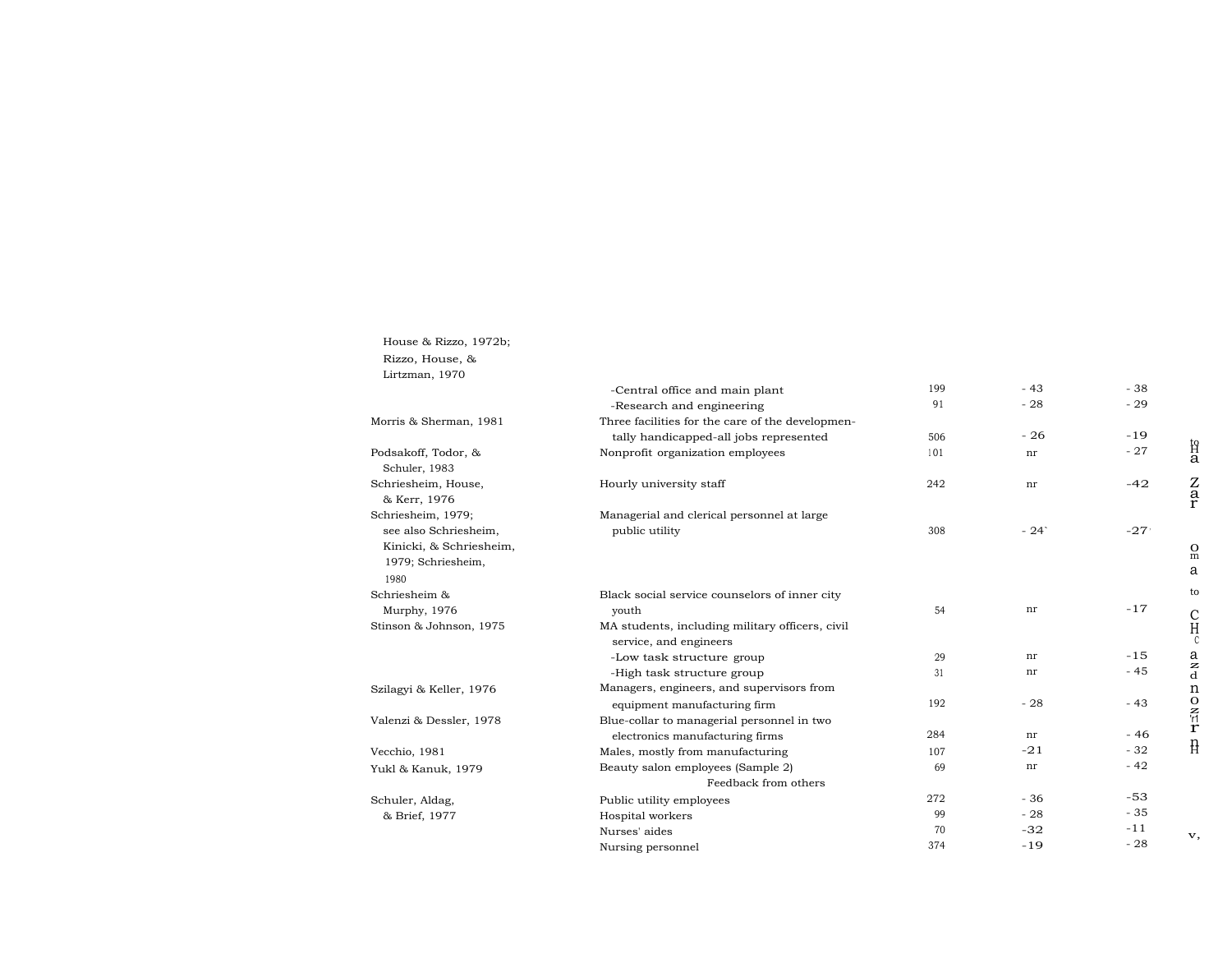| Source                                                                  | Population                                                        | $\mathbf N$ | rconflict | rambiguity |
|-------------------------------------------------------------------------|-------------------------------------------------------------------|-------------|-----------|------------|
|                                                                         | Feedback from Others                                              |             |           |            |
| Vredenburgh &                                                           | <b>Nurses</b>                                                     | 566         | $-05$     | 00         |
| Trinkaus, 1983                                                          |                                                                   |             |           |            |
| Walsh, Taber, &                                                         | Manufacturing employees                                           |             |           |            |
| Beehr, 1980                                                             | -Shop                                                             | 486         | nr        | $-54$      |
|                                                                         | -Office                                                           | 95          | nr        | $-54$      |
|                                                                         | -Management                                                       | 232         | nr        | $-68$      |
|                                                                         | Feedback from the task                                            |             |           |            |
| Schuler, Aldag,                                                         | Public utility employees                                          | 272         | $-23$     | $-43$      |
| & Brief, 1977; Brief                                                    | Hospital workers                                                  | 99          | $-32$     | $-31$      |
| & Aldag, 1976                                                           | Nurses' aides                                                     | 70          | $-10$     | $-27$      |
|                                                                         | Nursing personnel                                                 | 374         | $-15$     | $-12$      |
| Vredenburgh &<br>Trinkaus, 1983                                         | <b>Nurses</b>                                                     | 566         | $-05$     | $-10$      |
| Walsh, Taber,                                                           | Manufacturing employees                                           |             |           |            |
| & Beehr, 1980                                                           | -Shop                                                             | 486         | nr        | $-21$      |
|                                                                         | -Office                                                           | 96          | nr        | $-25$      |
|                                                                         | -Management                                                       | 232         | nr        | $-42$      |
|                                                                         | Formalization                                                     |             |           |            |
| House & Rizzo, 1972a;<br>also see House & Rizzo<br>1972b; Rizzo, House, | Managerial and technical personnel in heavy<br>manufacturing firm |             |           |            |
| & Lirtzman, 1970                                                        |                                                                   |             | $-27$     | $-57$      |
|                                                                         | -Central office and main plant                                    | 199         | 08        | $-57$      |
|                                                                         | -Research and engineering                                         | 91          |           | $-23$      |
| Morris, Steers,<br>& Koch, 1979                                         | Full-time nonacademic university employees                        | 252         | $-17$     |            |
| Nicholson & Goh,                                                        | Production personnel                                              | 21          | $-58$     | $-61$      |
| 1983                                                                    | Research personnel                                                | 21          | $-23$     | $-38$      |

#### APPENDIX *(Continued)*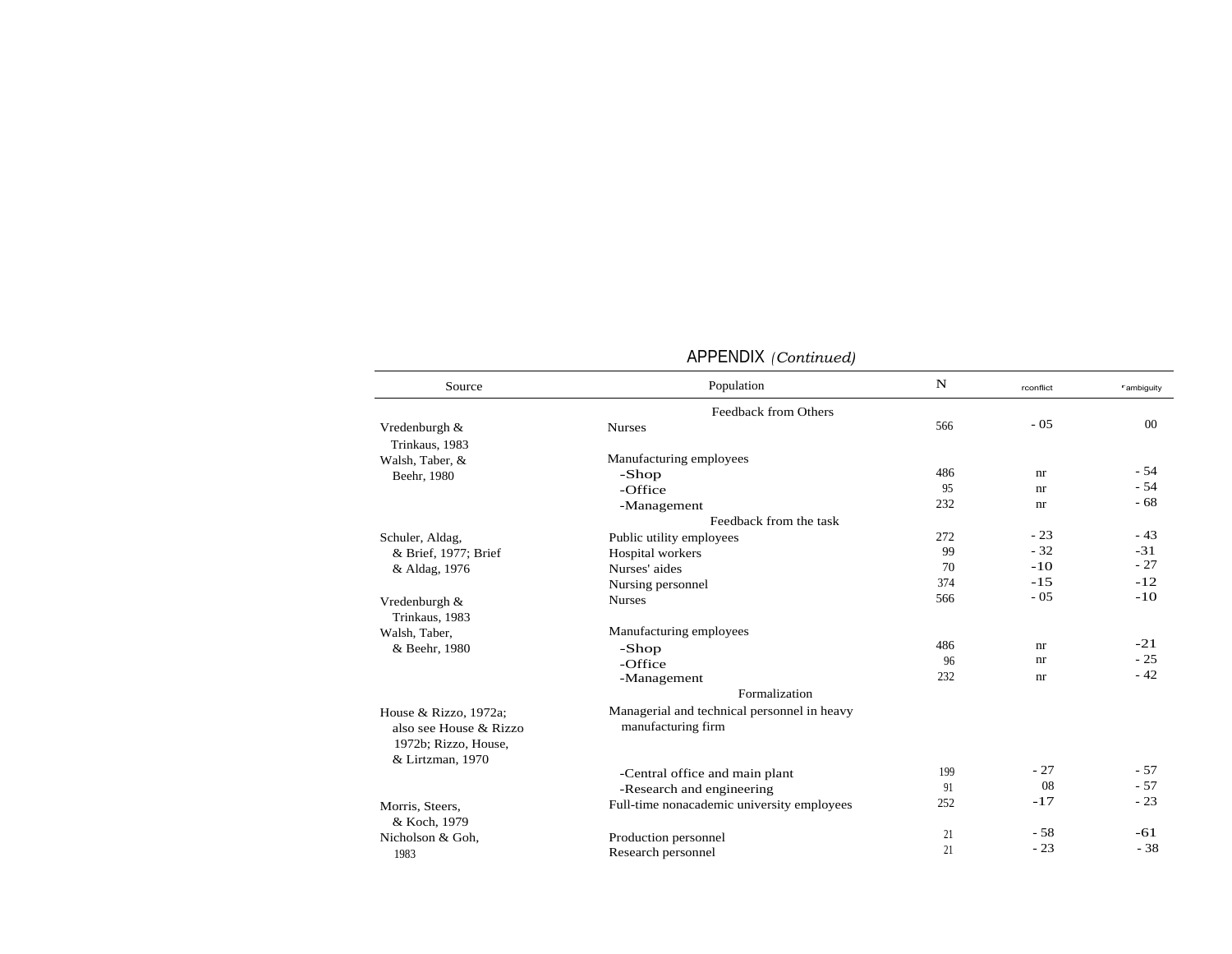| Organ & Greene, 1981    | Senior scientists and engineers in three firms   | 247 | 24     |
|-------------------------|--------------------------------------------------|-----|--------|
| Rogers & Molnar, 1976   | Top administrators in government offices         | 110 | 02     |
| Rousseau, 1978          | Electronics firm and broadcasting company        |     |        |
|                         | employees                                        | 271 | $-05$  |
| Senatra, 1980           | Audit seniors in public accounting               | 88  | $-40$  |
|                         | Initiating structure                             |     |        |
| Abdel-Halim, 1981c      | White, male, middle-lower level managers         | 89  | nr     |
| Aldag & Brief, 1978     | Police personnel                                 | 99  | $-19$  |
| Dessler & Valenzi, 1977 | Supervisors in electronics firm                  | 26  | nr     |
|                         | Assembly workers in electronics firm             | 45  | nr     |
| Evans, 1974             | Managers enrolled in MBA courses                 | 86  | $-14$  |
| Frost, 1983             | Male fire department officers                    | 121 | $-16$  |
| Greene, 1979            | Leader-subordinate dyads in R&D division of      |     |        |
|                         | manufacturing and electronic firms               |     |        |
|                         | -Low task structure group                        | 39  | nr     |
|                         | -Medium task structure group                     | 40  | nr     |
|                         | -High task structure group                       | 40  | nr     |
|                         | Leader-subordinate dyads in chemical prod-       |     |        |
|                         | ucts firm                                        |     |        |
|                         | -Low task structure group                        | 20  | nr     |
|                         | -Medium task structure group                     | 20  | nr     |
|                         | -High task structure group                       | 20  | nr     |
| House & Rizzo, 1972a;   | Managerial and technical personnel in heavy      |     |        |
| see also House, 1971;   | manufacturing firm                               |     |        |
| House & Rizzo, 1972b;   | -Central office and main plant                   | 199 | $-33$  |
| Rizzo, House, &         | -Research and engineering                        | 91  | $-07$  |
| Lirtzman, 1970          |                                                  |     |        |
| Lee & Schuler, 1980     | Industrial service organization staff            | 130 | $-38$  |
| Morris & Sherman, 1981  | Three facilities for the care of the developmen- |     |        |
|                         | tally handicapped-all jobs represented           | 506 | $-16$  |
| Podsakoff, Todor, &     | Nonprofit organization employees                 | 101 | nr     |
| Schuler, 1983           |                                                  |     |        |
| Schriesheim, 1979;      | Managerial and clerical public utility employees | 308 | $-08d$ |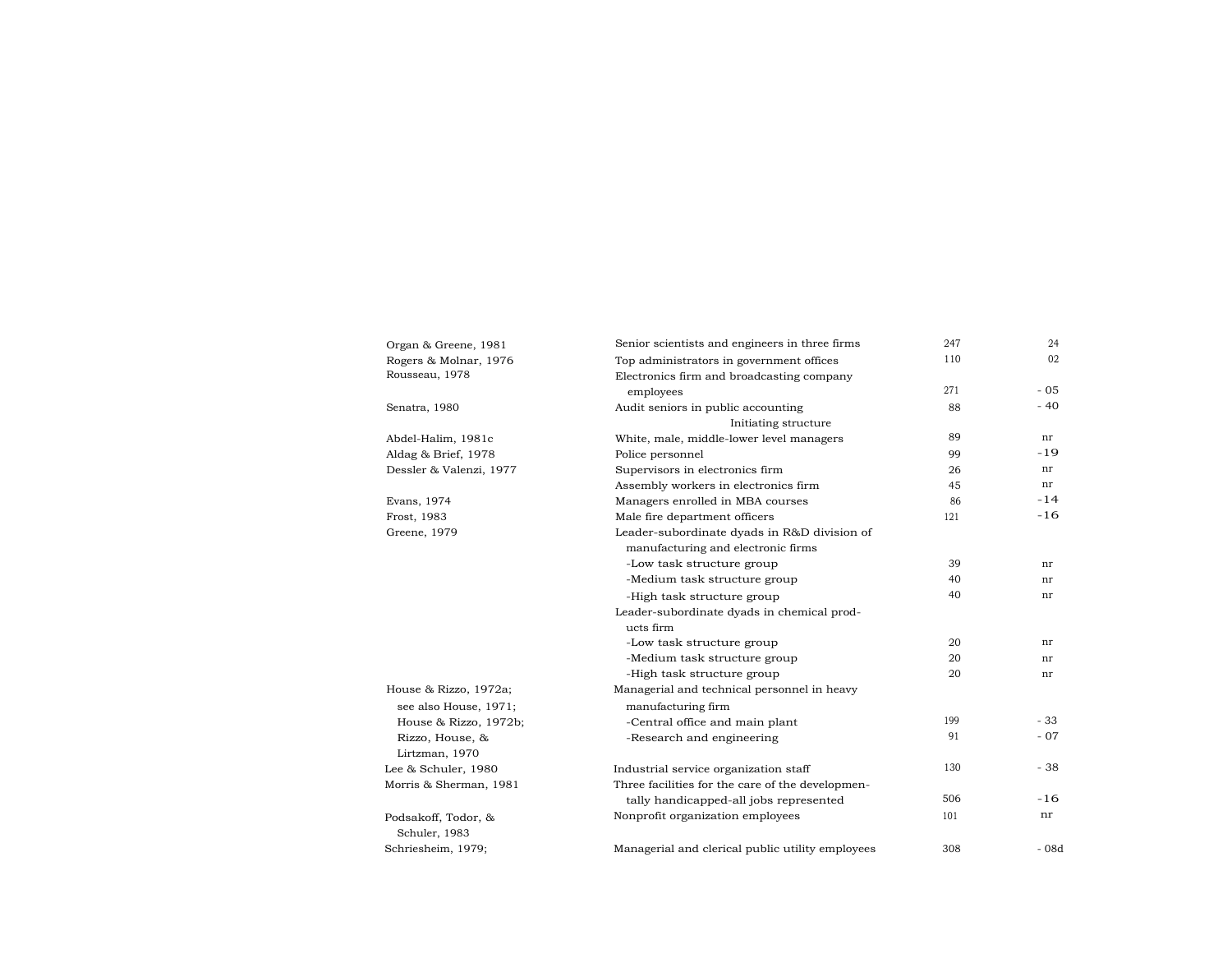|                                                                             | AFFLINDIA (Continued)                                                     |             |           |             |
|-----------------------------------------------------------------------------|---------------------------------------------------------------------------|-------------|-----------|-------------|
| Source                                                                      | Population                                                                | $\mathbf N$ | "conflict | r'ambiguity |
|                                                                             | Initiating stucture                                                       |             |           |             |
| see also Schriesheim.<br>1980; Schriesheim, Kinicki,<br>& Schriesheim, 1979 |                                                                           |             |           |             |
| Schriesheim, House,<br>& Kerr, 1976                                         | Hourly university employees                                               | 242         | nr        | $-38$       |
| Schriesheim &<br>Murphy, 1976                                               | Black social service counselors                                           | 54          | nr        | $-32$       |
| Sims & Szilagyi, 1975                                                       | Associate directors of nursing                                            | 20          | nr        | $-64$       |
|                                                                             | Head nurses, in-patient care                                              | 20          | nr        | 17          |
| Stinson & Johnson,<br>1975                                                  | MA students, including military officers, civil<br>service, and engineers |             |           |             |
|                                                                             | -Low task structure group                                                 | 29          | nr        | $-09$       |
|                                                                             | -High task structure group                                                | 31          | nr        | $-47$       |
| Szilagyi & Keller, 1976                                                     | Managers, engineers, and supervisors from                                 |             |           |             |
|                                                                             | equipment manufacturing firm                                              | 192         | $-17$     | $-31$       |
| Szilagyi & Sims, 1974                                                       | Medical center personnel                                                  |             |           |             |
|                                                                             | -Administrators                                                           | 53          | nr        | $-41$       |
|                                                                             | -Professionals                                                            | 249         | nr        | 11          |
|                                                                             | -Technicians                                                              | 132         | nr        | 00          |
|                                                                             | -Service staff                                                            | 312         | nr        | $-07$       |
| Valenzi & Dessler, 1978                                                     | Blue-collar to managerial personnel in two                                |             |           |             |
|                                                                             | electronics manufacturing firms                                           | 242         | nr        | $-32$       |
| Vecchio, 1981                                                               | Males, mostly from manufacturing                                          | 107         | $-10$     | $-47$       |
|                                                                             | Involvement                                                               |             |           |             |
| Abdel-Halim,<br>1978, 1980                                                  | White, male, middle-lower level managers                                  | 89          | 00d       | 33d         |
| Aldag & Brief, 1978                                                         | Police personnel                                                          | 99          | $-29$     | $-22$       |
| Baths, 1980b                                                                | Supermarket department managers                                           | <b>T11</b>  | $-14$     | $-15$       |

## APPENDIX *(Continued)*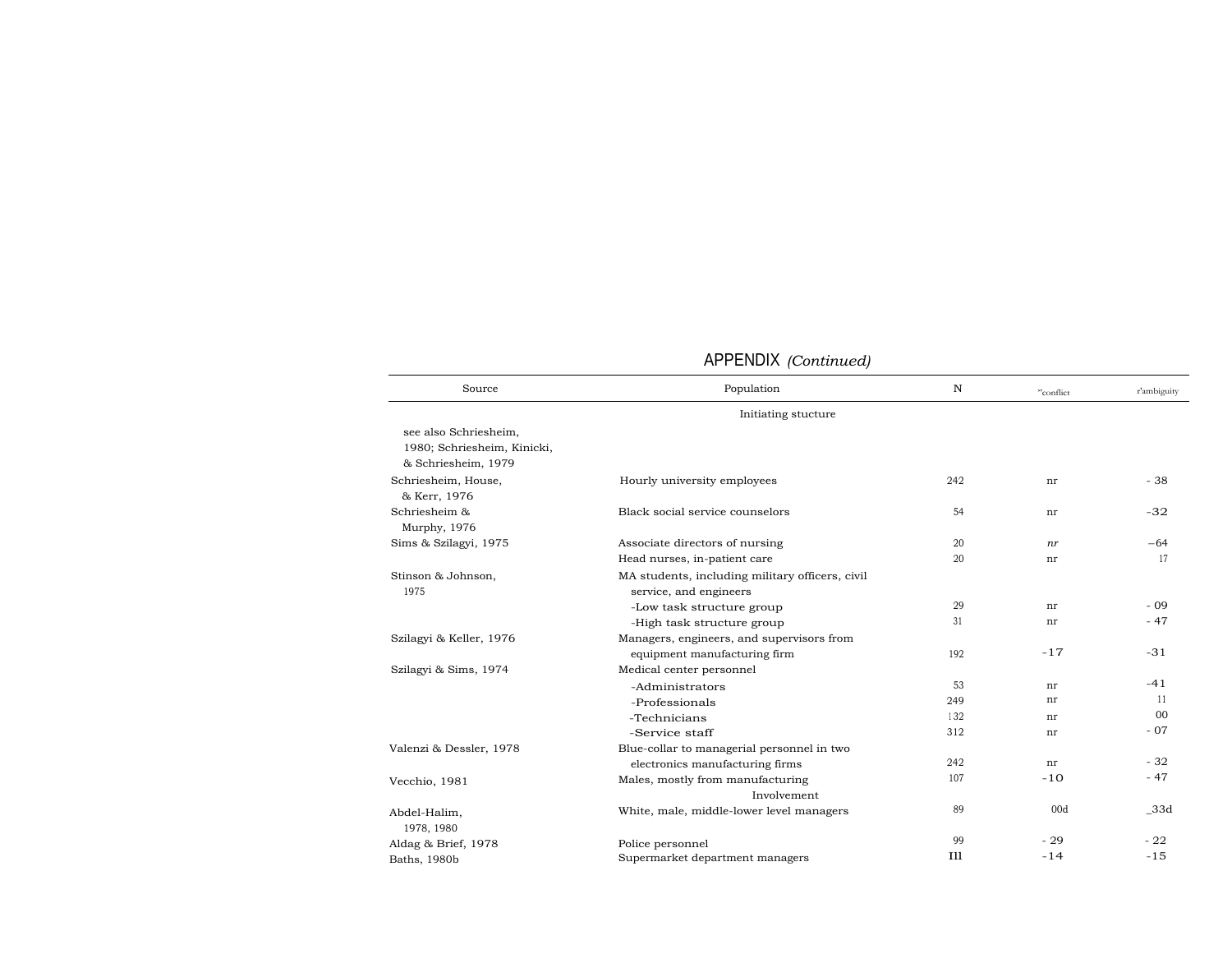| Beehr, Walsh, &<br>Taber, 1976                                        | White-collar, time-clock employees                                    | 134 | nr          |
|-----------------------------------------------------------------------|-----------------------------------------------------------------------|-----|-------------|
|                                                                       |                                                                       |     |             |
| Morris & Koch, 1979                                                   | University employees, including professional,<br>clerical, and manual | 259 | $-11$       |
| Morris & Snyder, 1979                                                 |                                                                       | 262 | $-10e$      |
| Schuler, Aldag, &                                                     | Permanent, nonacademic university employees                           |     |             |
|                                                                       | Nursing personnel                                                     | 374 | $-18$       |
| Brief, 1977                                                           | Manufacturing employees                                               | 362 | $-12$       |
|                                                                       | Public utility in communications                                      | 399 | $-18$       |
|                                                                       | Public utility in communications                                      | 272 | $-28$       |
|                                                                       | Food service and janitorial hospital workers                          | 99  | $-18$       |
|                                                                       | Job satisfaction - General                                            |     |             |
| Abdel-Halim, 1980                                                     | White, male, middle-lower level managers                              | 89  | nr          |
| Aldag & Brief, 1978                                                   | Police personnel                                                      | 99  | $-48$       |
| Axelrod & Gavin, 1980;<br>see also Gavin &<br>Axelrod, 1977           | Mining managers                                                       | 95  | $-24$       |
| Bagozzi, 1978                                                         | Industrial sales people assigned to territories                       | 123 | nr          |
|                                                                       | Industrial sales people assigned to accounts                          | 38  | nr          |
| Batlis, 1980b; see                                                    | Supermarket department managers                                       | 111 | - 39        |
| also Batlis, 1980a                                                    |                                                                       |     |             |
| Bedeian & Armenakis,<br>1981; Bedeian,<br>Amenakis, &<br>Curran, 1981 | VA nursing staff-five levels represented                              | 202 | - 44        |
| Beehr, 1976, 1981                                                     | Printing, R&D, auto supply, hospital service-                         |     |             |
|                                                                       | five companies represented                                            | 587 | nr          |
| Beehr, Walsh, & Taber,<br>1976; see also Walsh,                       | White-collar, time-clock employees                                    | 134 | nr          |
| Taber, & Beehr, 1980                                                  |                                                                       | 148 | nr          |
| Berkowitz, 1980                                                       | Industrial chemicals sales people                                     | 49  | nr          |
|                                                                       | Industrial chemicals sales managers                                   | 101 |             |
| Breaugh, 1980                                                         | Production department personnel                                       | 157 | nr<br>$-27$ |
| Brief, Aldag, Van Sell,<br>& Melone, 1979                             | Full time RNs and their supervisors                                   |     |             |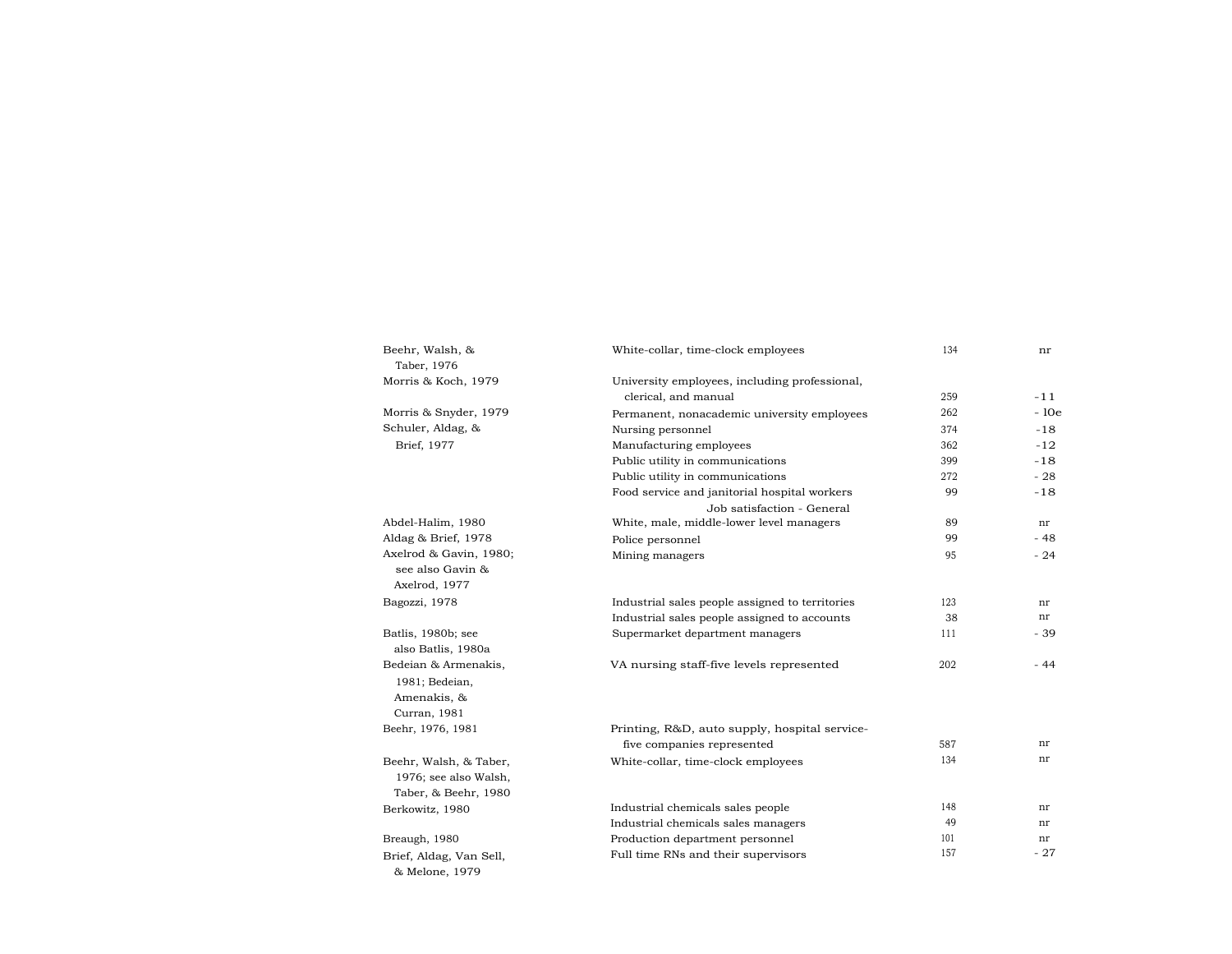|  | APPENDIX (Continued) |
|--|----------------------|
|--|----------------------|

| Source                                                                             | Population                                                   | $\mathbf N$ | rconflict | r <sub>ambiguity</sub> |
|------------------------------------------------------------------------------------|--------------------------------------------------------------|-------------|-----------|------------------------|
|                                                                                    | Job satisfaction-General                                     |             |           |                        |
| Caplan, Cobb, French,                                                              | National sample of white males, includes 23                  | 315         | $-14$     |                        |
| Van Harrison, &<br>Pinneau, 1980                                                   | occupations                                                  | 316         |           | $-17$                  |
| Churchill, Ford, &<br>Walker, 1976, see<br>also Ford, Walker, &<br>Churchill, 1975 | Industrial salespeople from 10 companies and 7<br>industries | 265         | $-26$     | $-36$                  |
| Curtiss, Hammel,<br>Heinen, & Johnson,<br>1978                                     | Pharmacists                                                  | 629         | $-30$     | $-25$                  |
| Dessler & Valenzi, 1977                                                            | Supervisors in electronics firm                              | 26          | nr        | $-71$                  |
|                                                                                    | Assembly workers in electronics firm                         | 37          | nr        | $-54$                  |
| Dubrinsky & Mattson,<br>1979                                                       | Retail salespeople                                           | 203         | $-15$     | $-25$                  |
| French & Caplan,<br>1970, 1972                                                     | NASA administrators, scientists, and engineers               | 205         | nr        | $-42$                  |
| French & Caplan, 1972                                                              | Salesmen                                                     | 800         | $-54$     | nr                     |
| Harrison, 1980                                                                     | Child protective service workers                             | 112         | $-28$     | $-30$                  |
| House & Rizzo, 1972b                                                               | Managerial, professional, and technical per-                 |             |           |                        |
|                                                                                    | sonnel in heavy manufacturing firm                           | 200         | $-11$     | $-36$                  |
| Ivancevich, 1980                                                                   | Engineers and supervisors                                    | 307         | nr        | - 44d                  |
| Ivancevich & Donnelly,                                                             | Salesmen                                                     | 86          | nr        | $-51d$                 |
| 1974; see also Donnelly                                                            | Production supervisors                                       | 48          | nr        | $-08d$                 |
| & Ivancevich, 1975                                                                 | Operating employees                                          | 127         | nr        | $-03d$                 |
| Ivancevich, Matteson, &                                                            | Business managers                                            |             |           |                        |
| Preston, 1982                                                                      | $-Type A's$                                                  | 113         | $-41$     | nr                     |
|                                                                                    | $-T$ ype $B$ 's                                              | 113         | $-19$     | nr                     |
|                                                                                    | Female RN's                                                  |             |           |                        |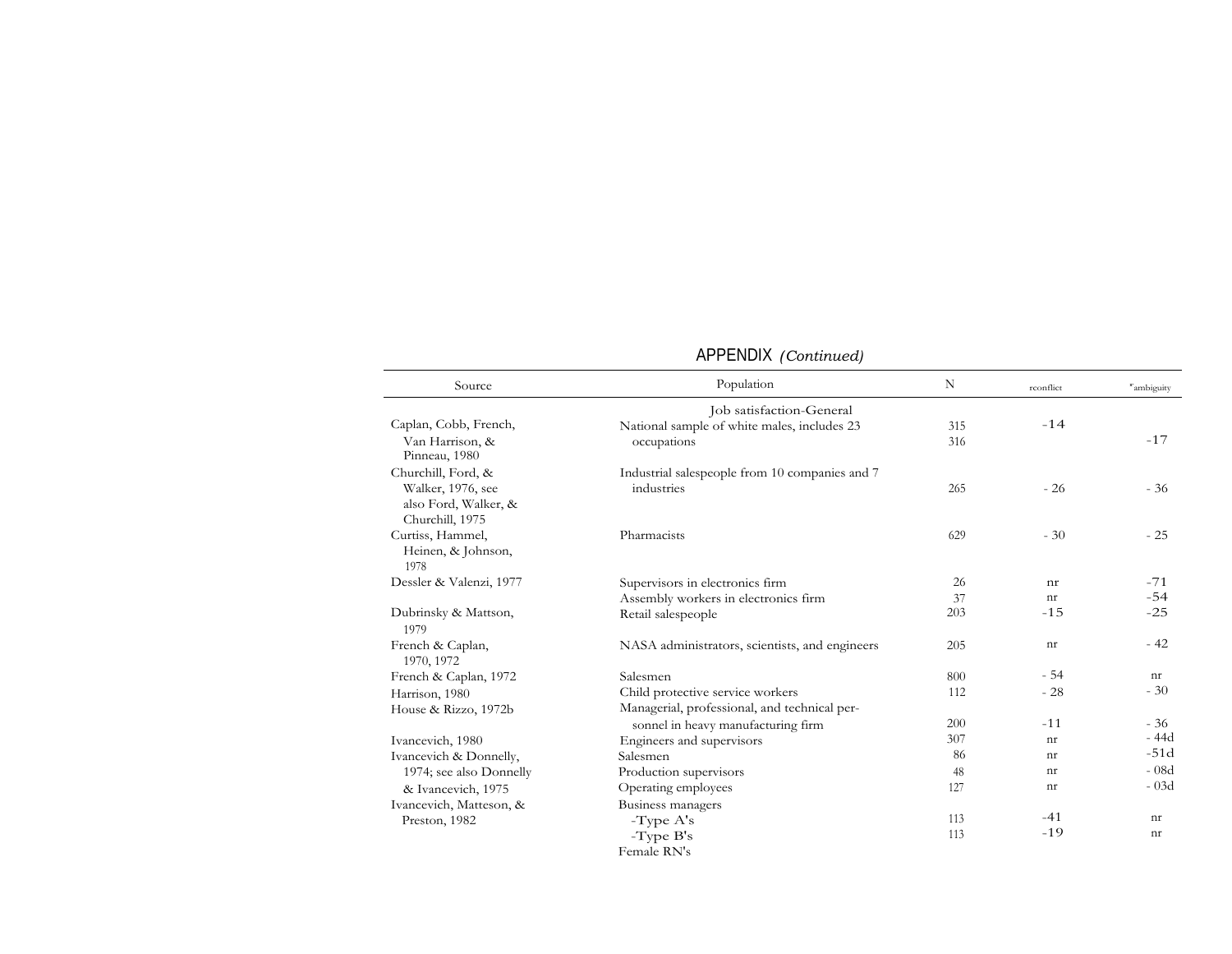|                                                | -Type A's<br>-Type B's                                             | 21<br>29        | $-40$<br>$-13$                                           | nr<br>$\mathop{\rm nr}\nolimits$ |                                                           |
|------------------------------------------------|--------------------------------------------------------------------|-----------------|----------------------------------------------------------|----------------------------------|-----------------------------------------------------------|
| Jackson, 1983                                  | Hospital nursing staff<br>-Time $\rm I$                            | 87              | $-29$                                                    | $-51$                            |                                                           |
|                                                | -Time $2\,$                                                        | 66              | $-46$                                                    | $-40$                            |                                                           |
| Johnson & Stinson, 1975<br>Kahn, Wolfe, Quinn, | Military officers<br>Male interviewees from diverse jobs and orga- | 90              | $-25d$                                                   | $-32d$                           | $\frac{4}{\pi}$                                           |
| Snoek, & Rosenthal,<br>1964                    | nizations                                                          | $53\,$          | $\mathop{\rm nr}\nolimits$                               | $-32$                            | $\mathbf Y$                                               |
| Keenan & McBain, 1979                          | Middle managers                                                    | 90              | $-16$                                                    | $-48$                            | $\frac{a}{z}$<br>$\frac{b}{r}$                            |
| Kelly, Gable, &<br>Hise, 1981                  | Retail store managers                                              | 179             | $-12$                                                    | $-43$                            |                                                           |
| Lee & Schuler, 1980                            | Industrial service organization staff                              | 130             | $-36$                                                    | $-55$<br>$-44$                   | in                                                        |
| Lyons, 1971<br>Margolis, Kroes, &              | Nurses<br>Representative national sample                           | 156<br>1496     | $\mathop{\rm nr}\nolimits$<br>$\mathop{\rm nr}\nolimits$ | $-13$                            | $\mathcal{O}$                                             |
| Quinn, 1974                                    |                                                                    |                 |                                                          |                                  | $\it a$                                                   |
|                                                | Males from nine R&D government organiza-                           | 202             | $ 28d\,$                                                 | $-47d$                           | to                                                        |
| Miles, 1975; also see                          |                                                                    |                 |                                                          |                                  | $\mathbf C$                                               |
| Miles, 1976a, 1976b,<br>1976c; Miles & Petty,  | tions                                                              |                 |                                                          |                                  |                                                           |
| 1975                                           |                                                                    |                 |                                                          |                                  |                                                           |
| Moorhead, 1981<br>Mossholder, Bedeian,         | Resident physicians and administrators<br>Nursing employees        | 16 units<br>161 | $-22$<br>$-42$                                           | $-79$<br>$-37$                   |                                                           |
| & Armenakis, 1981                              |                                                                    |                 |                                                          |                                  | $\frac{a}{\sqrt{7}}$                                      |
| Oliver & Brief,<br>1977-1978                   | Department managers in retail outlets                              | 105             | $-40$                                                    | $-38$                            |                                                           |
| Organ & Greene,                                | Scientists and engineers                                           | 94              | $\mathop{\rm nr}\nolimits$                               | $-14$                            | $\begin{array}{c} n \\ 0 \\ z \\ n \\ r \\ n \end{array}$ |
| 1974a<br>Paul, 1974                            | Male teachers                                                      | 293             | $\mathop{\rm nr}\nolimits$                               | $-56$                            |                                                           |
|                                                | Female teachers                                                    | 287             | $\mathop{\rm nr}\nolimits$                               | $-45$                            |                                                           |
| Posner & Randolph,<br>1979                     | Nurses                                                             | 138             | $\mathop{\rm nr}\nolimits$                               | $-39$                            |                                                           |
| Randolph, 1981                                 | Management training students playing The Or-<br>ganization Game    | 90              | $-13d$                                                   | $\mbox{-} 34\mbox{d}$            | $\mathord{\sim} n$                                        |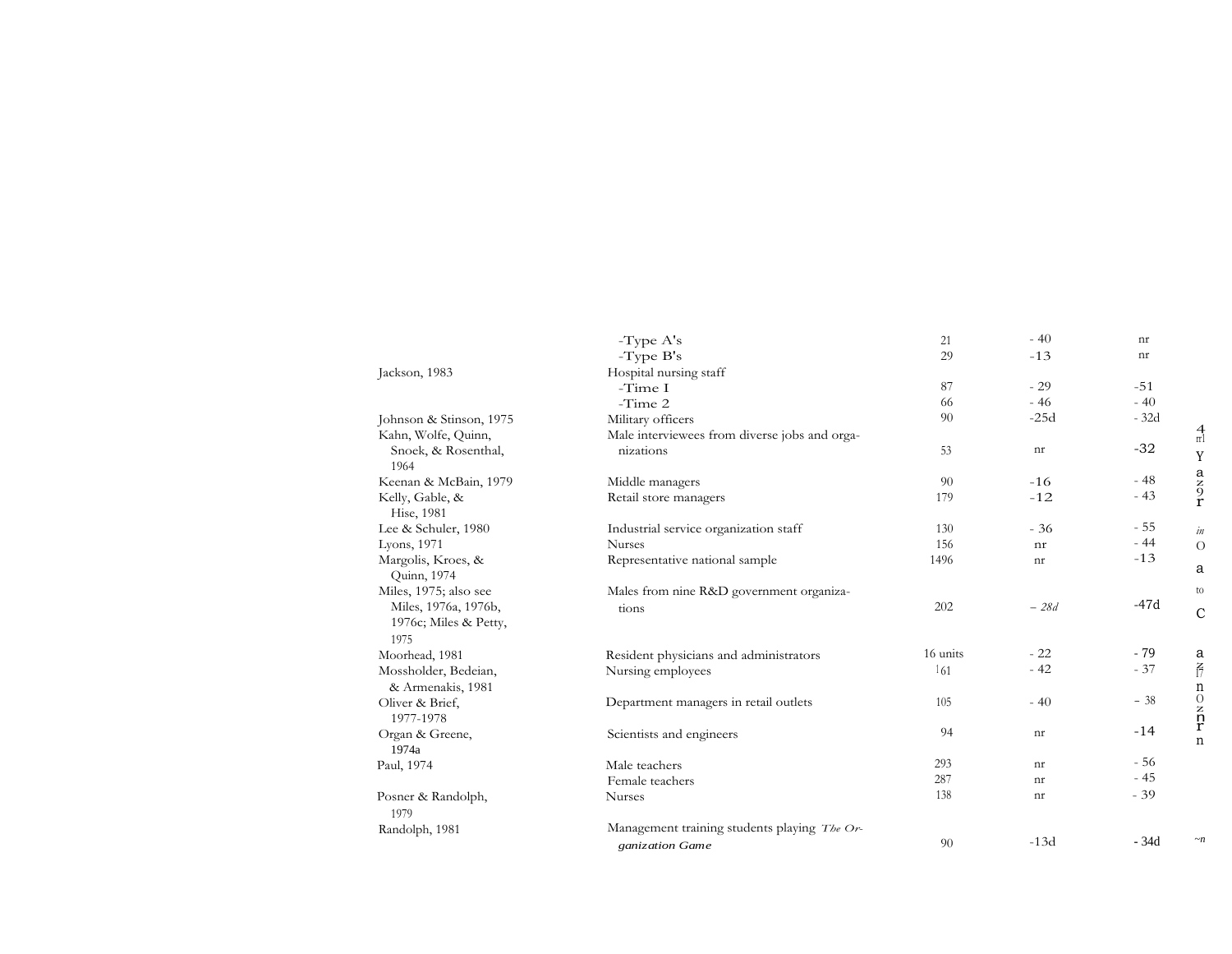| Source                                | Population                                   | $\mathbf N$ | $r$ con0ict | rambiguity     |
|---------------------------------------|----------------------------------------------|-------------|-------------|----------------|
|                                       | Job satisfaction- General                    |             |             |                |
| Rousseau, 1978                        | Electronics firm and broadcasting company    |             |             |                |
|                                       | employees                                    | 271         | $-31$       | $-39$          |
| Schriesheim &<br>Murphy, 1976         | Black social service counselors              | 54          | nr          | $-41$          |
| Seers, McGee, Serey,<br>& Graen, 1983 | Client processors in federal agency          | 104         | $-16$       | $-32$          |
| Senatra, 1980                         | Audit seniors in public accounting           | 88          | $-37$       | $-46$          |
| Shamir & Drory, 1981                  | Israeli prison officers                      |             |             |                |
|                                       | -Druze                                       | 83          | $-15$       | $-52$          |
|                                       | -North African Jews                          | 127         | $-30$       | $-17$          |
|                                       | -Georgian Jews                               | 96          | $-17$       | $-34$          |
| Tosi, 1971                            | Consumer loan office managers                | 488         | $-31$       | 0 <sub>5</sub> |
| Tosi & Tosi, 1970                     | Elementary and secondary teachers            | 68          | $-48$       | $-08$          |
| Valenzi & Dessler, 1978               | Blue-collar to managerial level employees in |             |             |                |
|                                       | electronics manufacturing                    | 284         | nr          | $-61$          |
| Vecchio, 1981                         | Males, mostly from manufacturing             | 107         | $-18$       | $-27$          |
| Walsh, Taber, &                       | Manufacturing personnel                      |             |             |                |
| Beehr, 1980                           | -Shop                                        | 486         | nr          | $-19$          |
|                                       | -Managers                                    | 232         | nr          | $-34$          |
|                                       | -Office                                      | 96          | nr          | $-53$          |
|                                       | Job satisfaction-Supervision                 |             |             |                |
| Aldag & Brief, 1978                   | Police personnel                             | 99          | $-41$       | $-40$          |
| Breaugh, 1980                         | Production department personnel              | 101         | nr          | $-46$          |
| Busch & Bush, 1978                    | Male sales representatives                   | 39          | nr          | $-30$          |
|                                       | Female sales representatives                 | 39          | nr          | $-27$          |
| Fulk & Wendler, 1982;                 | Low and middle level managerial and clerical |             |             |                |
| see also Schriesheim,<br>1980         | employees                                    | 308         | $-27$       | $-30$          |

# APPENDIX *(Continued)*

 $\overline{\phantom{0}}$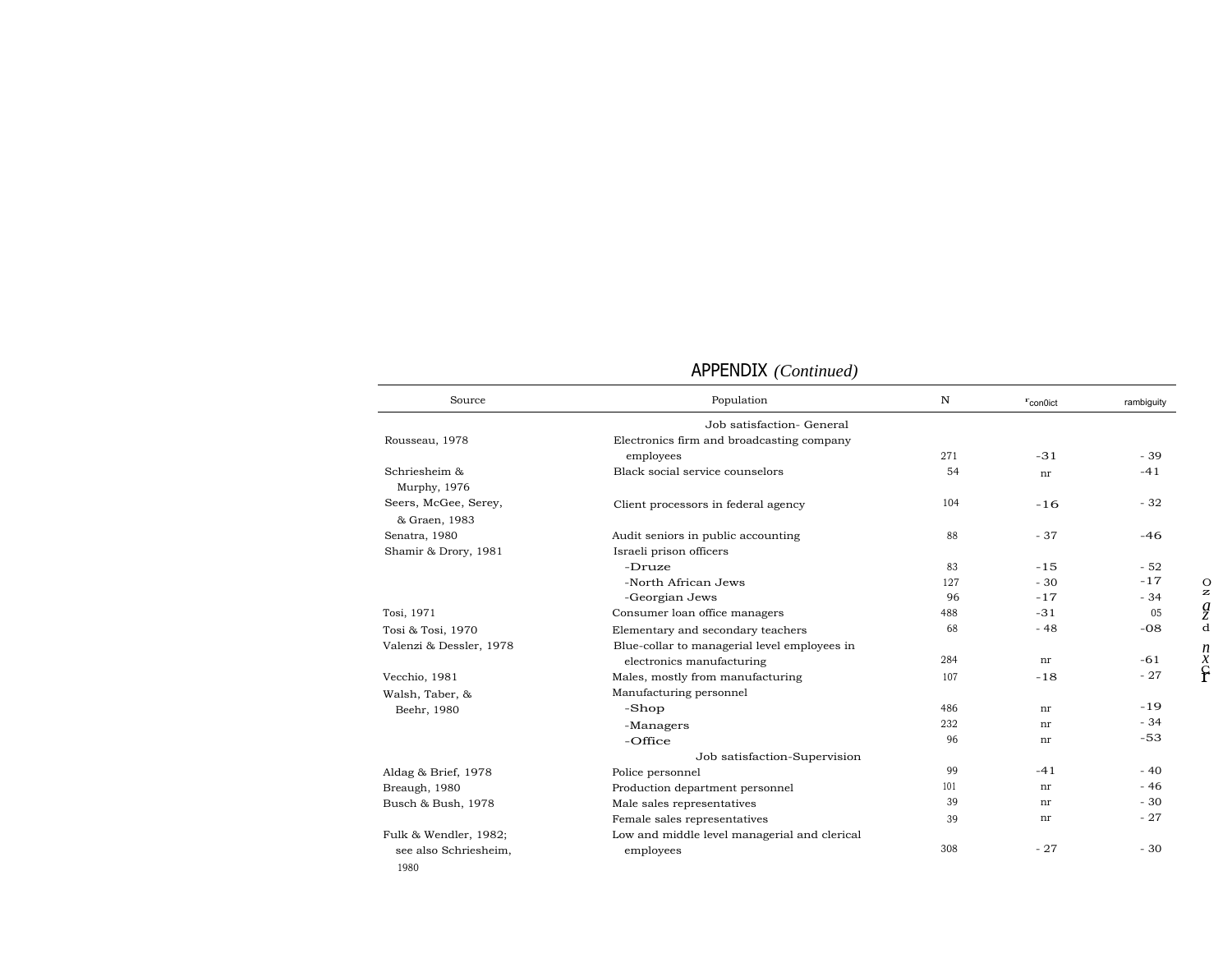| Harrison, 1980                        | Child protective service employees          | 112 | $-26$  | $-18$   |                                  |
|---------------------------------------|---------------------------------------------|-----|--------|---------|----------------------------------|
| Keller, 1975                          | Government R&D professionals                | 51  | $-28$  | $-20$   |                                  |
| Lee & Schuler, 1980                   | Industrial service organization staff       | 130 | $-54$  | $-53$   |                                  |
| Schuler, Aldag, & Brief               | Nursing personnel                           | 374 | $-38$  | $-32$   |                                  |
| 1977; see also Brief                  | Public utility in communications            | 272 | $-40$  | $-45$   |                                  |
| & Aldag, 1976; Schuler,               | Food service and janitorial hospital staff  | 99  | $-43$  | $-49$   |                                  |
| 1975, 1979, 1980                      | Nursing aides and assistants                | 70  | $-29$  | $-16$   | m                                |
|                                       | Manufacturing employees three levels        | 362 | $-33$  | $-39$   |                                  |
|                                       | Public utility in communications            | 399 | $-31$  | $-43$   | a                                |
| Seers, McGee, Serey,<br>& Graen, 1983 | Client processors in federal agency         | 104 | $-10$  | $-14$   | $\frac{a}{a}$                    |
| Sziagyi, Sims, &                      | Paramedical and support staff at a medical  |     |        |         |                                  |
| Keller, 1976                          | center                                      | 953 | $-43$  | $-34$   | V)                               |
| Vecchio, 1981                         | Males, most from manufacturing              | 107 | $-29$  | $-45$   |                                  |
|                                       | Job satisfaction- Work                      |     |        |         | $Q_{n}$                          |
| Abdel-Halim, 1978,                    | White, male, middle-lower level managers    | 89  | $-33$  | $-38'1$ | a                                |
| 1980, 1981b                           |                                             |     |        |         | to                               |
| Abdel-Halim, 1981b                    | Managerial and nonmanagerial bank employees | 81  | nr     | $-27$   | 0                                |
| Aldag & Brief, 1978                   | Police personnel                            | 99  | $-36$  | $-41$   | С                                |
| Brief, Aldag, Van Sell,               | Full time RNs and their supervisors         | 157 | $-34$  | $-32$   |                                  |
| & Melone, 1979                        |                                             |     |        |         | $\mathbf{a}$                     |
| Busch & Bush, 1978                    | Male sales representatives                  | 39  | nr     | $-41$   | $\tilde{c}$                      |
|                                       | Female sales representatives                | 39  | nr     | $-59$   | n                                |
| Harrison, 1980                        | Child protective service workers            | 112 | $-21$  | $-44$   | $\mathbf{O}$<br>$\boldsymbol{z}$ |
| Johnson & Stinson, 1975               | Military officers                           | 90  | $-32d$ | $-27"$  |                                  |
| Keller, 1975                          | Government R&D professionals                | 51  | $-19$  | $-54$   | $\mathbf r$<br>n                 |
| Miles, 1976a; 1976b;                  | Males from nine R&D government organiza-    |     |        |         |                                  |
| see also Miles &                      | tions                                       | 202 | $-25$  | $-49$   |                                  |
| Petty, 1975                           |                                             |     |        |         |                                  |
| Organ & Greene,<br>1974a, 1974b       | Scientists and engineers                    | 92  | nr     | $-30$   |                                  |
| Posner & Randolph,                    | Nurses                                      | 122 | $-26$  | $-33$   |                                  |
| 1980                                  | Respiratory therapists                      | 33  | $-44$  | $-49$   | $\mathbf{v}$                     |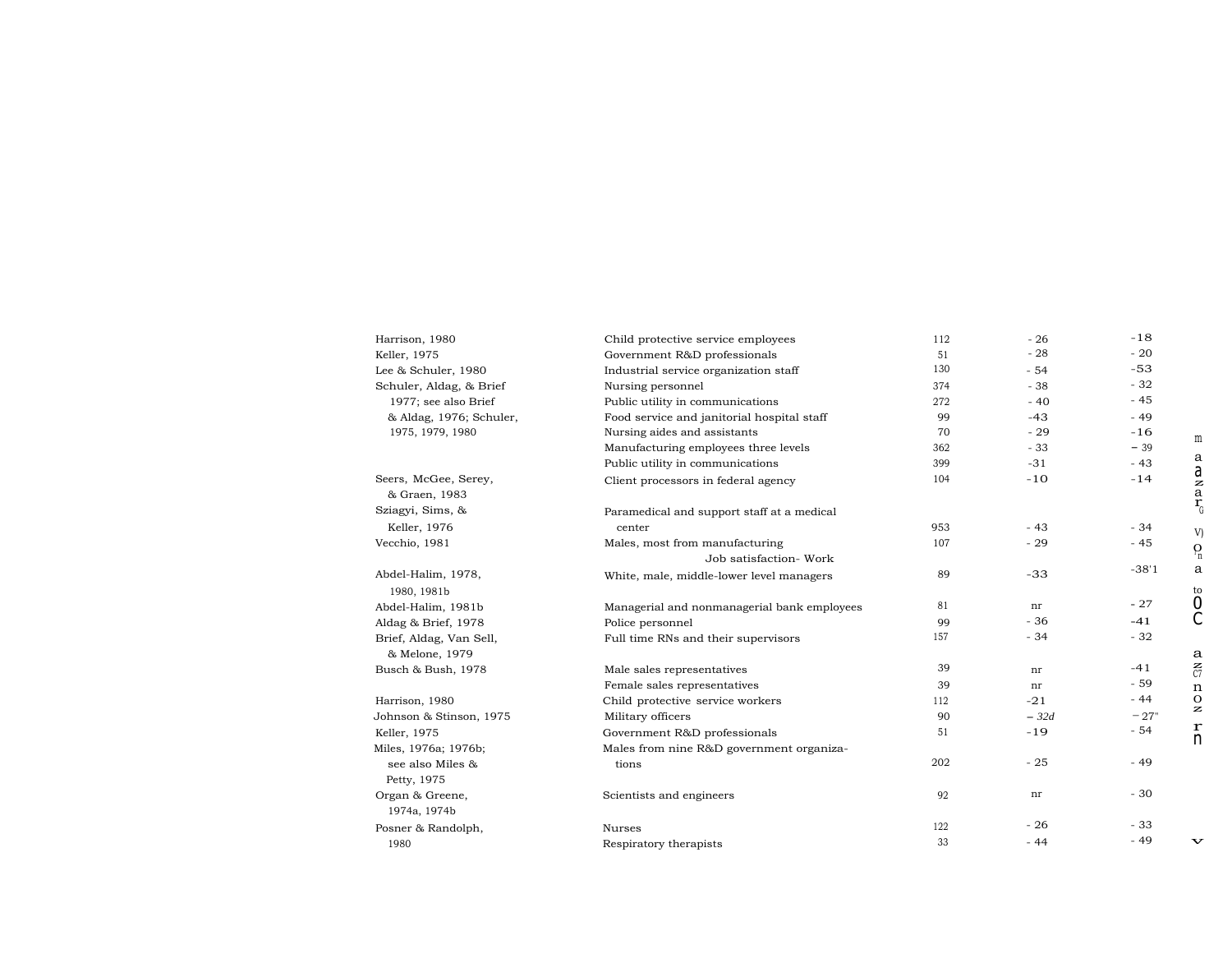| Source                                | Population                                    | N   | $\mathbf r$<br>connict | rambiguity |
|---------------------------------------|-----------------------------------------------|-----|------------------------|------------|
|                                       | Job satisfaction-Work                         |     |                        |            |
| Schuler, Aldag, & Brief,              | Nursing personnel, all levels                 | 374 | $-21$                  | $-18$      |
| 1977; see also Brief &                | Public utility in communications              | 272 | $-35$                  | $-40$      |
| Aldag, 1976; Schuler,                 | Food service and janitorial hospital staff    | 99  | $-26$                  | $-39$      |
| 1975, 1979, 1980                      | Manufacturing employees-three levels          | 362 | $-36$                  | $-47$      |
|                                       | Public utility in communications              | 399 | $-20$                  | $-41$      |
|                                       | Nursing aides and assistants                  | 70  | $-29$                  | $-09$      |
| Seers, McGee, Serey,<br>& Graen, 1983 | Client processors in federal agency           | 104 | $-37$                  | $-17$      |
| Sims & Szilagyi, 1975                 | Associate directors of nursing                | 20  | nr                     | $-24$      |
|                                       | Head nurses in patient care                   | 20  | nr                     | $-35$      |
| Stumpf & Rabinowitz,                  | Full-time business faculty                    | 102 | $-07$                  | $-43$      |
| 1981                                  |                                               |     |                        |            |
| Szilagyi, 1977                        | Hospital administrators                       | 35  | $-23d$                 | - 36d      |
|                                       | Hospital professionals                        | 83  | $-36d$                 | $-26d$     |
|                                       | Hospital service staff                        | 107 | $-34d$                 | $-29d$     |
| Szilagyi, Sims, &                     | Paramedical and support staff at a medical    |     |                        |            |
| Keller, 1976                          | center                                        | 953 | $-39$                  | $-24$      |
| Vecchio, 1981                         | Males, mostly from manufacturing              | 107 | $-26$                  | $-25$      |
|                                       | Job satisfaction-Co-workers                   |     |                        |            |
| Aldag & Brief, 1978                   | Police personnel                              | 99  | $-18$                  | $-27$      |
| Beehr, 1981                           | Printing, R&D, auto supply, hospital service- |     |                        |            |
|                                       | five companies represented                    | 608 | nr                     | $-44$      |
| Busch & Bush, 1978                    | Male sales representatives                    | 39  | nr                     | $-10$      |
|                                       | Female sales representatives                  | 39  | nr                     | $-20$      |
| Harrison, 1980                        | Child protective service workers              | 112 | $-20$                  | $-31$      |
| Keller, 1975                          | Government R&D professionals                  | 51  | $-11$                  | $-22$      |
| Schuler, Aldag, & Brief,              | Nursing aides and assistants                  | 70  | $-10$                  | 05         |
| 1977; see also Schuler,               | Nursing personnel-all levels                  | 374 | $-38$                  | $-20$      |
| 1979                                  | Manufacturing employees                       | 362 | $-22$                  | $-31$      |

#### APPENDIX *(Continued)*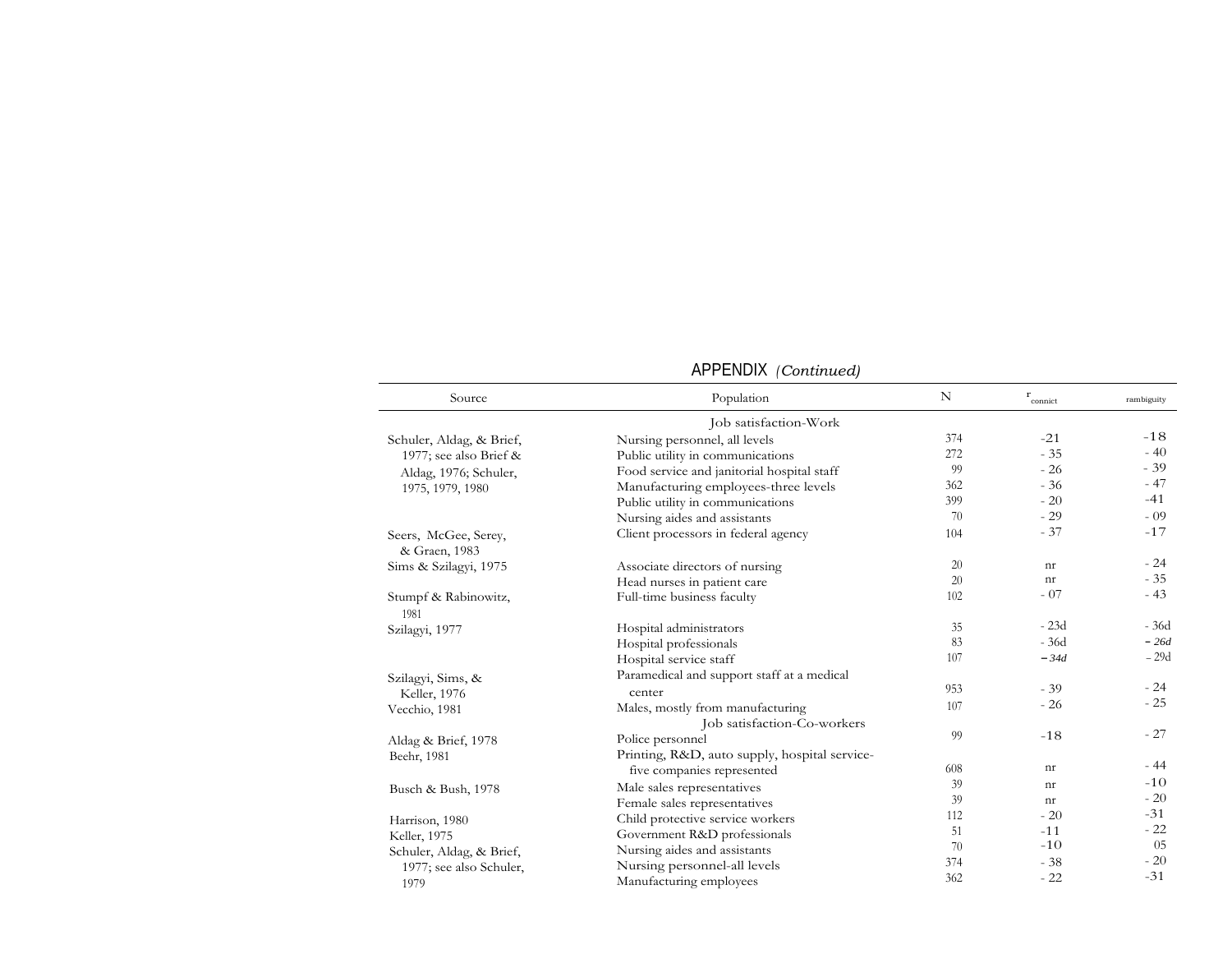|                                       | Public utility in communications                             | 399 | $-27$         |
|---------------------------------------|--------------------------------------------------------------|-----|---------------|
|                                       | Public utility in communications                             | 272 | $-34$         |
|                                       | Food service and janitorial hospital staff                   | 99  | $-37$         |
| Stumpf & Rabinowitz,<br>1981          | Full-time business faculty                                   | 102 | $-30$         |
| Szilagyi, Sims, &                     | Paramedical and support staff at a medical                   |     |               |
| Keller, 1976                          | center                                                       | 953 | $-29$         |
|                                       | Job satisfaction-Pay                                         |     |               |
| Aldag & Brief, 1978                   | Police personnel                                             | 99  | $-04$         |
| Beehr, 1981                           | Printing, R&D, auto supply, hospital service-                |     |               |
|                                       | five companies represented                                   | 608 | nr            |
| Busch & Bush, 1978                    | Male sales representatives                                   | 39  | <sub>Or</sub> |
|                                       | Female sales representatives                                 | 39  | 0r            |
| Harrison, 1980                        | Child protective service workers                             | 112 | $00\,$        |
| House & Rizzo, 1972b                  | Managerial and technical personnel in heavy<br>manufacturing | 200 | $-12$         |
| Keller, 1975                          | Government R&D professionals                                 | 51  | $-30$         |
| Schuler, Aldag, &                     | Nursing personnel, all levels                                | 374 | $-14$         |
| Brief, 1977                           | Manufacturing employees                                      | 362 | $-19$         |
|                                       | Public utility in communications                             | 399 | $-25$         |
|                                       | Public utility in communications                             | 272 | $-32$         |
|                                       | Food service and janitorial hospital staff                   | 99  | $-20$         |
|                                       | Nursing aides and assistants                                 | 70  | $-06$         |
|                                       |                                                              | 104 | $-08$         |
| Seers, McGee, Serey,<br>& Graen, 1983 | Client processors in federal agency                          |     |               |
| Stumpf & Rabinowitz,<br>1981          | Full-time business faculty                                   | 102 | $-17$         |
| Szilagyi, Sims, &                     | Paramedical and support staff at a medical                   |     |               |
| Keller, 1976                          | center                                                       | 953 | $-23$         |
|                                       | Job satisfaction-Promotion                                   |     |               |
| Aldag & Brief, 1978                   | Police personnel                                             | 99  | $-33$         |
| Busch & Bush, 1978                    | Male sales representatives                                   | 39  | nr            |
|                                       | Female sales representatives                                 | 39  | nr            |
|                                       |                                                              |     |               |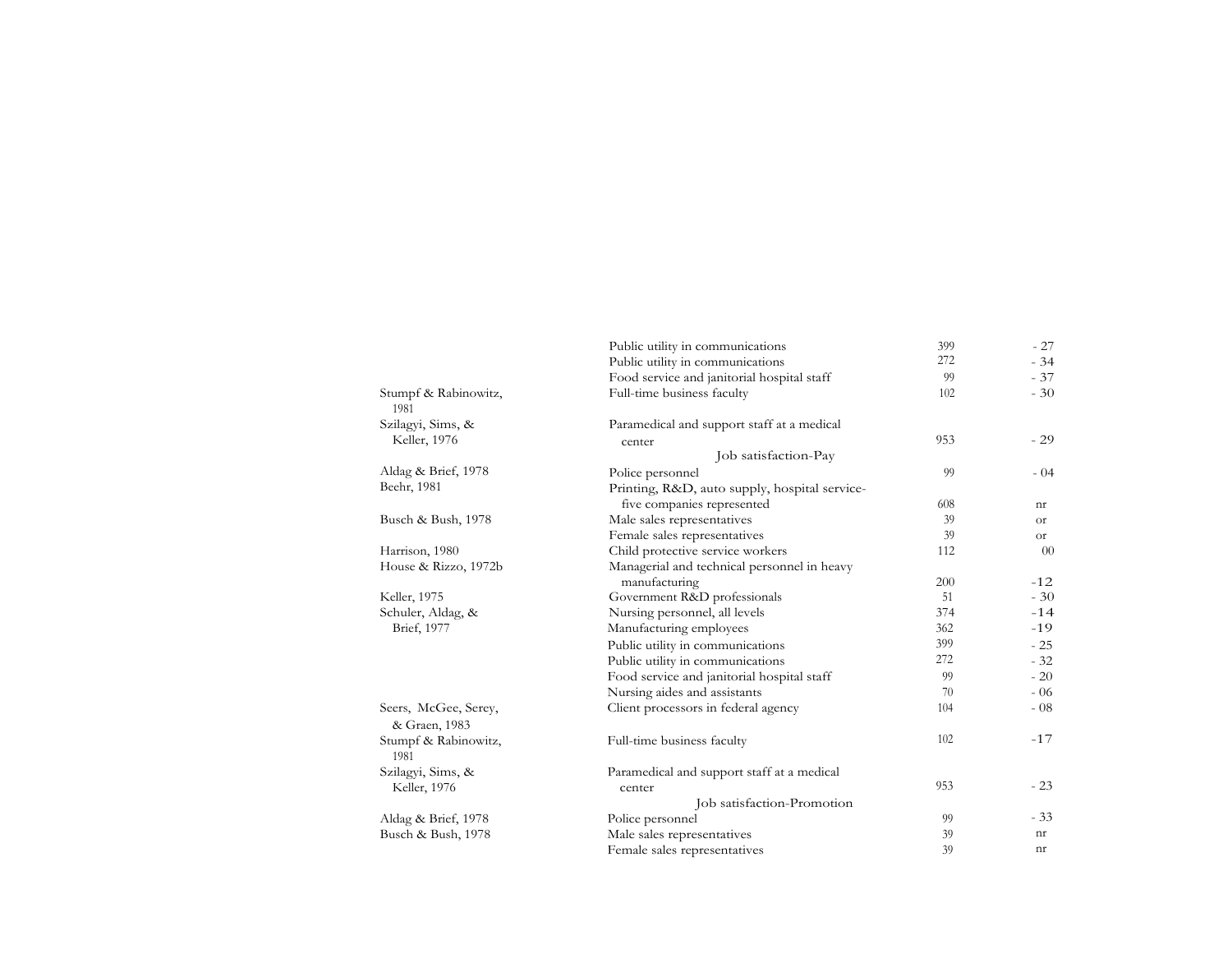| Source               | Population                                    | N   | rconfict | rambiguity      |
|----------------------|-----------------------------------------------|-----|----------|-----------------|
|                      | Job satisfaction-Promotion                    |     |          |                 |
| Harrison, 1980       | Child protective service workers              | 112 | $-13$    | $-03$           |
| House & Rizzo,       | Managerial and technical staff in heavy manu- |     |          |                 |
| 1972a, 1972b         | facturing firm                                |     |          |                 |
|                      | -Central office and main plant                | 199 | $-01$    | $-14$           |
|                      | -Research and engineering                     | 91  | $-17$    | $-27$           |
| Keller, 1975         | Government R&D professionals                  | 51  | $-39$    | $-24$           |
| Schuler, Aldag, &    | Nursing personnel, all levels                 | 374 | $-17$    | $-12$           |
| Brief, 1977          | Manufacturing employees                       | 362 | $-35$    | $-38$           |
|                      | Public utility in communications              | 399 | $-28$    | $-27$           |
|                      | Public utility in communications              | 272 | $-31$    | $-33$           |
|                      | Food service and janitorial hospital staff    | 99  | $-16$    | $-29$           |
|                      | Nursing aides and assistants                  | 70  | 04       | $-15$           |
| Seers, McGee, Serey, | Client processors in federal agency           | 104 | 03       | $-06$           |
| & Graen, 1983        |                                               |     |          |                 |
| Stumpf & Rabinowitz, | Full-time business faculty                    | 102 | $-22$    | $-48$           |
| 1981                 |                                               |     |          |                 |
| Szilagyi, Sims, &    | Paramedical and support staff at a medical    |     |          |                 |
| Keller, 1976         | center                                        | 953 | $-23$    | $-28$           |
|                      | Level                                         |     |          |                 |
| Mossholder, Bedeian, | Nursing employees                             | 161 | 05       | $-08$           |
| & Armenakis, 1981    |                                               |     |          |                 |
| Rizzo, House, &      | Office and plant manufacturing employees      | 199 | $-05$    | 05              |
| Lirtzman, 1970       |                                               |     |          |                 |
|                      | Research and engineering personnel            | 91  | $-19$    | $-04$           |
|                      | Electronics firm and broadcasting employees   | 271 | 03       | 15              |
| Rousseau, 1978       | Paramedical and support staff at a medical    |     |          |                 |
| Szilagyi, Sims, &    |                                               | 953 | $-06$    | $\overline{1}0$ |
| Keller, 1976         | center                                        |     |          |                 |

#### APPENDIX *(Continued)*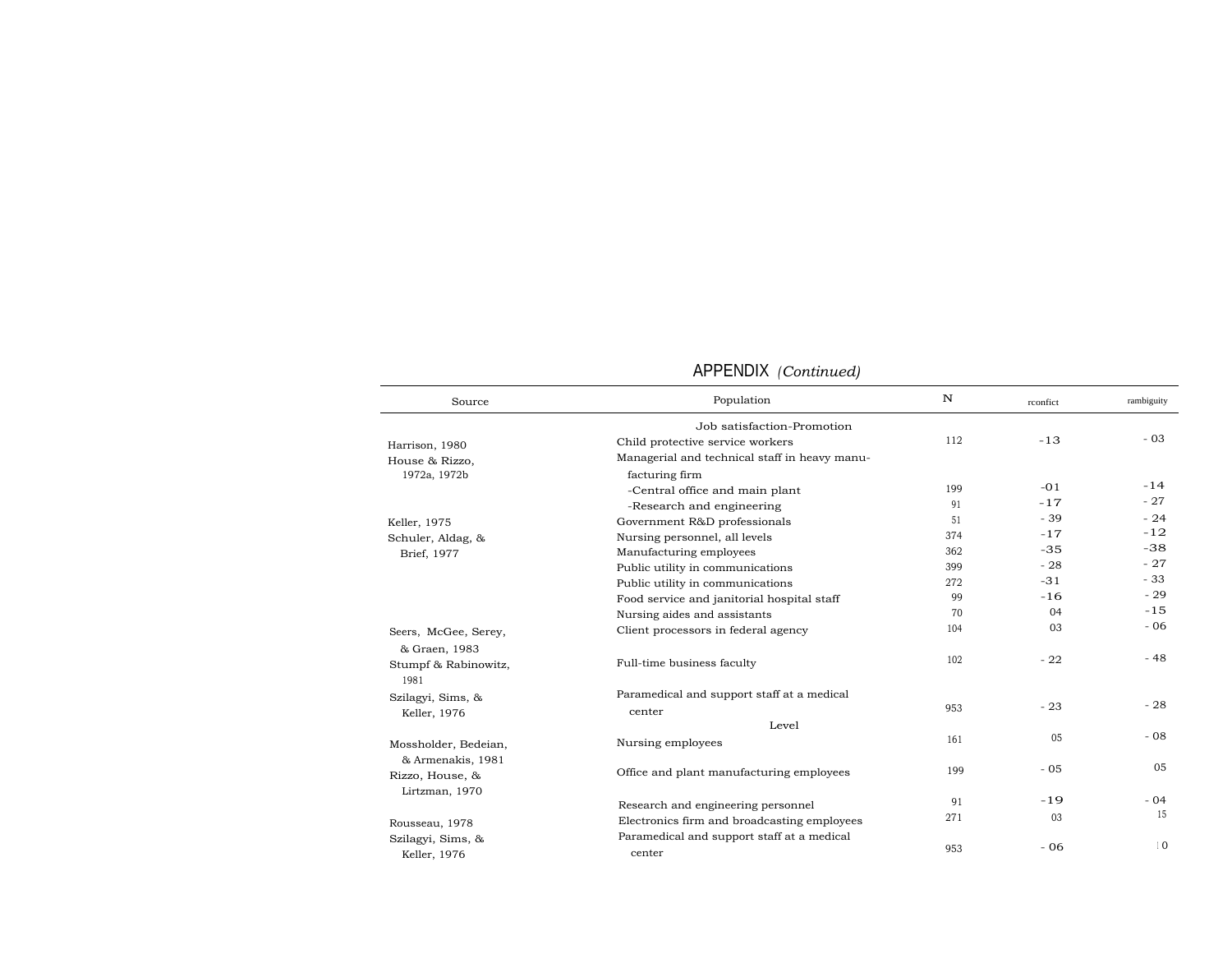|                                                             | Locus of control'                              |          |           |        |
|-------------------------------------------------------------|------------------------------------------------|----------|-----------|--------|
| Bagozzi, 1978                                               | Industrial salespeople assigned to territories | 123      | nr        | 38     |
|                                                             | Industrial salespeople assigned to accounts    | 38       | nr        | 29     |
| Batlis, 1980b                                               | Supermarket department managers                | 111      | 19        | 21     |
| Evans, 1974                                                 | Managers in MBA courses                        | 86       | 25        | 24     |
| Keenan & McBain, 1979                                       | Middle managers                                | 90       | 04        | 08     |
| Organ & Greene,<br>1974a, 1974b                             | Scientists and engineers                       | 92       | nr        | 42     |
| Szilagyi, Sims, &                                           | Paramedical and support staff at a medical     |          |           |        |
| Keller, 1976                                                | center                                         | 953      | 22        | 15     |
| Vredenburgh &<br>Trinkaus, 1983                             | <b>Nurses</b>                                  | 566      | 07        | 11     |
|                                                             | Participation                                  |          |           |        |
| Bedeian, Armenakis,<br>& Curran, 1981                       | Nursing staff from five levels                 | 202      | $-39$     | $-30$  |
| Beehr, Walsh, &<br>Taber, 1976                              | White-collar, time-clock employees             | 134      | <b>or</b> | $-27$  |
| Caplan, Cobb, French,<br>Harrison, & Pinneau,<br>1980       | National sample of white males                 | 316      | 03        | $-18$  |
| French & Caplan, 1972                                       | Administrators, scientists, and engineers      | 205      | nr        | $-55$  |
| Gavin & Axelrod, 1977;<br>see also Axelrod &<br>Gavin, 1980 | Mining managers                                | 95       | $-08$     | $-27$  |
| Hamner & Tosi, 1974                                         | High-level managers                            | 61       | $-19$     | nr     |
| Jackson, 1983                                               | Hospital nursing staff                         |          |           |        |
|                                                             | -Time 1                                        | 87       | $-20e$    | $-40d$ |
|                                                             | -Time 2                                        | 66       | $-41d$    | $-43"$ |
| Moorhead, 1981                                              | Resident physicians and administrators         | 16 units | 30        | $-61$  |
| Morris, Steers, &<br>Koch, 1979                             | Full-time, nonacademic university employees    | 252      | $-27$     | $-36$  |
| Nicholson & Goh, 1983                                       | Production personnel                           | 21       | $-58$     | $-61$  |
|                                                             | Research personnel                             | 21       | $-23$     | $-38$  |

4

Ma

aaz a r

coo

0<br>m a

od<br> $\overline{O}$ <br> $\overline{C}$ 

 ${\mathbb G}$ 

z

dnOzm

m<br>T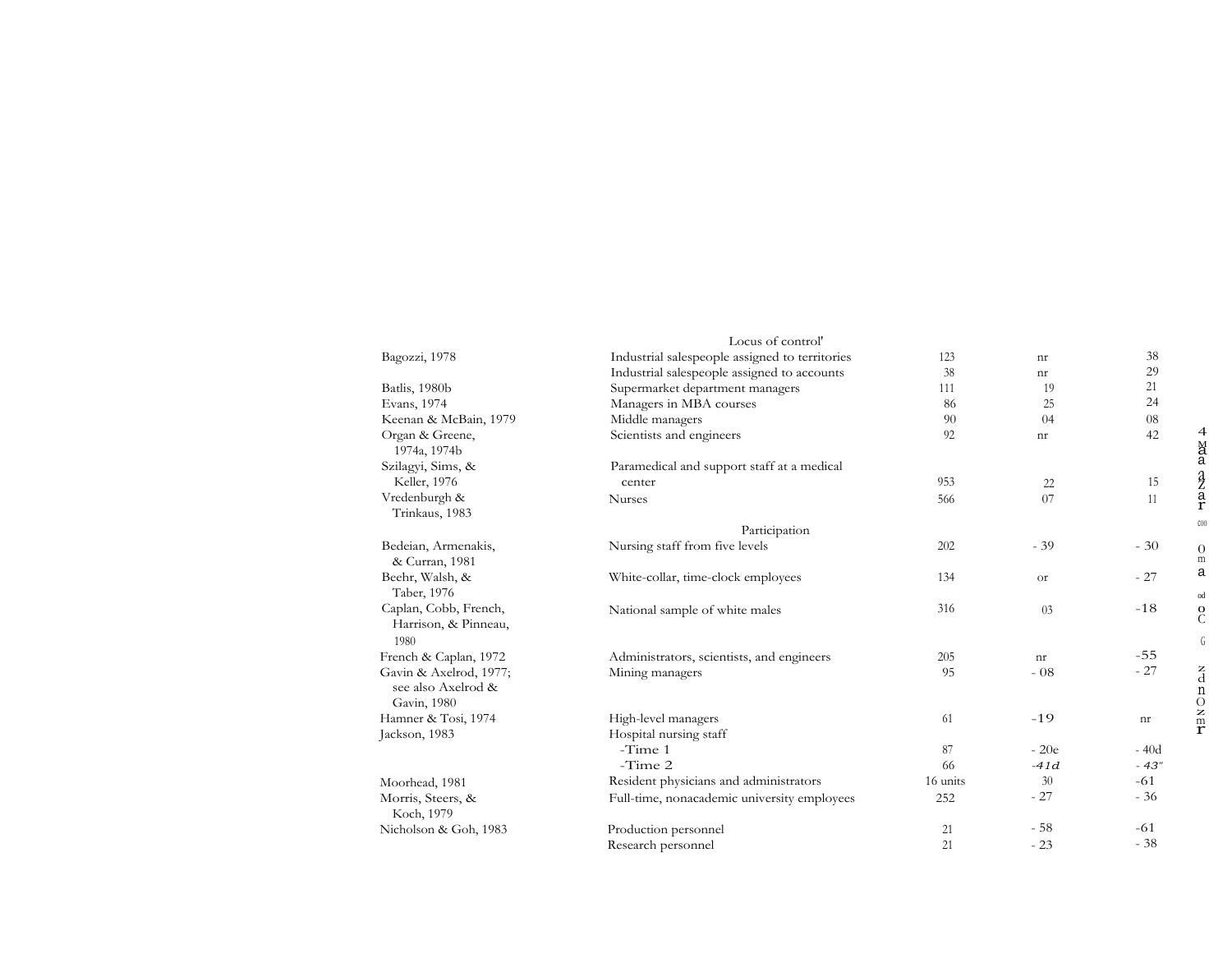| Source                                    | Population                                                | N           | rconflict | rambiguity |
|-------------------------------------------|-----------------------------------------------------------|-------------|-----------|------------|
|                                           | Participation                                             |             |           |            |
| Posner & Randolph,<br>1979                | Nurses                                                    | 138         | nr        | $-44$      |
| Rousseau, 1978                            | Electronics firm and broadcasting employees               | 271         | 02        | $-02$      |
| Schuler, 1980                             | Manufacturing company, three levels                       | 382         | $-41$     | $-47$      |
|                                           | Public utility in communications                          | 429         | $-37$     | $-49$      |
| Teas, Wacker, &<br>Hughes, 1979           | Salespeople                                               | 107         | nr        | $-65$      |
| Tosi & Tosi, 1970                         | Elementary and secondary teachers                         | 68          | $-29$     | $-25$      |
| Yukl & Kanuk, 1979                        | Beauty salon employees                                    | 69          | nr        | $-15$      |
|                                           | Performance -Objective                                    |             |           |            |
| Bagozzi, 1978                             | Industrial salespeople assigned to territories            | 123         | nr        | $-26$      |
|                                           | Industrial salespeople assigned to accounts               | 38          | nr        | $-15$      |
| Berkowitz, 1980                           | Industrial chemicals salespeople                          | 148         | nr        | 02         |
|                                           | Industrial chemicals sales managers                       | 49          | nr        | $-14e$     |
| Ivancevich, 1980                          | Engineers and supervisors                                 | $134^\circ$ | nr        | $\_16d$    |
| Kelly, Gable, &<br>Hise, 1981             | Retail store managers                                     | 179         | $-02"$    | $-O1d$     |
| Stumpf & Rabinowitz,<br>1981              | Full-time business faculty                                | 102         | 00d       | $-08"$     |
| Tosi, 1971                                | Managers of consumer loan offices                         | 488         | 03        | 01         |
| Yukl & Kanuk, 1979                        | Beauty salon employees<br>Performance-Ratings from others | 69          | nr        | $-58$      |
| Bedeian, Armenakis, &<br>Curran, 1981     | Nursing staff from five levels                            | 202         | $-08$     | $-05$      |
| Breaugh, 1980                             | Production department employees                           | 78          | nr        | $-05$      |
| Frost, 1983                               | Male fire department officers                             | 121         | $-04$     | $-08$      |
| Mossholder, Bedeian,<br>& Armenakis, 1981 | Nursing employees                                         | 161         | $-04$     | $-04$      |

#### APPENDIX *(Continued)*

 $\overline{\phantom{a}}$  $\sim$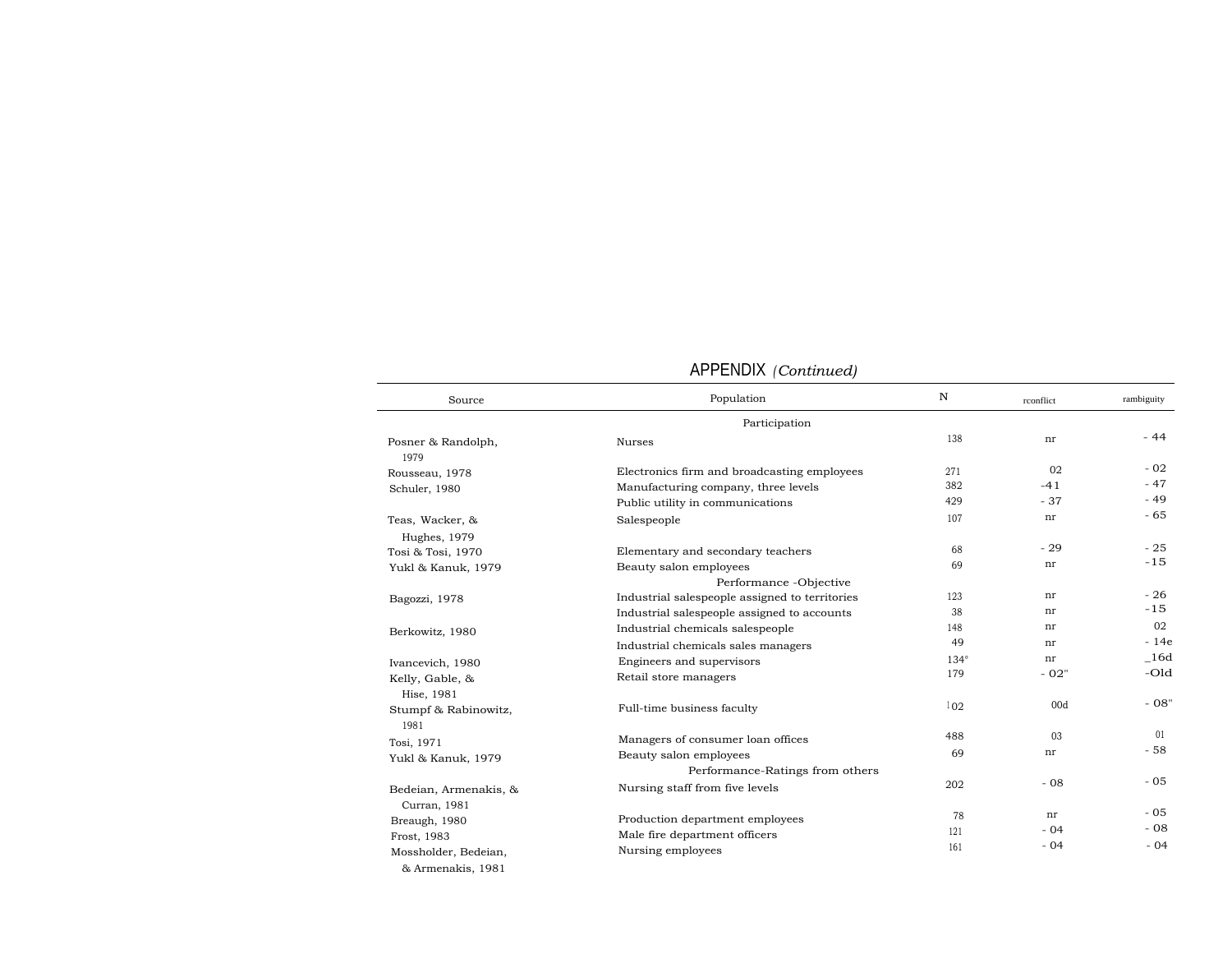| Schriesheim &<br>Murphy, 1976 | Black social service counselors             | 54  | nr                         | uV     |                                 |
|-------------------------------|---------------------------------------------|-----|----------------------------|--------|---------------------------------|
| Schuler, Aldag, & Brief,      | Nursing aides and assistants                | 70  | $-01$                      | $-23$  |                                 |
| 1977; see also Brief &        | Manufacturing employees                     | 362 | $-05$                      | $-02$  |                                 |
| Aldag, 1976; Schuler          | Public utility in communications            | 399 | $-04$                      | $-19$  |                                 |
| 1975, 1979                    | Public utility in communications            | 272 | $-03$                      | $-12$  |                                 |
|                               | Food service and janitorial hospital staff  | 99  | $-09d$                     | $-02d$ |                                 |
| Seybolt & Pavett, 1979        | University medical center nurses            | 153 | $-01$                      | $-02$  |                                 |
| Stumpf & Rabinowitz,          | Full-time business faculty                  | 102 | 24d                        | 07d    |                                 |
| 1981                          |                                             |     |                            |        | $4$ Ha $2$ Z $\zeta$            |
| Szilagyi, 1977                | Hospital employees                          |     |                            |        |                                 |
|                               | -Administration                             | 35  | $-26d$                     | $-36d$ |                                 |
|                               | -Nurses                                     | 83  | $-27d$                     | $-06d$ | rZ                              |
|                               | -Service staff                              | 107 | $-09d$                     | $-27d$ | ti                              |
| Szilagyi, Sims, &             | Paramedical and support staff at a hospital | 953 | $-14$                      | $-03$  | 01                              |
| Keller, 1976                  |                                             |     |                            |        | a                               |
| Yukl & Kanuk, 1979            | Beauty salon employees                      | 69  | $\mathop{\rm nr}\nolimits$ | $-51$  |                                 |
|                               | Performance-Self-ratings                    |     |                            |        |                                 |
| Berkowitz, 1980               | Industrial chemicals salespeople            | 148 | nr                         | $-28$  | S                               |
|                               | Industrial chemicals sales managers         | 49  | nr                         | $-34$  | $\rm H_{G}$                     |
| Busch & Bush, 1978            | Male sales representatives                  | 39  | nr                         | $-52$  |                                 |
|                               | Female sales representatives                | 39  | nr                         | $-21$  |                                 |
| Dubrinsky & Mattson,          | Retail salespeople                          | 203 | $-12$                      | $-31$  | $\frac{d}{d}$<br>$\frac{d}{d}$  |
| 1979                          |                                             |     |                            |        |                                 |
| Fulk & Wendler, 1982;         | Managerial and clerical employees           | 308 | 01                         | 29     |                                 |
| see also Schreisheim,         |                                             |     |                            |        | $\mathsf{r}$                    |
| 1980                          |                                             |     |                            |        | $\underset{\text{H}}{\text{n}}$ |
| Miles, 1976a                  | Supervisory and nonsupervisory employees in |     |                            |        |                                 |
|                               | nine R&D organizations                      | 202 | 07                         | $-28$  |                                 |
| Posner & Randolph,            | <b>Nurses</b>                               | 122 | 03                         | $-15$  |                                 |
| 1980                          | Respiratory therapists                      | 33  | 08                         | $-35$  |                                 |
| Schuler, Aldag, & Brief,      | Nursing aides and assistants                |     |                            |        |                                 |
| 1977; see also Brief &        | Food service and janitorial hospital staff  | 70  | $-21$                      | $-01$  | W                               |
| Aldag, 1976                   |                                             | 99  | 14d                        | lid    |                                 |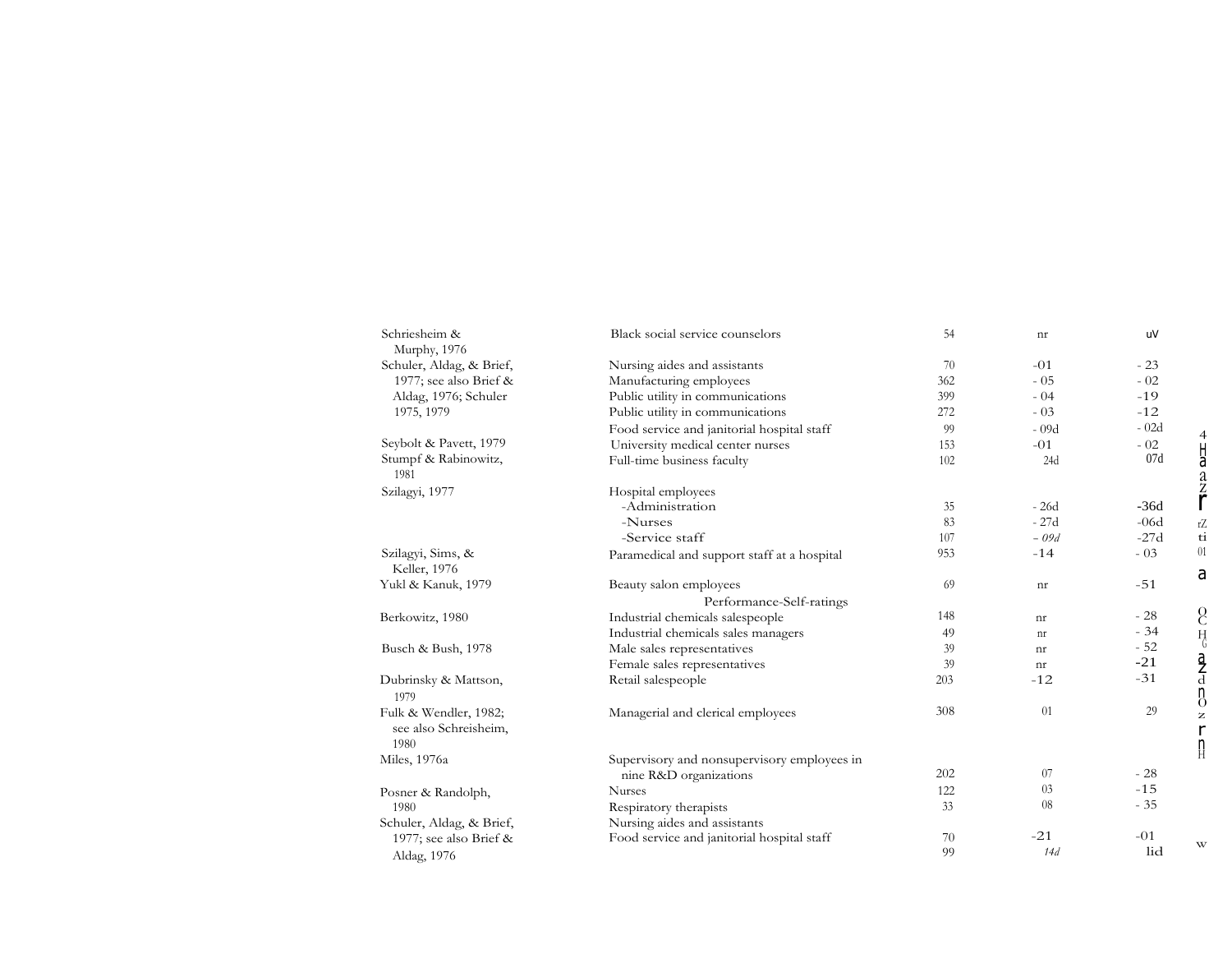#### APPENDIX *(Continued)*

| Source                                                                 | Population                                                                           | $\mathbf N$ | rconflict | "ambiguity |
|------------------------------------------------------------------------|--------------------------------------------------------------------------------------|-------------|-----------|------------|
|                                                                        | Propensity to leave                                                                  |             |           |            |
| Abdel-Halim, 1980                                                      | White, male, middle-lower level managers                                             | 89          | nr        | 19         |
| Baths, 1980b; see also<br>Baths, 1980a                                 | Supermarket department managers                                                      | <b>I11</b>  | 43        | 42         |
| Bedeian & Armenakis,<br>1981; Bedeian,<br>Armenakis, &<br>Curran, 1981 | Nursing staff from five levels                                                       | 202         | 31        | 31d        |
| Berkowitz, 1980                                                        | Industrial chemicals salespeople                                                     | 148         | nr        | 31         |
|                                                                        | Industrial chemicals sales managers                                                  | 49          | nr        | 50         |
| Busch & Bush, 1978                                                     | Male sales representatives                                                           | 39          | nr        | 31         |
|                                                                        | Female sales representatives                                                         | 39          | nr        | 43         |
| Fulk & Wendler, 1982                                                   | Managerial and clerical personnel                                                    | 308         | 12        | 08         |
| Gupta & Beehr, 1979                                                    | Printing, R&D, auto supply, hospital service-<br>five companies represented          | 620         | nr        | 13         |
|                                                                        | Self-esteem                                                                          |             |           |            |
| Bagozzi, 1978; see<br>also, Bagozzi, 1980                              | Industrial salespeople assigned to territories                                       | 123         | nr        | $-32$      |
|                                                                        | Industrial salespeople assigned to accounts                                          | 38          | nr        | $-20$      |
| Beehr, 1981                                                            | Printing, R&D, auto supply, hospital service-                                        |             |           |            |
|                                                                        | five companies                                                                       | 621         | nr        | $-19$      |
| Donnelly & Ivancevich,                                                 | Salesmen                                                                             | 86          | nr        | $-54$      |
| 1975                                                                   | Production supervisors                                                               | 48          | nr        | 03         |
| Margolis, Kroes, &<br>Quinn, 1974                                      | Representative national sample                                                       | 1496        | nr        | $-16$      |
| Morris & Sherman, 1981                                                 | Three facilities for the care of developmentally<br>handicapped-all jobs represented | 506         | $-18$     | $-31$      |
|                                                                        | Task identity                                                                        |             |           |            |
| Keller, Szilagyi, &                                                    | R&D employees                                                                        | 363         | $-23$     | $-29$      |

Holland, 1977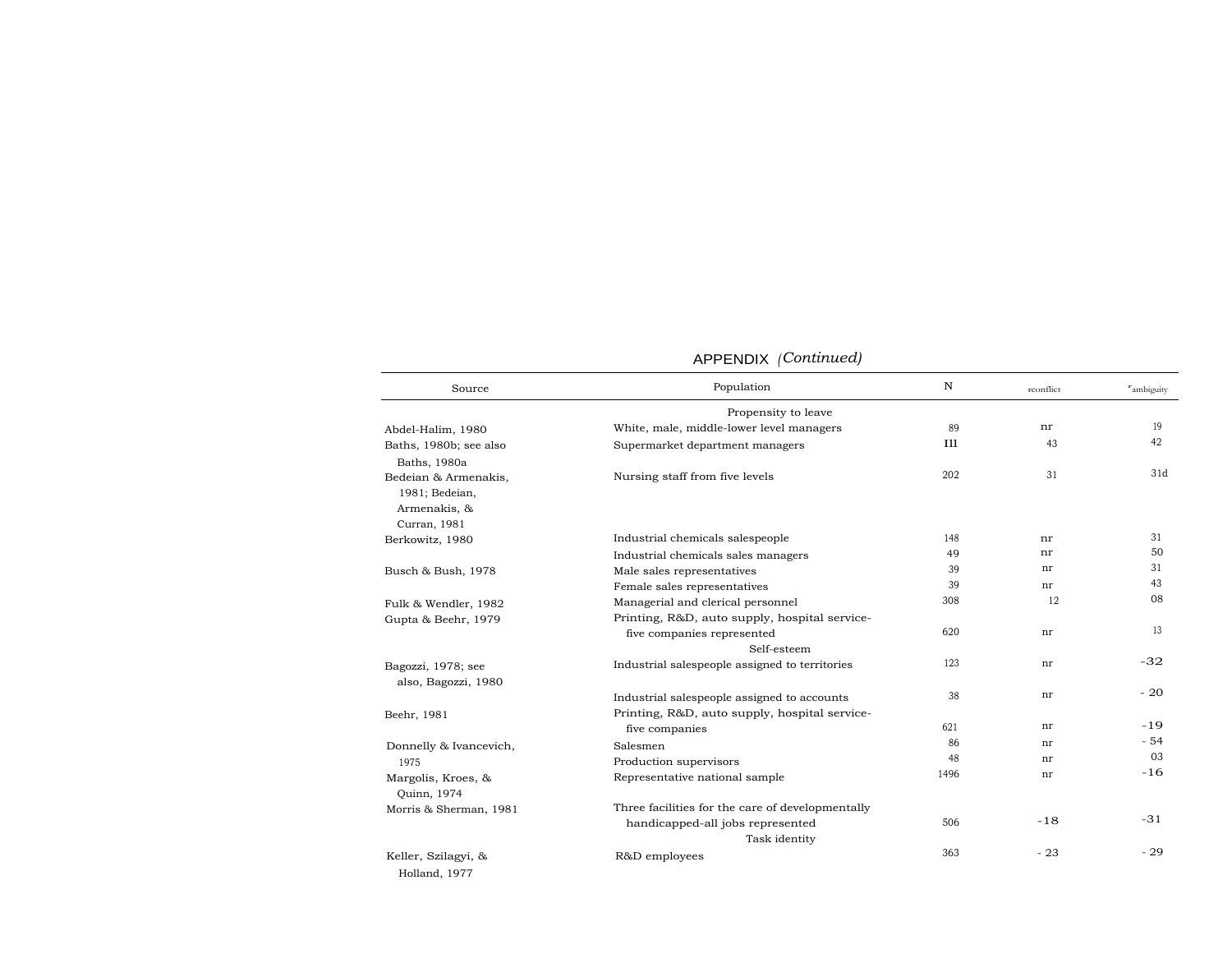| Schuler, Aldag, &                 | Public utility employees                     | 272  | $-28$ | $-39$ |
|-----------------------------------|----------------------------------------------|------|-------|-------|
| Brief, 11977                      | Hospital workers                             | 99   | $-12$ | $-09$ |
|                                   | Nurses' aides and assistants                 | 70   | $-28$ | $-21$ |
|                                   | <b>Nurses</b>                                | 374  | $-28$ | $-25$ |
| Walsh, Taber, &                   | Manufacturing employees                      |      |       |       |
| Beehr, 1980                       | -Shop                                        | 486  | nr    | $-22$ |
|                                   | -Office                                      | 96   | nr    | $-19$ |
|                                   | -Management                                  | 232  | nr    | $-37$ |
| Hamner & Tosi, 1974               | High level managers                          | 61   | 07    | $-07$ |
| Ivancevich & Donnelly,            | Operating employees                          | 127  | nr    | 63    |
| 1974; see also Donnelly           | Salesmen                                     | 86   | nr    | 31    |
| & Ivancevich, 1975                | Production supervisors                       | 48   | nr    | 29    |
| Jackson, 1983                     | Hospital nursing staff                       |      |       |       |
|                                   | -Time I                                      | 87   | 16    | $-10$ |
|                                   | $-Time 2$                                    | 66   | 20    | 11    |
| Lyon & Ivancevich, 1978           | Hospital personnel                           | 162  | nr    | 31    |
| Lyons, 1971                       | <b>Nurses</b>                                | 156  | nr    | 27    |
| Margolis, Kroes, &<br>Quinn, 1974 | Representative national sample               | 1496 | nr    | 07    |
| Morris & Snyder, 1979             | Permanent, nonacademic university staff      | 262  | 30    | $-25$ |
| Rizzo, House, &                   | Employees in manufacturing firm              |      |       |       |
| Lirtzman, 1970; see               | -Central office and main plant               | 199  | 07    | 14    |
| also House &                      | -Research and engineering                    | 91   | 06    | 29    |
| Rizzo, 1972b<br>Rousseau, 1978    | Electronic firm and broadcasting company em- |      |       |       |
|                                   | ployees                                      | 271  | 23    | 33    |
|                                   | Nursing aides and assistants                 | 70   | 23    | 25    |
| Schuler, Aldag, &                 | Food service and janitorial hospital staff   | 99   | 17    | 15    |
| Brief, 1977; see also             |                                              |      |       |       |
| Brief & Aldag, 1976               | Senior auditors                              | 88   | 39    | 38    |
| Senatra, 1980                     | Task/skill variety                           |      |       |       |
| Keller, Szilagyi, &               | R&D employees                                | 363  | $-01$ | $-36$ |
| Holland, 1977                     |                                              |      |       |       |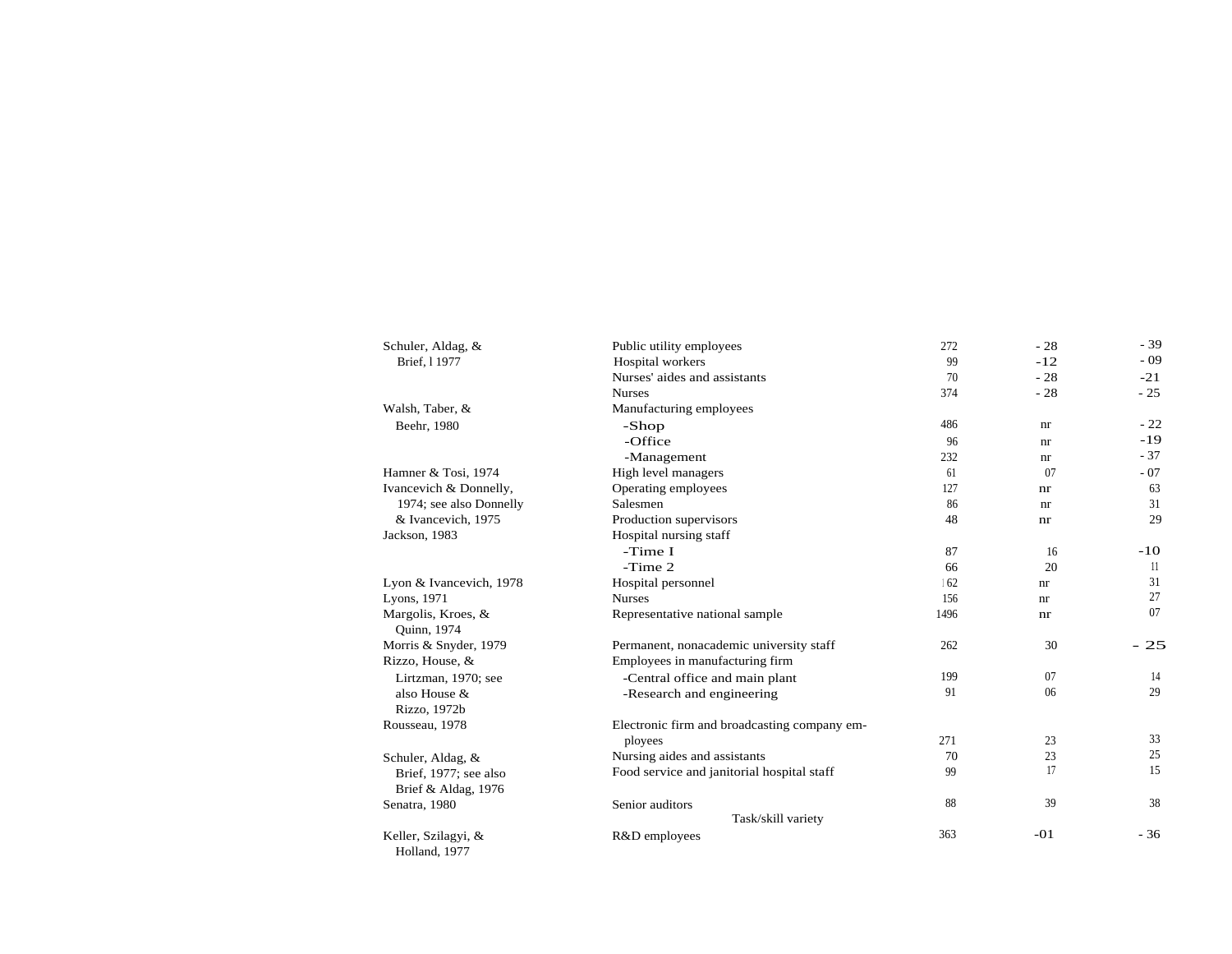| Source                                                                 | Population                                     | N        | rconflict      | rambiguity |
|------------------------------------------------------------------------|------------------------------------------------|----------|----------------|------------|
|                                                                        | Task/skill variety                             |          |                |            |
| Moorhead, 1981                                                         | Physicians                                     | 16 units | $-48$          | 28         |
| Rousseau, 1982                                                         | Sample of U.S. labor force                     | 1515     | 20             | $-10$      |
| Schuler, Aldag, &                                                      | Public utility employees                       | 272      | 03             | $-18$      |
| Brief, 1977; Brief                                                     | Hospital workers                               | 99       | 14             | $-01$      |
| & Aldag, 1976                                                          | Nurses' aides and assistants                   | 70       | $-08$          | $-15$      |
|                                                                        | <b>Nurses</b>                                  | 374      | 02             | 04         |
| Vredenburgh &<br>Trinkaus, 1983                                        | <b>Nurses</b>                                  | 566      | 0 <sup>0</sup> | 20         |
| Walsh, Taber, &                                                        | Manufacturing employees                        |          |                |            |
| Beehr, 1980                                                            | -Shop                                          | 486      | nr             | $00\,$     |
|                                                                        | $-$ Office                                     | 96       | nr             | $-16$      |
|                                                                        | -Management                                    | 232      | nr             | $-08$      |
|                                                                        | Tension and anxiety                            |          |                |            |
| Abdel-Halim, 1978                                                      | White, male, middle-lower level managers       | 89       | 19             | 35         |
| Bagozzi, 1978                                                          | Industrial salespeople assigned to territories | 123      | nr             | 44         |
|                                                                        | Industrial salespeople assigned to accounts    | 38       | nr             | 42         |
| Batlis, 1980b; see<br>also Baths, 1980a                                | Supermarket department managers                | 111      | 37             | 32         |
| Bedeian & Armenakis,<br>1981; Bedeian,<br>Armenakis, &<br>Curran, 1981 | Nursing staff from five levels                 | 202      | 69             | 39d        |
| Beehr, Walsh, &<br>Taber, 1976                                         | White-collar, time-clock employees             | 134      | nr             | 26         |
| Breaugh, 1980                                                          | Production department workers                  | 101      | nr             | 29         |
| Caplan & Jones, 1975                                                   | Males using a computer facility                | 122      | nr             | 31"        |
| Caplan, Cobb, French,<br>Harrison & Pinneau,<br>1980                   | National sample of white, educated males       | 316      | 26             | 17         |

## APPENDIX *(Continued)*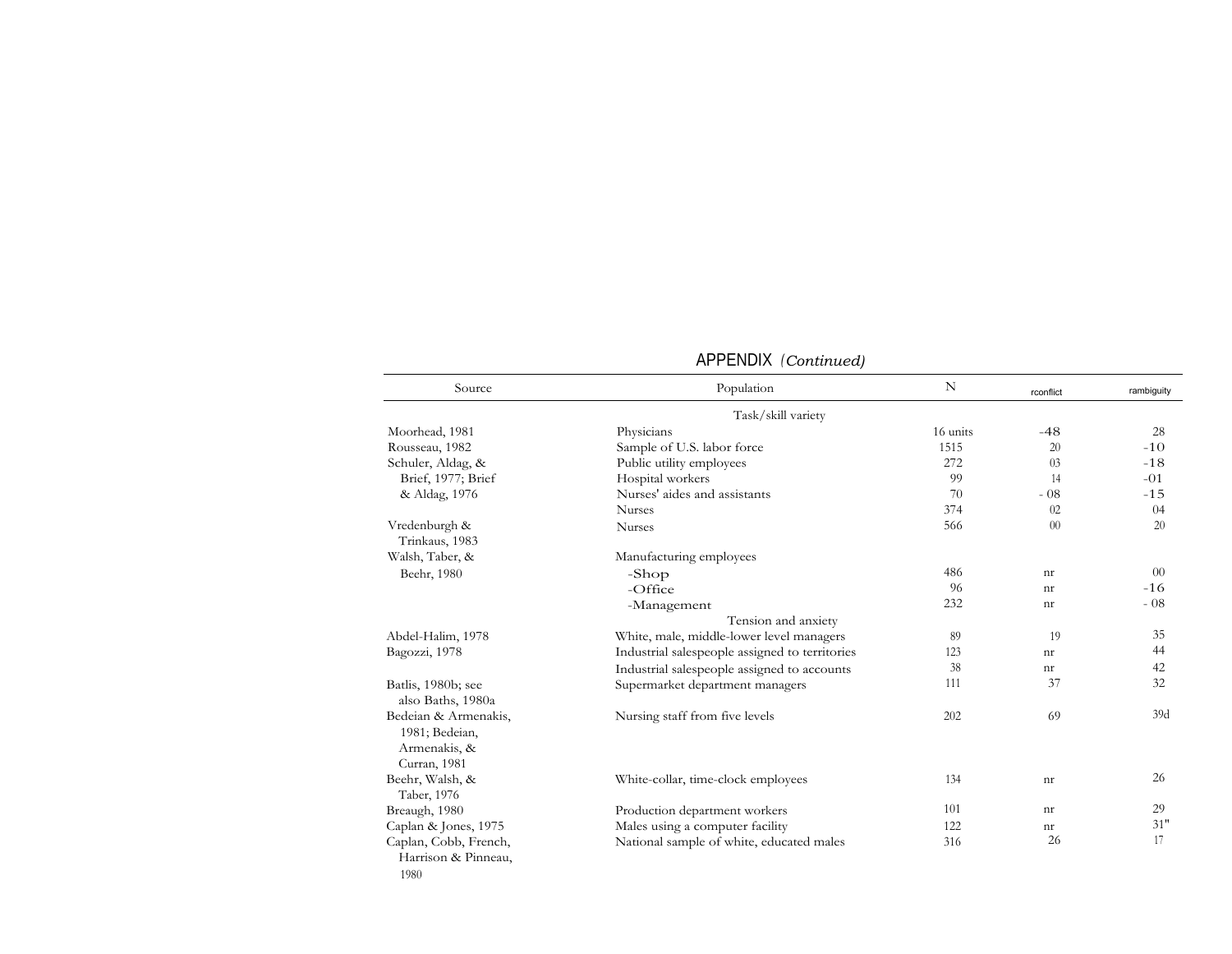| uurass, ttammel,        |                                               |     |     |       |                             |
|-------------------------|-----------------------------------------------|-----|-----|-------|-----------------------------|
| Heinen, & Johnson,      |                                               |     |     |       |                             |
| 1978                    |                                               |     |     |       |                             |
| French & Caplan, 1972   | Salesmen                                      | 800 | nr  | 39    |                             |
| Fulk & Wendler, 1982    | Managerial and clerical employees             | 308 | 32  | 33    |                             |
| Gavin & Axelrod, 1977;  | Mining managers                               | 33  | 30  | 23    |                             |
| see also Axelrod &      | -White collar                                 | 37  | 49  | 49    |                             |
| Gavin, 1980             | -Blue collar                                  |     |     |       |                             |
| Hamner & Tosi, 1974     | High level managers                           | 61  | 27  | 33    | 监<br>13<br>a                |
| Ivancevich, 1980        | Engineers and supervisors                     | 307 | nr  | $-11$ |                             |
| Ivancevich & Donnelly,  | Salesmen                                      | 86  | nr  | 36    | $\frac{a}{z}$ $\frac{a}{r}$ |
| 1974; see also Donnelly | Production supervisors                        | 48  | nr  | 39    |                             |
| & Ivancevich, 1975      | Operating employees                           | 127 | nr  | 78    |                             |
| Jackson, 1983           | Hospital nursing staff                        |     |     |       |                             |
|                         | -Time I                                       | 87  | 10  | 30    | $\Omega_{\hat{a}}$          |
|                         | $-Time 2$                                     | 66  | 35  | 43    | a                           |
| Kahn, Wolfe, Quinn,     | Male interviewees from diverse jobs and orga- |     |     |       |                             |
| Snoek, & Rosenthal,     | nizations                                     | 53  | nr  | 51    | tZ                          |
| 1964                    |                                               |     |     |       | $\overset{G)}{C}$           |
| Keenan & McBain, 1979   | Middle managers                               | 90  | 12  | 31    |                             |
| Kelly, Gable,           | Retail store managers                         | 179 | 35  | 53    |                             |
| & Hise, 1981            |                                               |     |     |       | $\frac{a}{d}$               |
| Lyon & Ivancevich, 1978 | Hospital personnel                            | 162 | nr  | 64    |                             |
| Lyons, 1971             | <b>Nurses</b>                                 | 156 | nr  | 59    | $\mathbf n$                 |
| Miles, 1975; see also   | Males from nine R&D government organiza-      |     |     |       | ပို                         |
| Miles, 1976a,b; Miles   | tions                                         | 148 | 31d | 22"   |                             |
| & Petty, 1975           |                                               |     |     |       | ŋ                           |
| Morris & Koch, 1979     | Professional, clerical, and manual employees  | 259 | 32  | 22    |                             |
| Paul, 1974              | Male teachers                                 | 293 | nr  | 57    |                             |
|                         | Female teachers                               | 287 | nr  | 56    |                             |
| Rizzo, House, &         | Employees in a manufacturing firm             |     |     |       |                             |
| Lirtzman, 1970; see     | -Central office and main plant                | 199 | 20  | 12    |                             |
| also House & Rizzo,     | -Research and engineering                     | 91  | 12  | 22    |                             |
| 1972b                   |                                               |     |     |       |                             |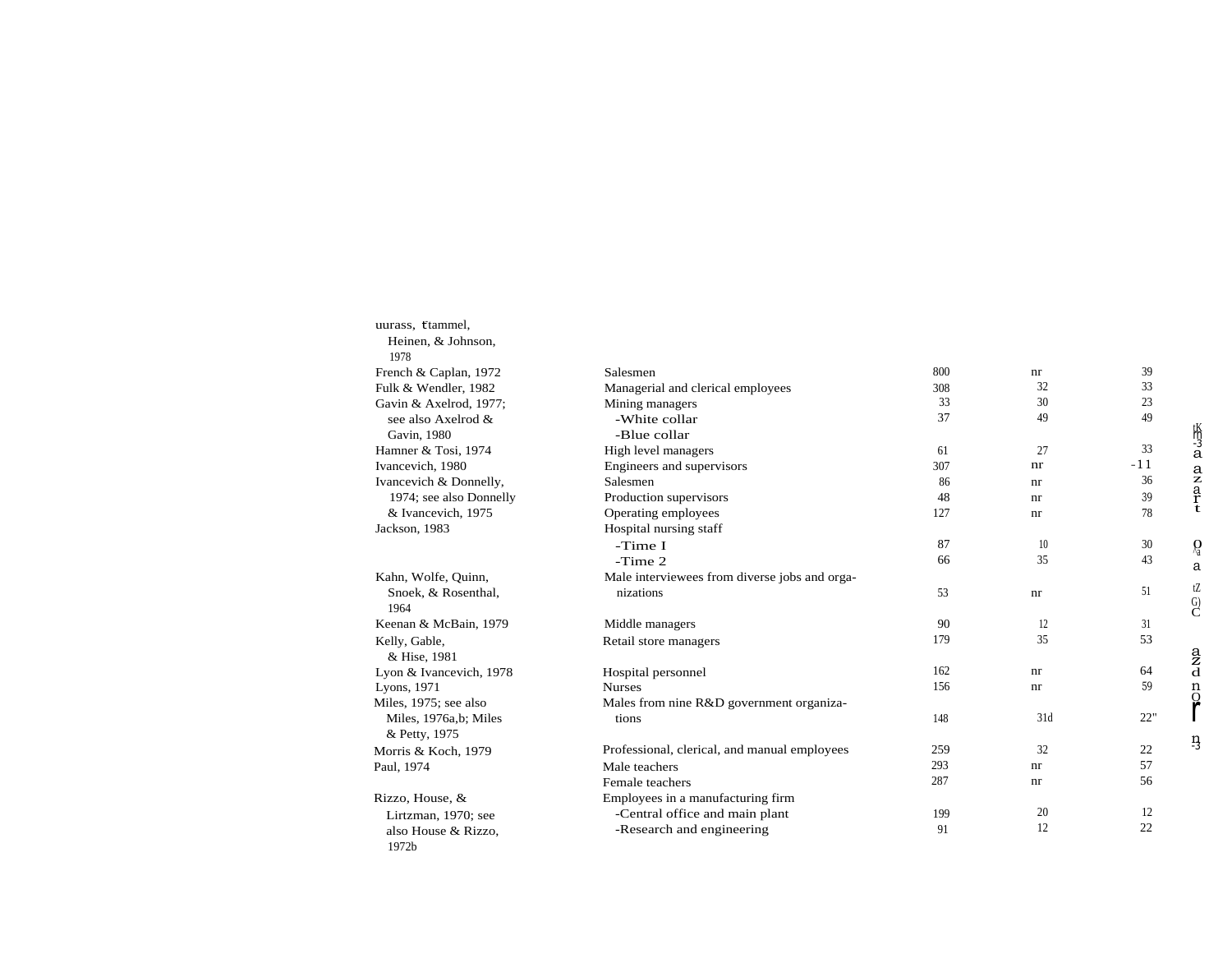| Source                                                | Population                                   | N   | <sup>r</sup> conFlict | rambiguity |
|-------------------------------------------------------|----------------------------------------------|-----|-----------------------|------------|
|                                                       | Tension and anxiety                          |     |                       |            |
| Rousseau, 1978                                        | Electronics firm and broadcasting company    |     |                       |            |
|                                                       | employees                                    | 271 | 25                    | 25         |
| Schriesheim &<br>Murphy, 1976                         | Black social service counselors              | 54  | nr                    | 24         |
| Schuler, Aldag, & Brief,                              | Food service and janitorial hospital staff   | 99  | 17                    | 12         |
| 1977; see also Brief &<br>Aldag, 1976                 | Nursing aides and assistants                 | 70  | $45^{\circ}$          | 25e        |
| Senatra, 1980                                         | Senior auditors                              | 88  | 55                    | 31         |
| Tosi, 1971                                            | Consumer loan office managers                | 488 | 14                    | $-07$      |
| Tosi & Tosi, 1970                                     | Elementary and secondary teachers            | 68  | 18                    | 08         |
| Caplan, Cobb, French,<br>Harrison, & Pinneau,<br>1980 | National sample of white, educated males     | 314 | 03                    | $-14$      |
| Kelly, Gable,<br>& Hise, 1981                         | Retail store managers                        | 179 | 11                    | $-11$      |
| Morris, Steers, &<br>Koch, 1979                       | Professional, clerical, and maintenance      | 252 | 07                    | $-09$      |
| Organ & Greene,<br>1974b                              | Senior scientists and engineers              | 92  | nr                    | 21         |
| Rizzo, House, &                                       | Manufacturing firm employees                 |     |                       |            |
| Lirtzman, 1970                                        | -Central office and main plant               | 199 | $00\,$                | $-22$      |
|                                                       | -Research and engineering                    | 91  | 28                    | $-03$      |
| Rousseau, 1978                                        | Electronics firm and broadcasting employees  | 271 | $-06$                 | $-12$      |
| Walker, Churchill, &                                  | Salesmen from ten companies and seven indus- |     |                       |            |
| Ford, 1975; Churchill,<br>Ford, & Walker, 1976        | tries                                        | 265 | $-12$                 | $-18$      |

## APPENDIX *(Continued)*

Sources are ordered alphabetically for each variable. Variable groupings are also ordered alphabetically.

 $\boldsymbol{\theta}$ nr indicates the correlation coefficient was not reported.

Decimals are omitted.

Variables reported were obtained by averaging correlation coefficients presented within a study or by averaging discrepant results from multiple sources.

High scores indicate external locus of control.

W